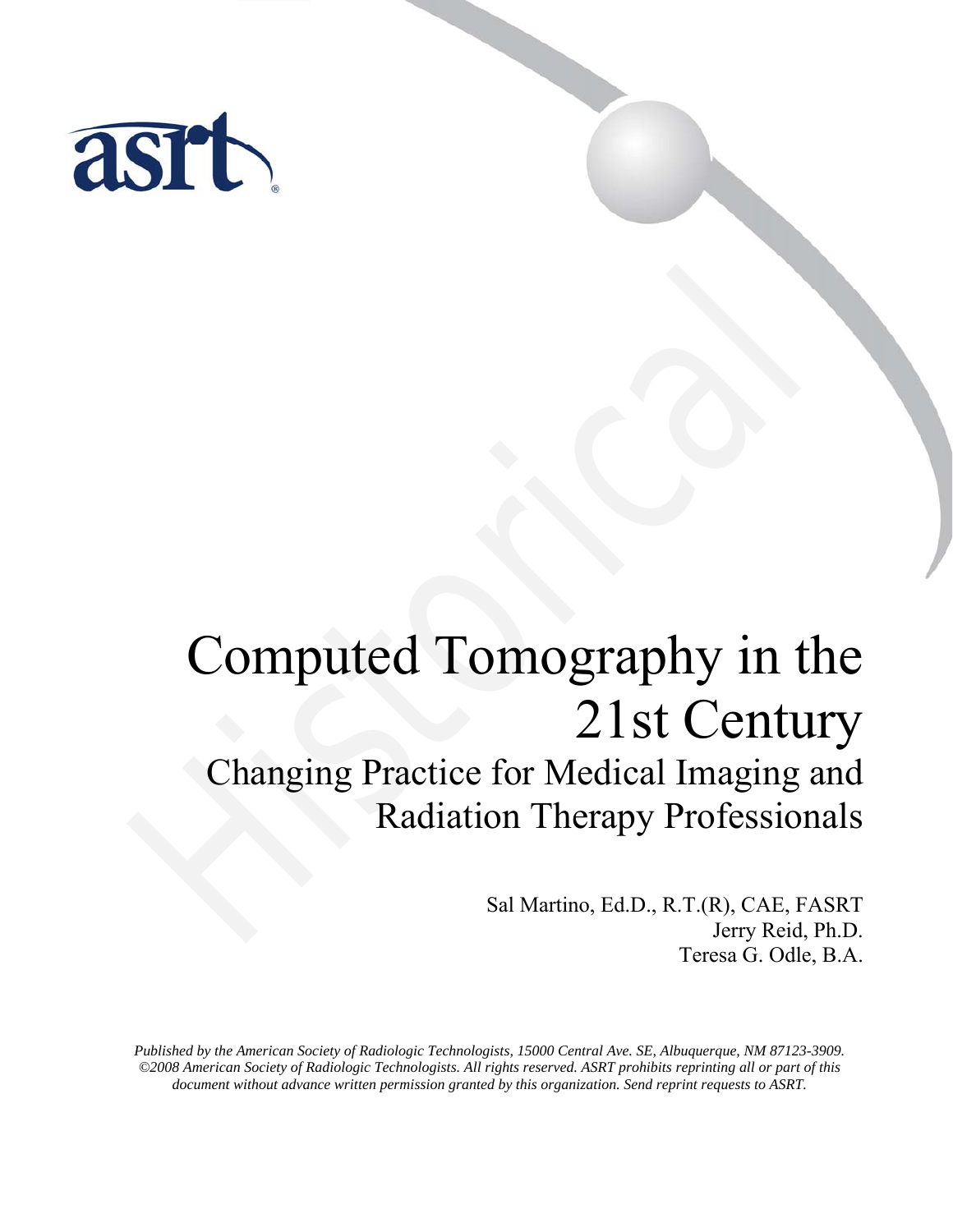# **Computed Tomography in the 21st Century**

# Changing Practice for Medical Imaging and Radiation Therapy Professionals

# **Introduction**

Since Godfrey Hounsfield's development of the first head CT scanner based on x-ray computed tomography in 1967, CT scanning has come a long way in a relatively short period of time. The first CT scanners were installed in the United States in 1973, and in 1980 approximately 3 million CT examinations were performed. By 2005, the number had increased to more than 68 million CT examinations and continues to rise.<sup>1</sup> The rapid rise in use of CT is not by accident — CT technology has transformed much of medical imaging. The cross-sectional images afforded by CT scanning have allowed visualization of anatomical structures with improved detail. $2,3$ 

Increased availability of CT scanners and faster scanning times, enabled by the new multislice scanners, have led to increased use of CT examinations in emergency departments and as a replacement for other imaging examinations.<sup>4,5</sup> The increasingly sophisticated technology has expanded CT use in both routine diagnostic procedures and complex procedures. Limited use of CT for whole-body scans of asymptomatic patients and as a screening tool for lung cancer and appendicitis is under debate.<sup>5,6</sup> Units with up to 320 detector rows and expanded anatomical coverage and slice width now exist in the United States. The technology exists to make scanners even faster and more portable.<sup>5</sup> Fusion of CT with functional imaging such as that provided by positron emission tomography (PET) and single photon emission computed tomography (SPECT) has emerged as an unparalleled tool in depicting the human body by merging results of two different types of examinations. Fusion of metabolic function information from a nuclear **Introduction**<br>
Since Godfrey Hounsfield's development of the first head CT seanner based on x-ray<br>
computed tomography in 1967, CT seaming has come a long way in a relatively short<br>
1980 approximately 3 million CT examin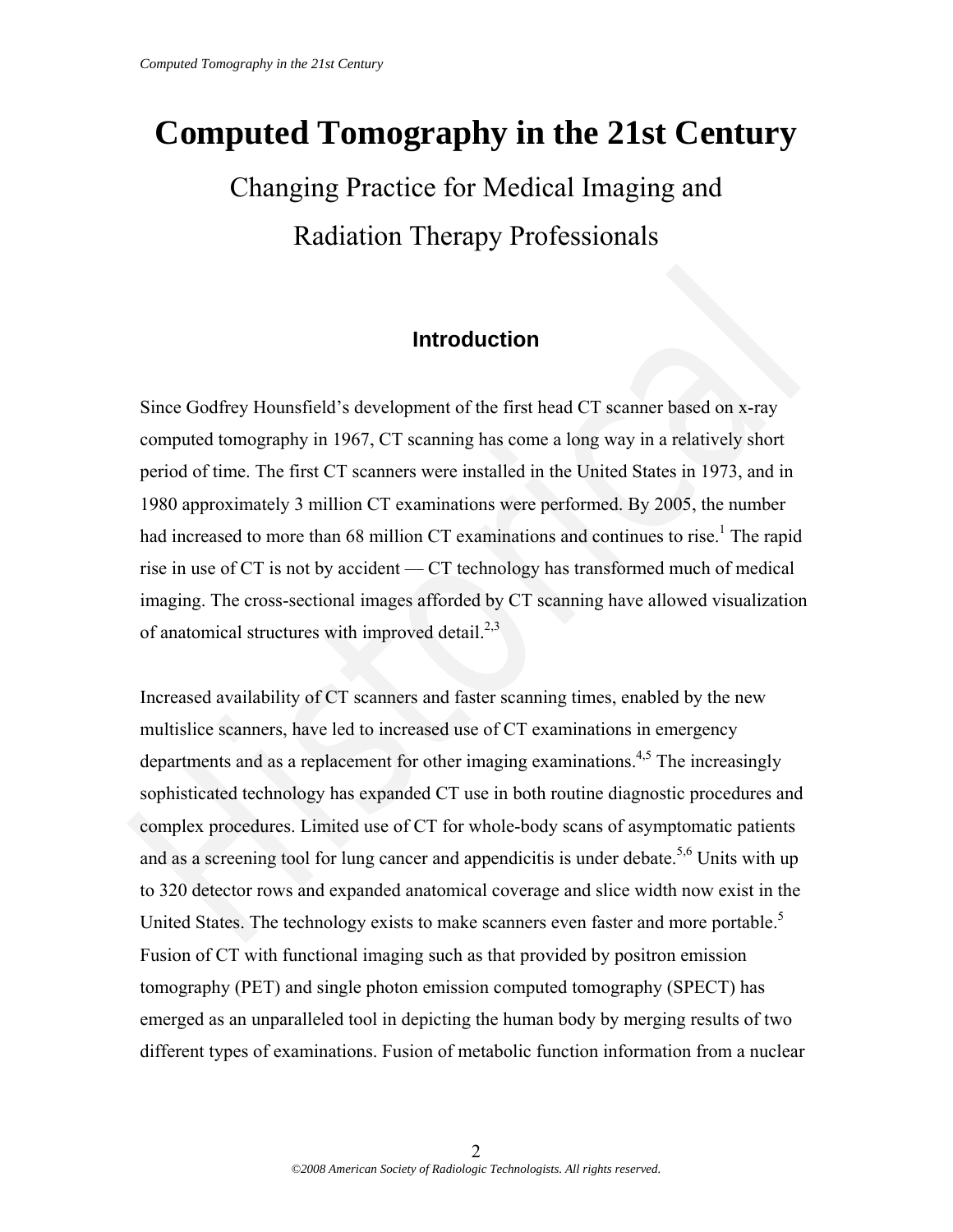imaging examination with the anatomic detail of CT exam results provides radiologists and other physicians with better information from which to make a diagnosis.

All of these changes bring improved patient care — enhanced diagnostic information in less time and improved radiation therapy simulation, for instance. To ensure patients' safety and imaging accuracy, those who perform imaging examinations should be ready to meet the demand created by the increased use of CT. The rapid growth and overlap between CT and other imaging specialties has presented many challenges for the education and certification of radiologic technologists.

These challenges are complex and cannot be solved by a single person, organization or regulatory entity. No one can direct or mandate a solution to changing practice and education patterns created by rapid emergence and adoption of technology that has proven its worth in improving patient care. The only way to work toward a solution is to look at the broad picture from as many viewpoints as possible and agree on observations and a future direction. Therefore, this document and the consensus statements were drawn from the combined application of facts, expert opinions and a certain amount of informed speculation. safety and imaging accuracy, those who perform imaging examinations should be ready<br>to meet the demand created by the increased use of CT. The rapid growth and overlap<br>between CT and other imaging specialties has presented

The organizations and individuals represented do not intend these statements as a "last word," but to serve as the groundwork for discussion, recommendations and future action in addressing the increasing use of CT and its impact on the role radiologic technologists play in ensuring high-quality patient care as medical imaging continues to evolve.

#### **Consensus Panel Meetings**

On Aug. 4, 2007, experts in health policy, CT manufacturing, clinical practice and education met in Albuquerque, N.M., for a national, one-day consensus conference sponsored by the American Society of Radiologic Technologists (ASRT) and the American Registry of Radiologic Technologists (ARRT). The 32-member panel represented several other organizations including the Society of Nuclear Medicine (SNM), the American College of Radiology (ACR), the Association of Educators in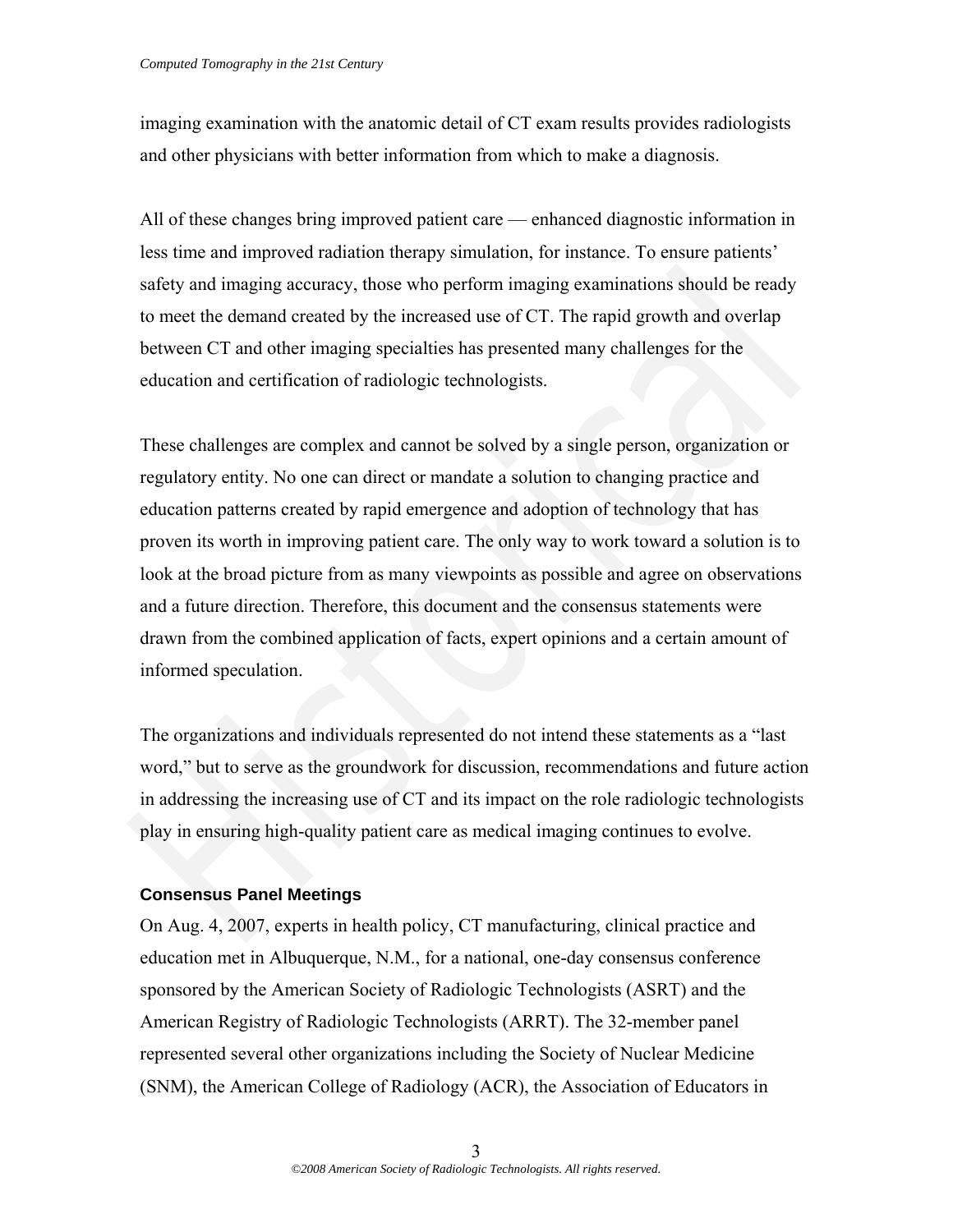Imaging and Radiologic Sciences, the Joint Review Committee on Education in Radiologic Technology, the Nuclear Medicine Technology Certification Board and the U.S. Navy. (See Appendix 1 for a complete list of participants and organizations.)

The purpose of the consensus conference was to examine the dynamic forces influencing the evolution of CT and to achieve consensus on how these forces affect the future of radiologic sciences education and practice. Following a presentation on CT developments, the panel discussed the following questions:

- What are the effects that the increasing emergence and use of CT have on the disciplines of radiography, nuclear medicine and radiation therapy?
- What is the impact those effects have on education and certification?
- What are the CT issues surrounding patient safety and health policy, regulation and reimbursement?

Following a summary of the discussion, panel members participated in a straw poll to determine consensus on CT skills and competencies for entry-level and experienced radiographers, nuclear medicine technologists and radiation therapists. The results of the straw poll appear in Appendix 2.

Panel members received an interim draft consensus document to review and gathered once again on April 5, 2008, in Albuquerque, N.M. The panel reviewed and discussed the straw poll results. In particular, the discussion emphasized the impact of CT on the disciplines of radiography, nuclear medicine and radiation therapy. The discussion also included some specific comments to responses from the poll. The group reviewed and revised the consensus statements. the evolution of CT and to achieve consensus on how these forces affect the future of<br>radiologic sciences cducation and practice. Following a presentation on CT<br>developments, the panel discussed the following questions:<br>No

# **Consensus Statements**

The following statements evolved from the two one-day meetings, examining research and discussing the utilization, role and practice of computed tomography by a panel of experts in health policy, clinical applications and education. (See Appendix 3 for a summary list of consensus statements.)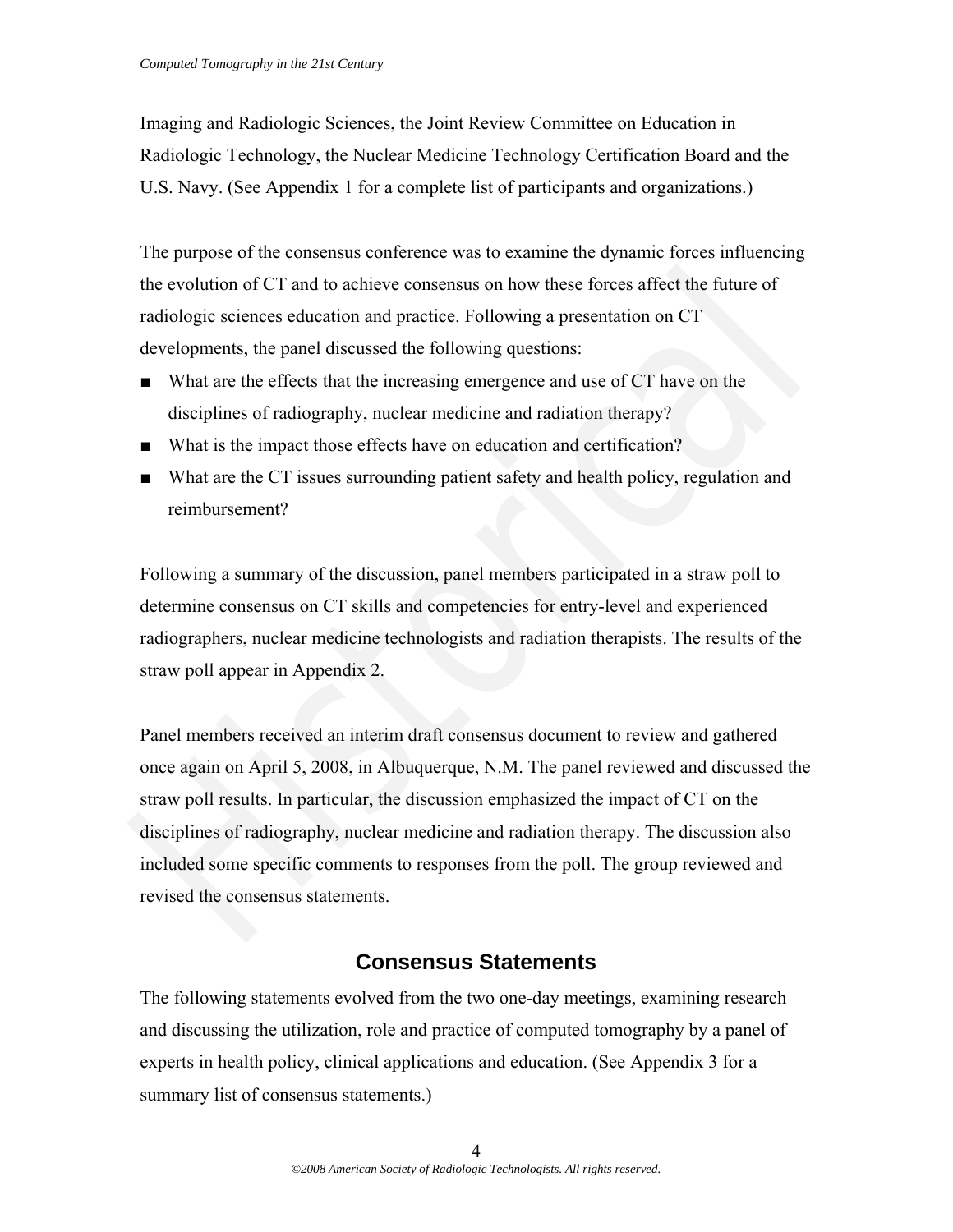#### **Consensus Statements on Patient Safety, Regulations and Reimbursement**

■ Medical imaging and radiation therapy professionals need more education in CT technology, including operation, application and dose optimization, to ensure patient safety.

#### *Discussion*

The panel unanimously agreed that physicians and technologists need more education on CT dose. Even with its rapid growth, CT scanning represents a relatively small percentage of the total volume of radiologic procedures, but accounts for a disproportionate amount of total patient radiation exposure. Estimates in recent years placed CT at about 13% of all radiologic procedures, but 70% of patients' radiation exposure.<sup>4,7</sup> The ACR has stated in its white paper on radiation dose that technologists need to be familiar with technical aspects of examinations and associated radiation risk and dose. The ACR also emphasized that to produce high-quality CT images with the lowest possible patient dose, technologists need to understand and use well-established protocols.2 The increasing number of pediatric and adolescent CT examinations and concerns for safety in CT examinations among this group of patients has resulted in an emphasis on the need to adjust protocols according to body habitus, age and condition.<sup>8,9</sup> Patient safety and radiation dose already are core principles in the educational curriculum for the radiography, nuclear medicine and radiation therapy disciplines, as well as for the CT curriculum. safety.<br>
Discussion<br>
The panel unanimously agreed that physicians and technologists need more education on<br>
CT dose. Even with its rapid growth, CT scanning represents a relatively small<br>
percentage of the total volume of

Discussion from panel members included attention, however, to more than radiation dose. Education in technology application improves examination quality, effectiveness and patient care in general. Ultimately, when medical imaging and radiation therapy professionals thoroughly understand CT operation, techniques and protocols, they can optimize dose and perform safer examinations.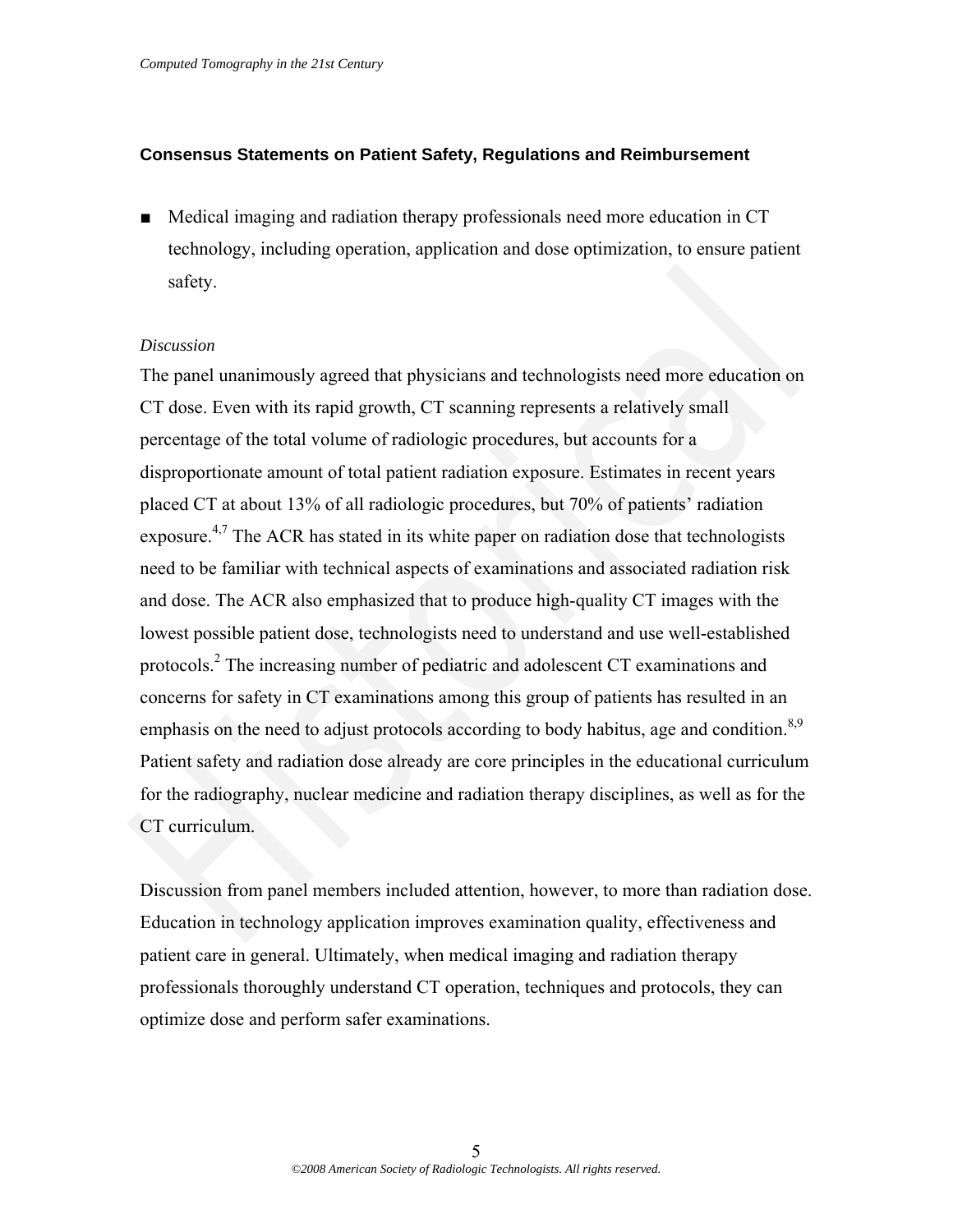■ Health care organizations and government agencies should consider quality assurance (QA) guidelines when developing QA policies and regulations. This is particularly important in instances where regulatory agencies are hard pressed to address emerging technology in a timely fashion.

# *Discussion*

The panel held rigorous discussions on the role of state and federal regulations and practice standards and guidelines on how QA policies and radiologic technology practice develop at the national, regional and facility level. QA and practice guidelines from professional organizations generally keep pace with emerging technologies and trends in the organizations' given specialties. Having these guidelines in place helps provide a framework for regulatory agencies.

CT certification of technologists performing diagnostic CT examinations is increasingly becoming a requirement for reimbursement. Panel members noted that these reimbursement requirements, as well as some facility accreditation recommendations, are encouraging employers to hire CT-certified technologists. The final report of the ACR Blue Ribbon Panel recommends at least one CT-certified technologist per facility.<sup>2</sup> Panel members agreed that employer preference for CT-certified technologists is a national trend. Discussion<br>The panel held rigorous discussions on the role of state and federal regulations and<br>practice standards and guidelines on how QA policies and radiologic technology practice<br>develop at the national, regional and

# **Consensus Statements on Education and Practice**

■ Entry-level graduates of radiography, radiation therapy and nuclear medicine programs should have both didactic and clinical education in basic CT procedures.

# *Discussion*

The rapid growth of CT scanning as a diagnostic tool has necessitated a call for all entrylevel graduates to obtain at least basic knowledge and skills in CT scanning. The ASRT Computed Tomography Educational Needs Assessment surveyed nearly 2,000 technologists who considered CT their primary or secondary sphere of employment in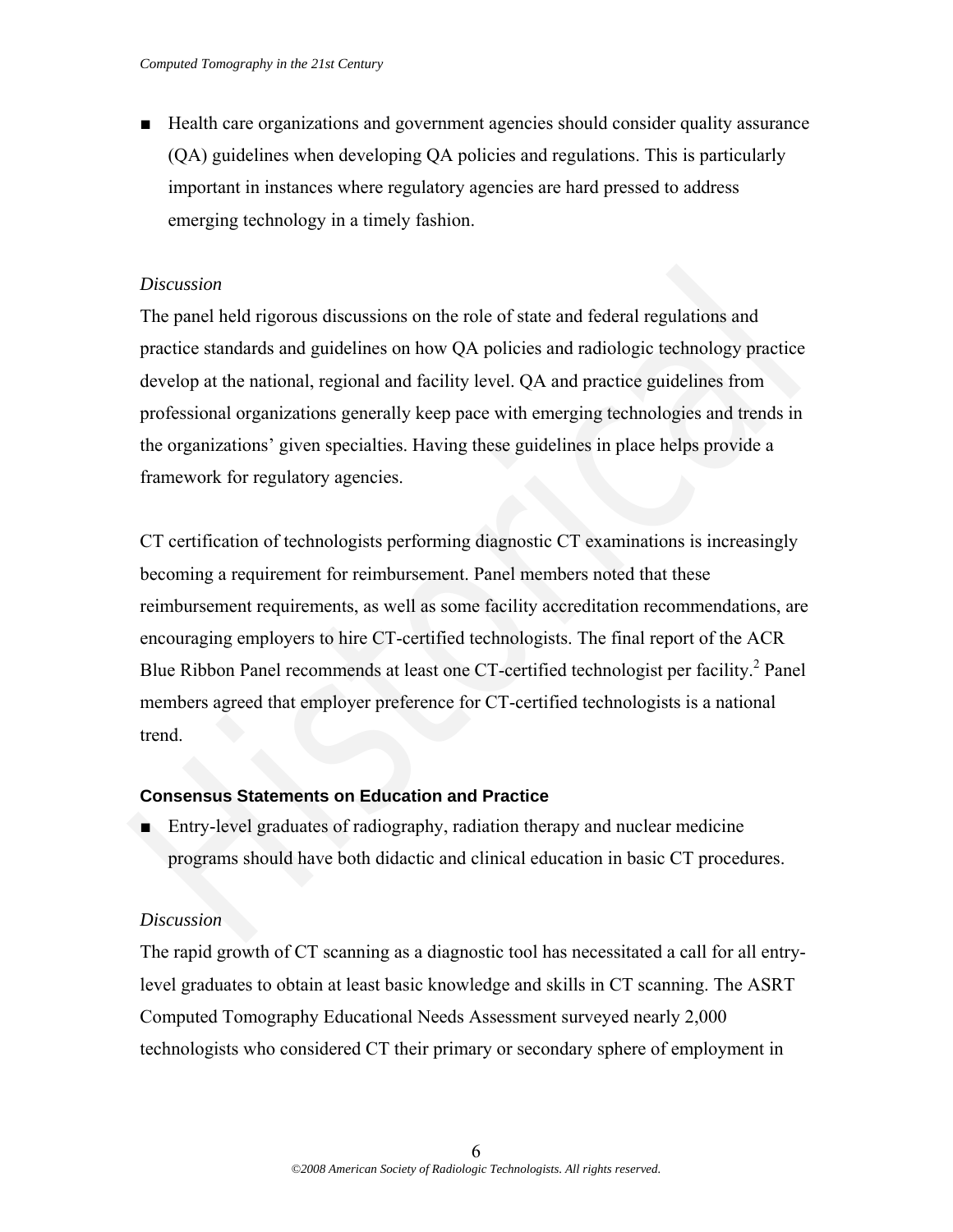2004. Of those surveyed, 68% agreed or strongly agreed that "entry-level programs should increase their emphasis on computed tomography."<sup>10</sup>

Ensuring that entry-level graduates receive didactic and clinical education in basic CT procedures will provide a foundation of understanding of CT operation and application for radiographers, nuclear medicine technologists and radiation therapists, as well as the basis for those technologists who eventually seek CT-specific training and certification. The expectation of CT education will require course additions and curriculum changes and establishment of clinical competency requirements for some educational programs. It also has implications for the ARRT examination. Recognizing the need for basic CT education is a starting point.

It should be noted that radiologic technologists are not alone in struggling with education, practice and competency assessment issues in the evolution of CT technology. In 2005, a report was published by a joint working group to address the qualification of physicians, medical physicists and technologists under the fused specialties of PET-CT. However, the bulk of the report focused on physician training, qualification and coverage issues.<sup>11</sup> A 2005 report from the American College of Cardiology Foundation described a multisociety task force's recommendations concerning clinical competency for physicians who now were involved in cardiac imaging using CT and MR.<sup>12</sup> for radiographers, nuclear medicine technologists and radiation therapists, as well as the<br>basis for those technologists who eventually seck CT-specific training and certification.<br>The expectation of CT education will req

■ More educational programs in CT are needed to fulfill current and future demand for CT-certified technologists.

#### *Discussion*

Panelists agreed that there is a general lack of growth in educational programs targeted at technologists specializing in CT throughout the United States. In particular, having an adequate number of clinical sites to meet current needs — let alone adding to the number of technologists who would require clinical training in CT in the future — is a major challenge. With more than 60 million CT scans being performed each year, the problem does not lie with the number of possible clinical education opportunities, but rather with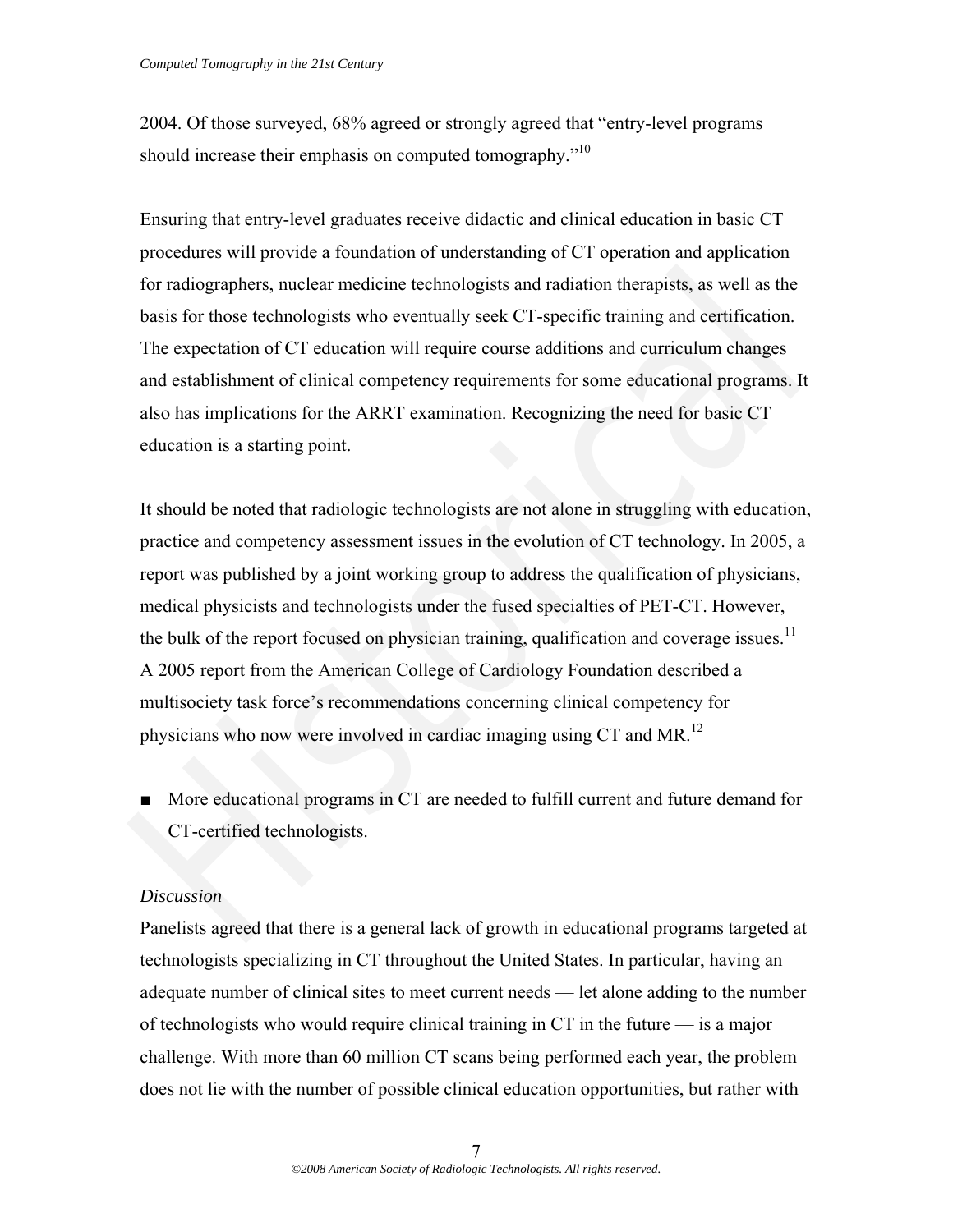securing clinical education sites. Many specific challenges arise concerning scheduling, staffing, certification and other issues. The panel agreed that the need for clinical site affiliations is a problem to address.

The CT Educational Needs Assessment asked respondents the sources for obtaining their CT-specific training. Nearly 95% of those who held CT certificates and 88% of technologists not certified in CT at the time said they received training on the job. Only 23% of technologists certified in CT and 43% of those not certified stated that they received "clinical training as a student in a radiologic technology education program." In addition, 15% of technologists with certification and 23% without certification in CT said they received "formal, didactic coursework within a radiologic technology education program."<sup>10</sup> CT-specific training. Nearly 95% of those who held CT certificates and 88% of<br>
technologists not certified in CT at the time said they received training on the job. Only<br>
23% of technologists certified in CT and 43% of th

In recognition of expanding use of CT in the primary disciplines, the ARRT opened eligibility for CT certification to nuclear medicine technologists and radiation therapists. However, many of those seeking to add CT certification have faced difficulties reaching the clinical experience requirements. Barriers to acquiring clinical competency have been the number and types of exams and availability of equipment and sites for performing required CT exams.

■ There is a need for increased education and training for radiographers who operate CT equipment at the entry- and experienced-practitioner levels.

# *Discussion*

The need for increased education and training at the entry level has been discussed. Increased education and training also is needed to prepare experienced radiographers who will perform more complex CT examinations. A census report from IMV Medical Information in Des Plaines, Ill., says that two-thirds of surveyed sites with CT perform CT angiography. More than one half of CT scanners installed in 2007 were multislice units with more than 64-slice capability. Most sites use 3-D software for volumetric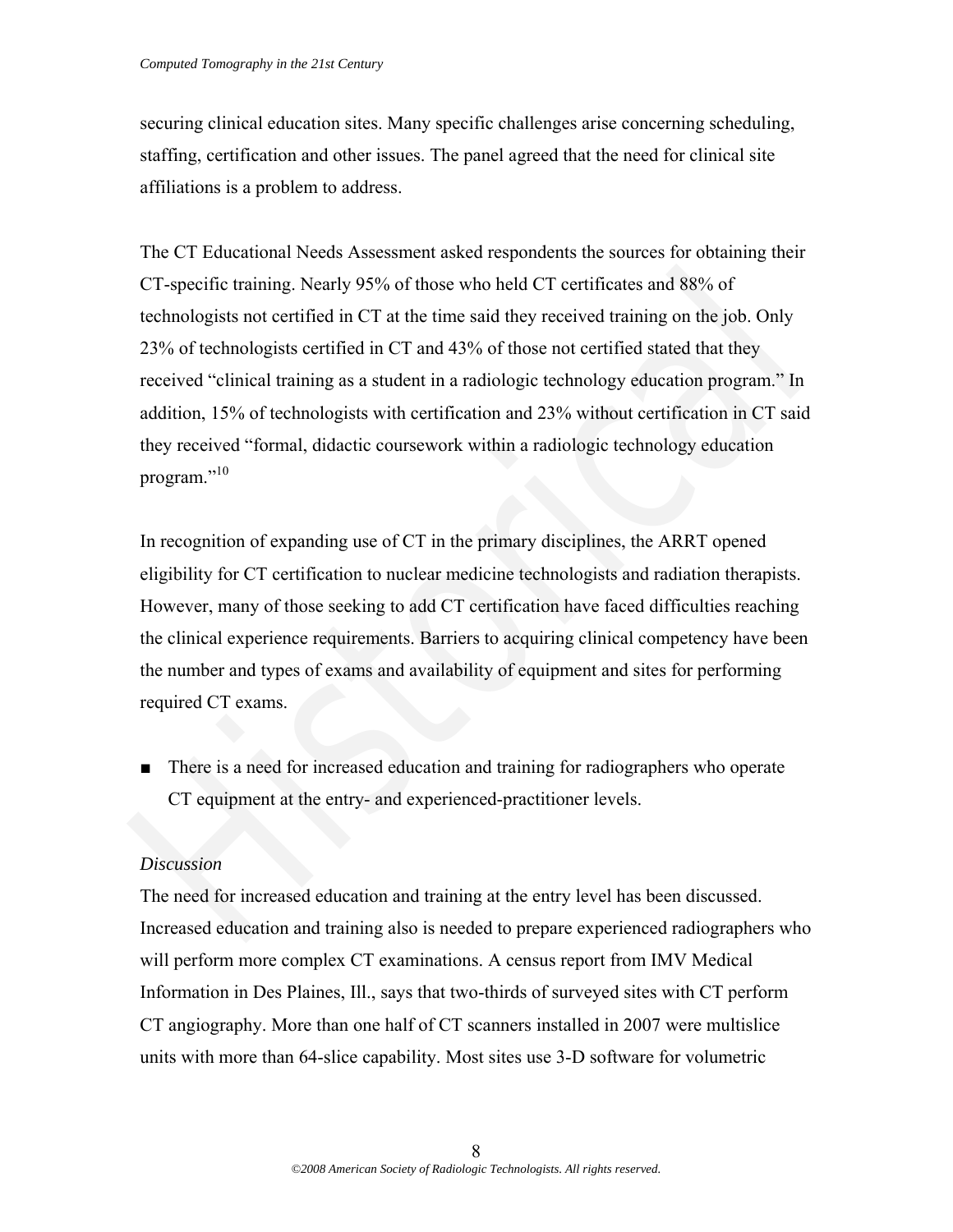imaging.<sup>1</sup> In March 2008, the American Cancer Society began recommending virtual colonoscopy for colon screening.<sup>13</sup>

In the straw poll of consensus panel members, the panel generally agreed that level of complexity of the CT procedures performed correlated with a radiographer's experience. For example, 74% of panel members disagreed or strongly disagreed that entry-level radiographers will be expected to perform complex CT procedures in the next five years. When asked if only selected radiographers will be expected to perform complex CT procedures, nearly 67% agreed or strongly agreed.

Practice setting largely determines the current and future role of technologists performing CT examinations. A wide disparity can exist between rural and urban settings. Differences also are due to volume, services, staffing and other factors that vary between facilities or employers. Disparities also may exist in clinical site experience. For example, some sites may offer complex examinations and few routine procedures. For example, 74% of panel members disagreed or strongly disagreed that entry-level<br>radiographers will be expected to perform complex CT procedures in the next five years.<br>When asked if only selected radiographers will be e

#### **Consensus Statement on CT in Diagnostic Radiology**

■ There are not enough technologists educated in CT to provide adequate staffing for CT coverage around the clock, particularly in smaller and rural facilities. This is further compounded by the increasing number of orders written for CT scans.

#### *Discussion*

The previous consensus statement in education and practice addressed the need for education and training of radiographers who perform CT procedures. This statement addresses the consequences of the current lack of education. In fact, it embraces many of the concerns the panel discussed surrounding education, certification and availability of radiographers in the present and future to adequately perform the growing number of CT scans.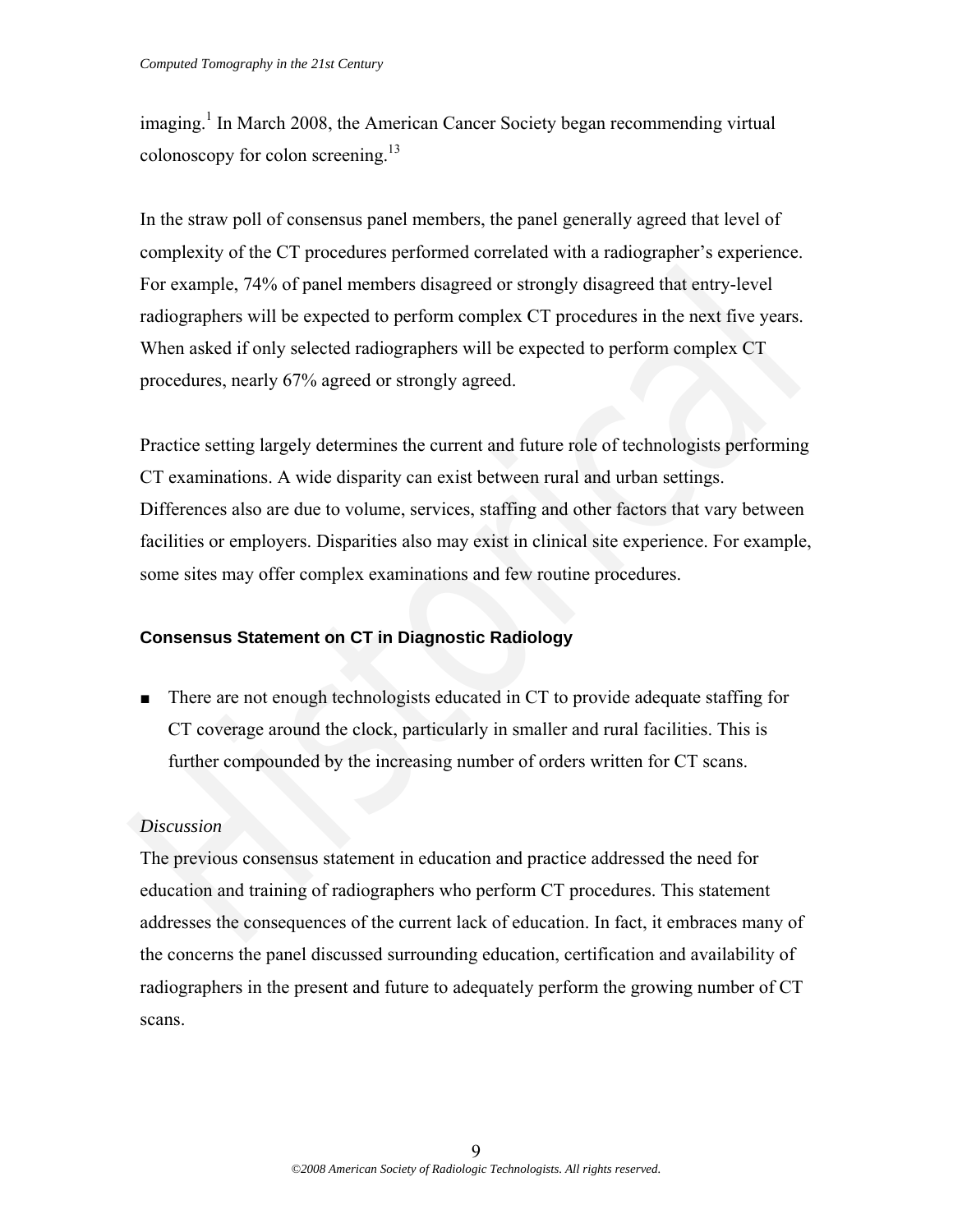The ARRT reports that about 21,000 registered technologists currently hold CT certification. An additional 29,000 registered technologists who are not registered in CT report performing CT procedures. The ASRT CT Needs Assessment asked those respondents who are not certified in CT and who did not plan to become certified in the future the reasons why. The majority of respondents (61%) stated that certification would not lead to higher pay. Slightly more than one-half also cited that their state or employer did not require CT certification to perform CT procedures. In addition, 34% of respondents said that workplace competence assessment validated their ability.<sup>10</sup>

CT is beginning to replace radiography as the initial diagnostic exam. CT scanners now routinely are placed in or near emergency departments and the increasing availability of multidetector-CT units makes possible early emergency evaluation of acute chest pain.<sup>14</sup> This provides one example of change in practice stimulated by the growth of CT in a number of areas. Where radiographers once performed x-ray examinations first in the imaging chain, they may now instead be receiving physician orders for CT examinations. A 2007 survey of emergency department physicians showed that 91% of them significantly underestimated radiation dose from  $CT$  scans;<sup>3</sup> this places additional importance on the knowledge and attention of radiologic technologists who perform the exams. not lead to higher pay. Slightly more than one-half also cited that their state or employer<br>did not require CT certification to perform CT procedures. In addition, 34% of<br>respondents said that workplace competence assessme

The growth of CT is widespread. The more than 60 million exams performed today can be compared with some 3 million performed in 1980. Advances in technology have permitted new uses, leading to an increase that is particularly notable among pediatric diagnosis and adult screening.<sup>3</sup> Emergency departments have noted increases in pediatric CT emergency imaging of up to 400% for some examinations, most notably chest and cervical spine procedures.15 A report from the Medicare Payment Advisory Commission stated that the move of many imaging examinations, such as CT, from outpatient departments to physician offices raises concerns about absence of institutional standards governing the performance and interpretation of the studies in physician offices.<sup>16</sup>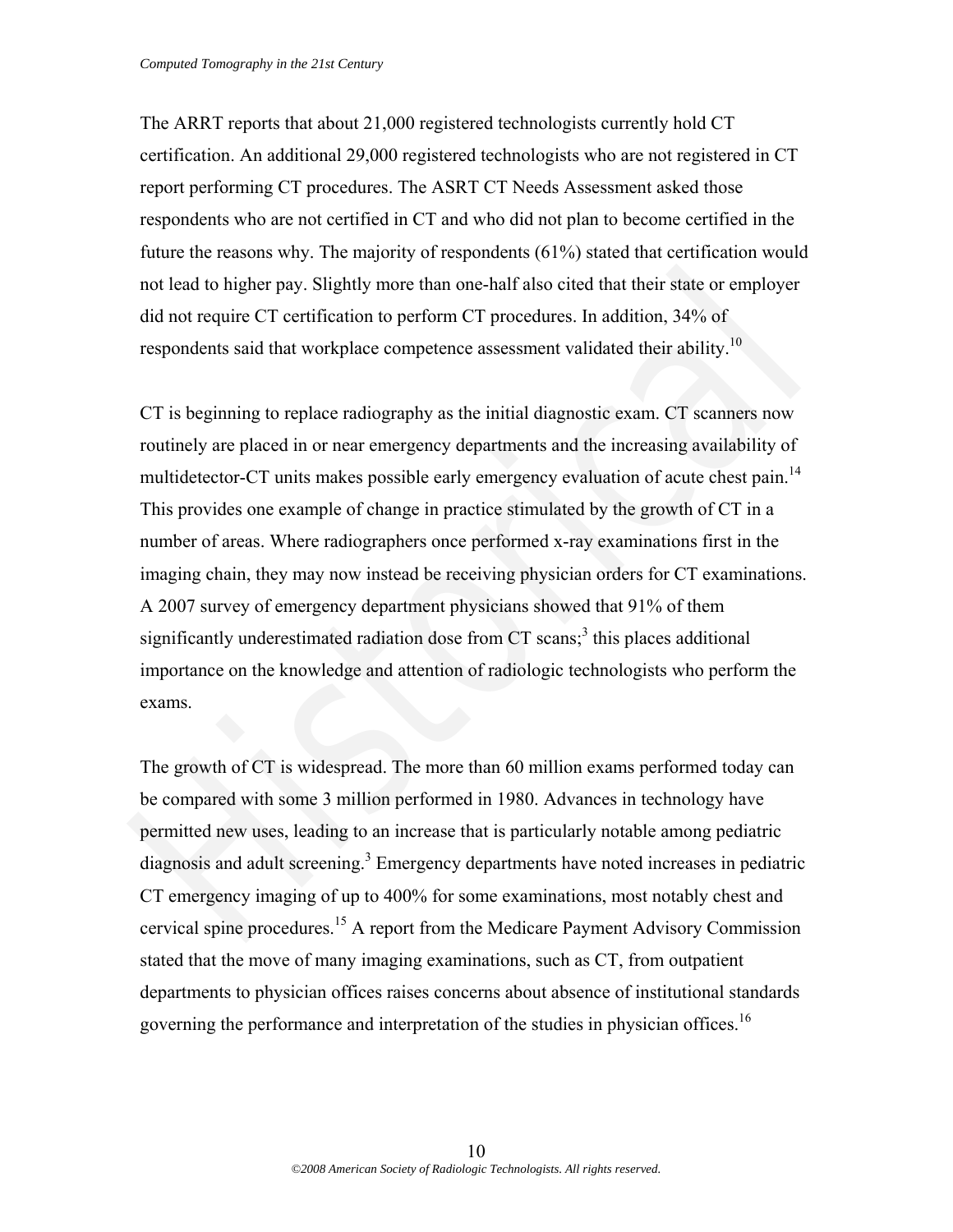Many hospitals and imaging centers have adjusted, but fully staffing small and rural facilities with technologists qualified to perform radiography and the range of CT examinations performed in a given environment can prove challenging. Even in a larger facility, ensuring that enough qualified technologists are available around the clock to perform complex examinations presents a challenge in many markets.

Panel members felt strongly that a proactive approach through these consensus statements and any actions they provoke is preferable to waiting for regulatory or public intervention. By proactively noting the proliferation of CT scanning in health care and reaching consensus on medical imaging and radiation therapy professionals' education and role in practice changes, continued quality and safety in patient care can be ensured.

# **Consensus Statements on CT in Radiation Therapy**

■ CT simulation is a core skill in radiation therapy.

# *Discussion*

CT images have been used in radiation therapy treatment planning for more than 20 years. The advent of 3-D CT volumetric imaging and conformal therapies such as intensity-modulated radiation therapy, or IMRT, have together increased the use of CT simulation in radiation therapy. CT simulation now is routinely used for IMRT, stereotactic radiosurgery and other advanced technologies to accurately define the threedimensional target volume and surrounding sensitive structures.<sup>17,18</sup> Panel members felt strongly that a proactive approach through these consensus<br>statements and any actions they provoke is preferable to waiting for regulatory or public<br>intervention. By proactively noting the proliferation

In a straw poll, 77% of panel members agreed or strongly agreed that entry-level radiation therapists will be expected to use CT for simulation in the next five years, and 86% agreed or strongly agreed that experienced radiation therapists will be using CT for simulation within five years.

Although CT simulation differs from diagnostic CT, radiation therapists should have basic education and training in CT skills such as CT simulation, cross-sectional anatomy,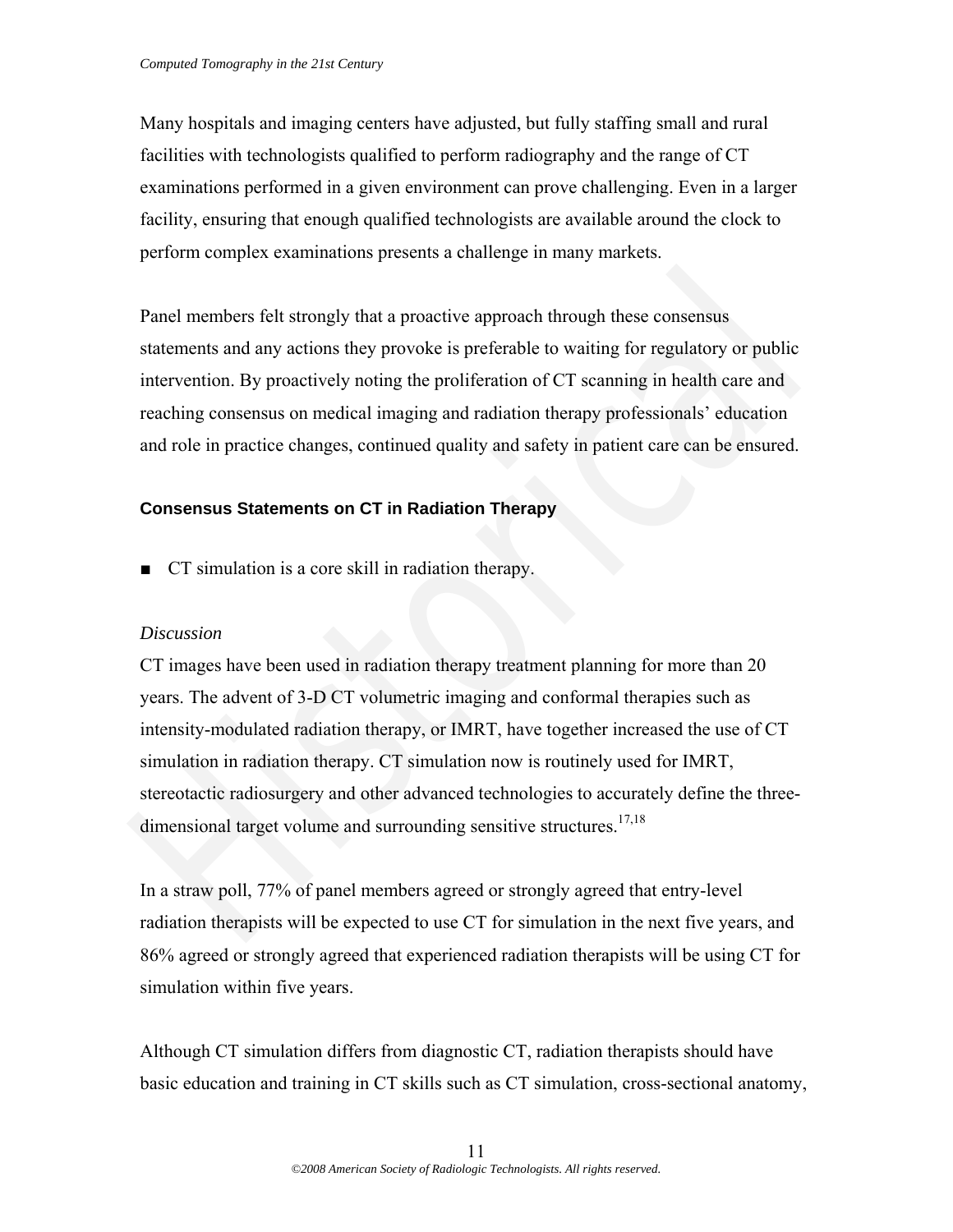advanced patient care, radiographic contrast and pharmacology as part of their entry-level curriculum. These areas already have been added to the radiation therapy professional curriculum.

■ Because of differences between CT simulation and diagnostic CT, radiation therapists should not perform diagnostic CT procedures without additional education in diagnostic CT.

# *Discussion*

In a straw poll of expert panel members, most disagreed with a statement that radiation therapists at any level would have to perform basic or complex diagnostic CT exams in the next five years, although there was some agreement that selected radiation therapists may use CT for diagnostic purposes. (See Appendix B.) Those respondents who currently are practicing radiation therapy thought the possibility of therapists performing diagnostic CT in their radiation oncology roles even less likely. should not perform diagnostic CT procedures without additional education in<br>
diagnostic CT.<br>
Discussion<br>
In a straw poll of expert panel members, most disagreed with a statement that radiation<br>
In a straw poll of expert p

Traditionally, radiography was the first step in the path to the radiation therapy profession. Today, ARRT statistics show that the percentage of those registered first in radiography who later earn certification in radiation therapy is dropping. This further emphasizes the need for additional education in diagnostic CT for those radiation therapists who will perform diagnostic CT procedures.

# **Consensus Statement on CT in Nuclear Medicine**

■ With the advent of fusion imaging, CT has become a core skill for nuclear medicine technologists when using hybrid technology.

# *Discussion*

Nuclear medicine imaging is dynamic, having undergone continuous revision since its 1971 inception. The introduction of fusion imaging has added to changes in nuclear medicine practice and training requirements. Molecular medicine is poised to further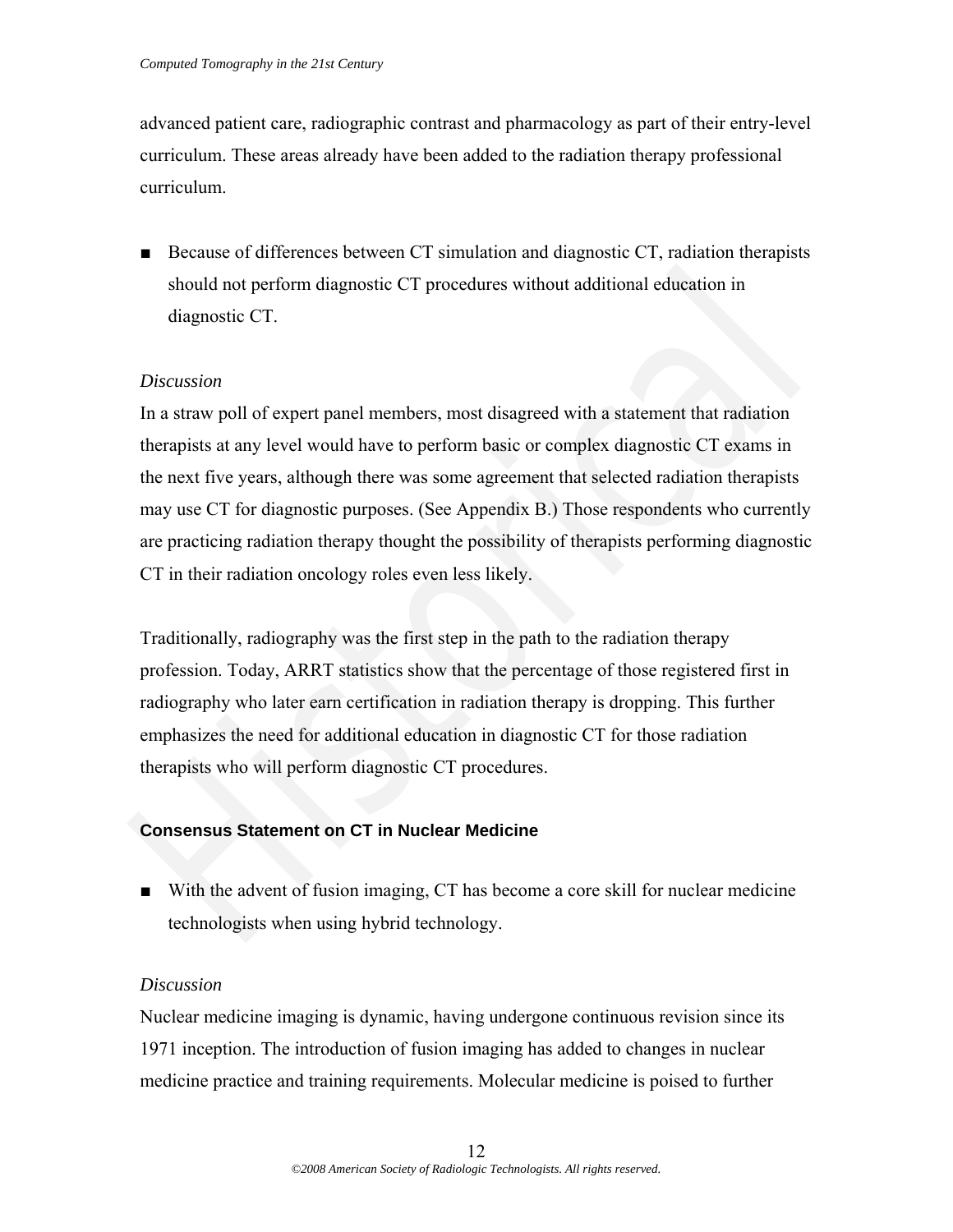revolutionize the field.<sup>5,19</sup> In 2005, 90% of the PET scanners installed actually were PET-CT scanners. There also has been growth in use of SPECT-CT.<sup>20</sup> The fusion of CT technology with nuclear medicine technology has meant that some practicing nuclear medicine technologists, as well as those entering the field, have needed to learn CT skills. The panel did not, however, reach the degree of consensus on this issue that was reached for radiographers.

The dynamic nature of nuclear medicine is one complicating factor. Nuclear medicine also is highly regulated and varies from one state to another. According to a task force of the SNM, many states with regulatory language concerning licensure prohibit anyone but radiographers from performing CT procedures. $^{21}$  In the straw poll of consensus panel members, 23% agreed that entry-level nuclear medicine technologists will be performing routine diagnostic CT exams within five years. A higher percentage (42%) disagreed and 26% were uncertain. The numbers shifted toward performance of CT for more experienced and select radiographers. (See specific results in Appendix 2.)

The scope of practice, as revised by the SNM Technologist Section in 2007, added performance of CT scans and administration of contrast for these exams. The document outlines the scope as "operation of cameras with x-ray tubes for transmission imaging when performed as part of SPECT-CT or PET-CT. Additionally includes diagnostic CT when performed on SPECT-CT or PET-CT cameras, including the administration of oral and intravenous contrast (requires education in CT) and the operation of scanners with xray tubes for the measurement of bone density."<sup>22</sup> In July 2007, all U.S. nuclear medicine residency programs began requiring dedicated CT rotations as part of the training program.19 for radiographers.<br>The dynamic nature of nuclear medicine is one complicating factor. Nuclear medicine<br>also is highly regulated and varies from one state to another. According to a task force of<br>the SNM, many states with

Preliminary results of a recent Task Analysis Survey conducted by the Nuclear Medicine Technology Certification Board sheds some light on the current situation. The following question was asked on the survey. "If CT scans are performed in conjunction with SPECT or PET, who operates the CT scanner?" Of the 572 surveys returned, 310 (54.20%) did not answer this question. Of those 262 participants who did respond, 25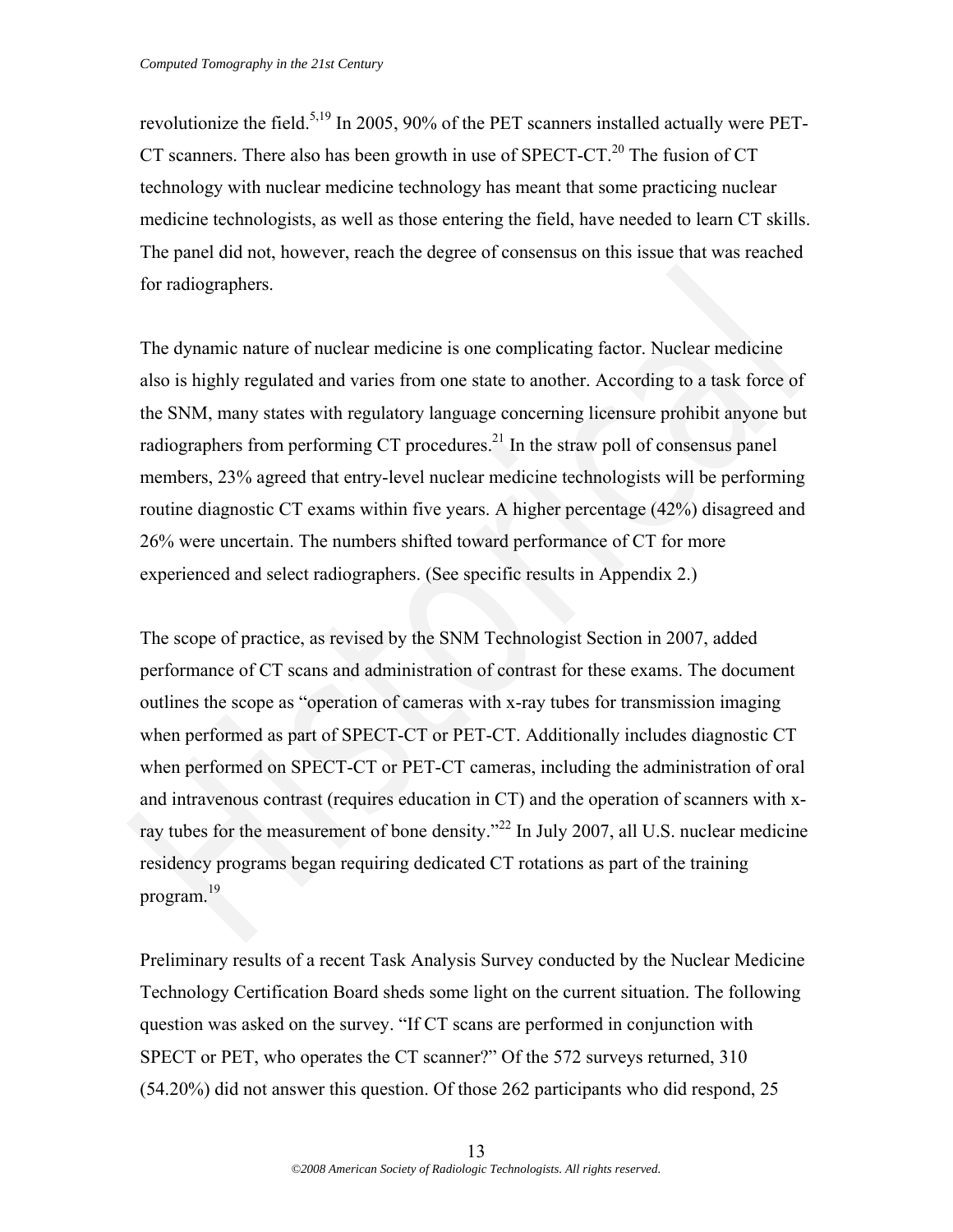(9.55%) answered that an x-ray technologist operates the CT scanner; 52 (19.85%) answered x-ray technologist with CT certification; 122 (46.57%) answered nuclear medicine technologist without x-ray or CT certification; and 61 (23.29%) answered NMT with CT certification.

Nuclear medicine technologists have expressed some practical barriers to obtaining CT certification. In addition to finding sites and types of examinations required to meet clinical experience requirements for CT certification, some state regulations prohibit nuclear medicine technologists from performing CT examinations, even if the technologists holds CT certification.

# **Conclusion**

Evidence from the consensus panel and the literature indicates that the increasing use of CT technology is changing radiological practice faster than many educational institutions, vendors, medical providers and certification and regulatory agencies expected. How these various entities — on organizational and individual levels — can proactively become agents of change to integrate CT technology throughout radiology practice and the radiologic technology professions remains to be seen. Nuclear medicine technologists have expressed some practical barriers to obtaining CT<br>certification. In addition to finding sites and types of examinations required to meet<br>clinical experience requirements for CT certifica

The discussions resulting from these consensus statements will serve as a starting point. The consensus panel identified issues for organizations to address as part of the follow-up process. Work remains, more data need to be gathered and strategies and objectives need to be developed.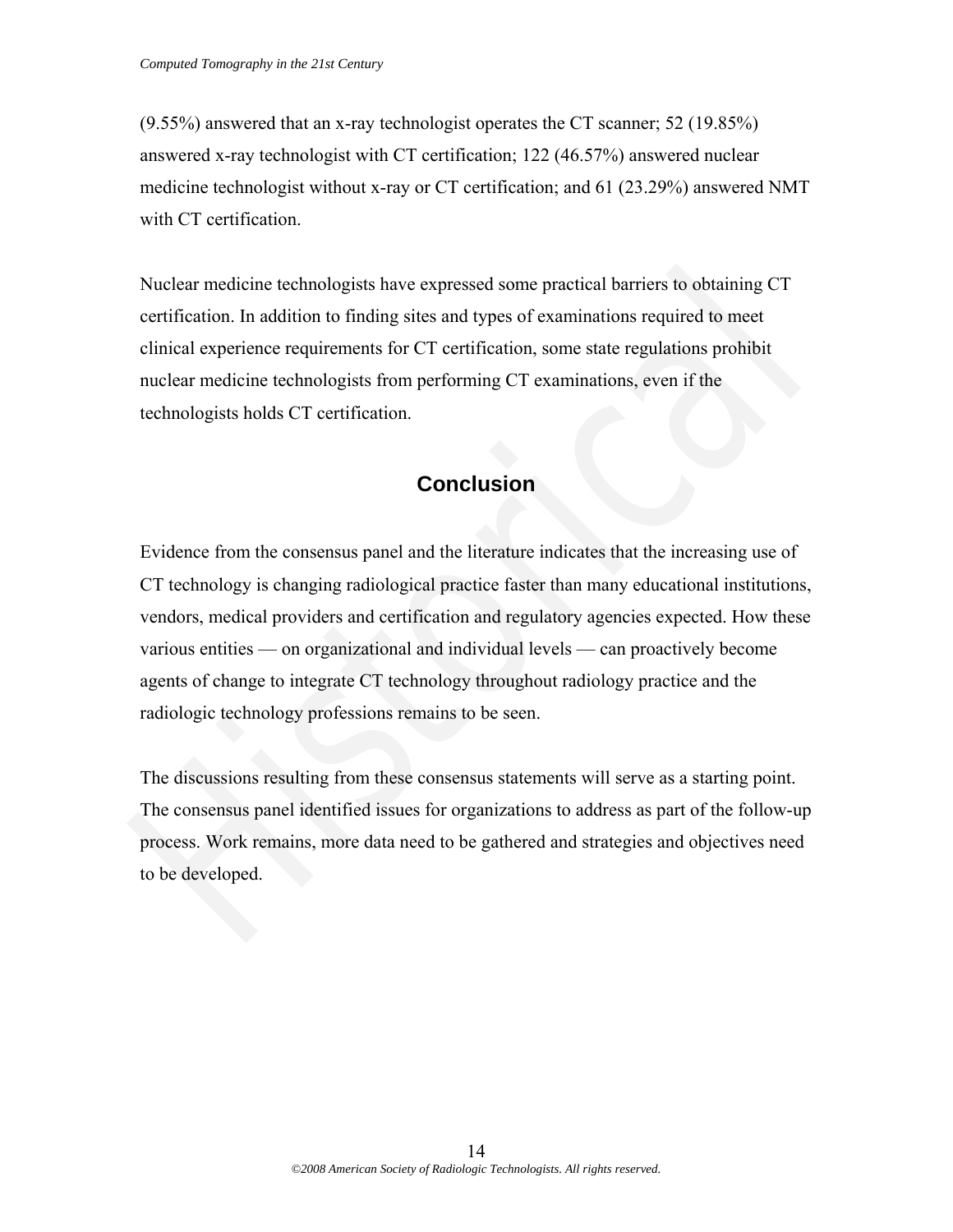# **References**

- 1. Latest IMV CT census shows slow-down in the purchase of CT technology [press release]. Des Plaines, IL: IMVinfo.com; March 20, 2008.
- 2. Amis ES, Butler PF, Applegate KE and the ACR Blue Ribbon Panel on Radiation Dose in Medicine. American College of Radiology white paper on radiation dose in medicine. *J Am Coll Radiol*. 2007;4:272-284.
- 3. Brenner DJ, Hall EJ. Computed tomography an increasing source of radiation exposure. *N Engl J Med*. 2007;357:2277-2284.
- 4. Voress M. The increasing use of CT and its risks. *Radiol Technol.* 2007;79(2):186-190.
- 5. Morrison G. Medical imaging technology advances: a disruptive innovation in action? Presented at: CT Consensus Conference; August 4, 2007; Albuquerque, NM.
- 6. Burger IM, Kass NE, Sunshine JH, Siegelman SS. The use of CT for screening: a national survey of radiologists' activities and attitudes. [published online ahead of print May 15, 2008]. *Radiology*. DOI:10.1148/radiol24810713469. Latest IMV CT census shows slow-down in the purchase of CT technology lpress<br>release]. Des Plaines, IL: IMVinfo.com; March 20, 2008.<br>Amis ES, Butler PF, Applegate KE and the ACR Blue Ribbon Panel on Radiation Dose<br>in Medic
- 7. McNitt-Gray MF. Radiation dose in CT. *RadioGraphics*. 2002;22:1541-1553.
- 8. Shah NB, Platt SL. ALARA: is there a cause for alarm? Reducing radiation risks from computed tomography scanning in children. *Curr Opin Pediatr.* 2008; 20(3):243-247.
- 9. The Alliance for Radiation Safety in Pediatric Imaging. Image Gently Web site. www.pedrad.org/associations/5364/ig/index.cfm?page=368. Accessed June 30, 2008.
- 10. American Society of Radiologic Technologists. Computed Tomography Educational Needs Assessment. Albuquerque, NM: American Society of Radiologic Technologists; 2005.
- 11. Coleman RE, Delbeke D, Guiberteau MJ, et al. Concurrent PET-CT with an integrated imaging system: intersociety dialogue from the Joint Working Group of the American College of Radiology, the Society of Nuclear Medicine, and the Society of Computed Body Tomography and Magnetic Resonance. *J Nucl Med*. 2005;46:1225-1239.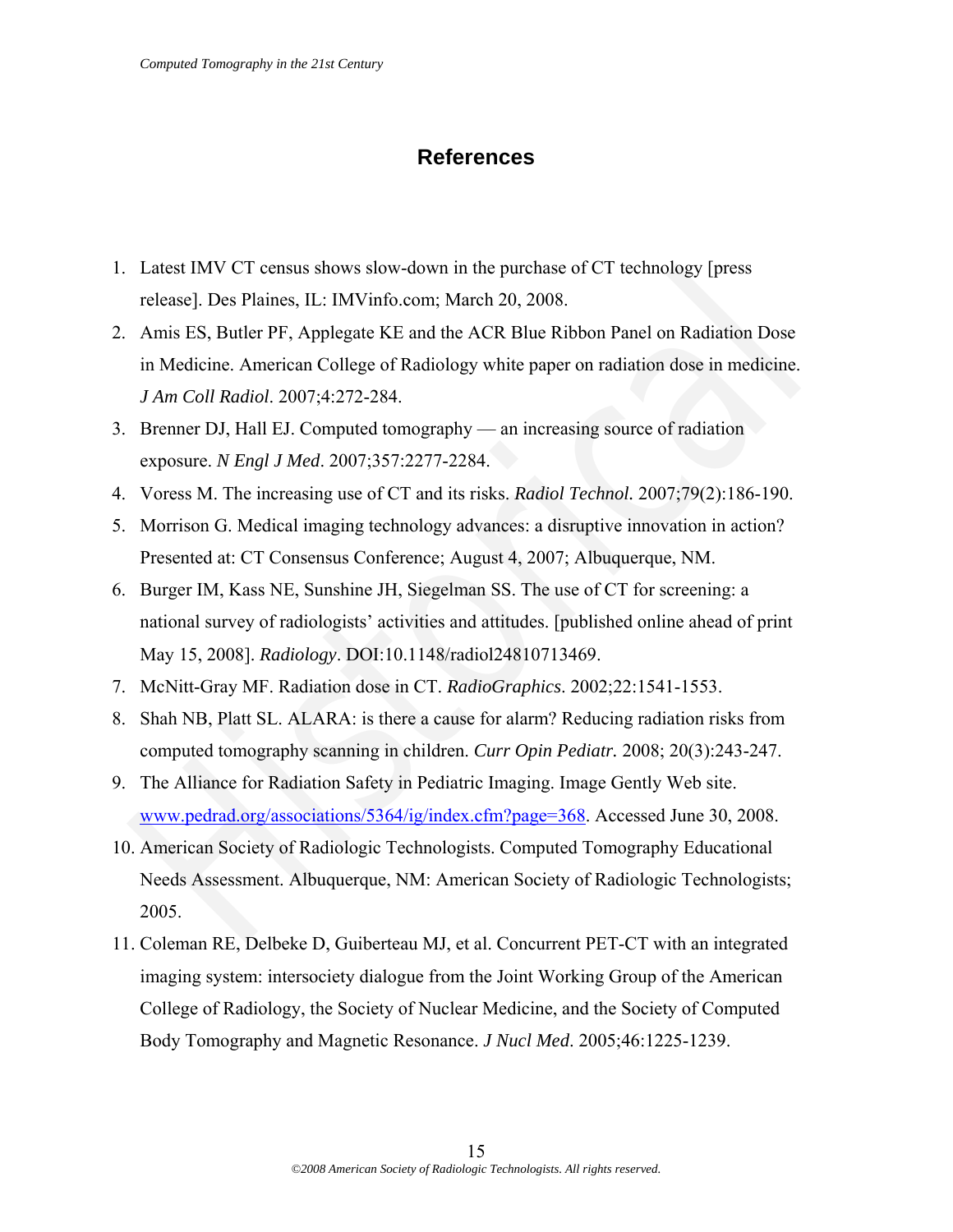- 12. Budoff MJ, Cohen MC, Garcia MJ, et al. ACCF/AHA Clinical Competence Statement on Cardiac Imaging With Computed Tomography and Magnetic Resonance: A Report of the American College of Cardiology Foundation/American Heart Association/American College of Physicians Task Force on Clinical Competence and Training. *J Am Coll Cardiol*. 2005;46:383-402.
- 13. Sampson D. Health groups issue updated colorectal cancer screening guidelines. American Cancer Society Web site. www.cancer.org/docroot/MED/content/MED\_2\_1x\_Health\_Groups\_Issue\_Updated\_Col orectal\_Cancer\_Screening\_Guidelines.asp. Published March 5, 2008. Accessed June 3, 2008. Sampson D. Health groups issue updated colorectal cancer screening guidelines.<br>
American Cancer Society Web site.<br>
<u>www.cancer org/docroot/MED/content/MED 2 1x</u> Health Groups Issue Updated Colorectal Cancer Screening Guide
- 14. White CS, Kuo D. Chest pain in the emergency department: role of multidetector CT. *Radiology*. 2007;245(3):672-681.
- 15. Broder J, Fordham LA, Warshauer DM. Increasing utilization of computed tomography in the pediatric emergency department, 2001-2006. *Emerg Radiol.* 2007; 14(4):227-232.
- 16. MedPAC recommendations on imaging services. Statement of Mark H. Miller, Ph.D., before the Subcommittee on Health, Committee on Ways and Means, U.S. House of Representatives.

www.medpac.gov/publications/congressional\_testimony/031705\_TestimonyImaging-Hou.pdf. March 17, 2005. Accessed May 15, 2008.

- 17. Langenegger A, Reddick R, Yokoyama P, Amacker Jz. Eclipse interactive IMRT planning from Varian Medical Systems. In: Gillette A, ed. *Practice Management Guide 2005*. Bethesda, MD: American College of Radiation Oncology;2005:189-195.
- 18. NOMOS radiation oncology division. North American Scientific. In: Gillette A, ed. *Practice Management Guide 2005*. Bethesda, MD: American College of Radiation Oncology;2005:277-291.
- 19. Graham MM, Metter DF. Evolution of nuclear medicine training: past, present and future. *J Nucl Med*. 2007;48(2):257-268.
- 20. IMV Medical Information Division Inc. Nuclear medicine usage grows, led by PET. *J Nucl Med.* 2007;47(10):13N.

http://jnm.snmjournals.org/cgi/reprint/47/10/13N.pdfjnm.snmjournals.org/cgi/reprint/47/ 10/13N.pdf. Accessed June 17, 2008.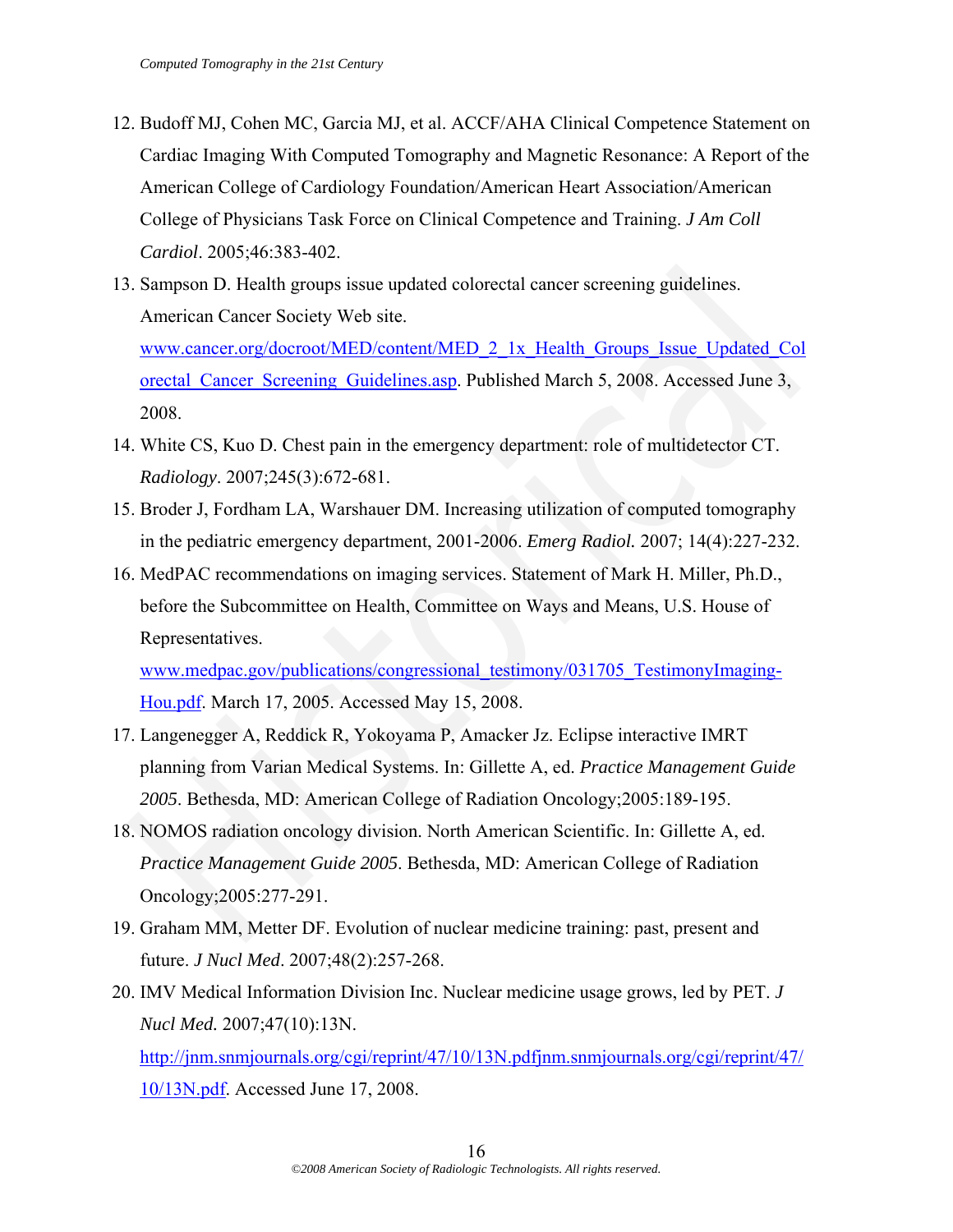- 21. Society of Nuclear Medicine. Entry-level task force proposed professional curriculum. Education for the entry-level nuclear medicine technologist. http://interactive.snm.org/docs/NMT\_Professional\_Curriculum4\_final.doc. Accessed June 18, 2008.
- 22. Society of Nuclear Medicine Technologist Section Presidential Task Force. Scope of practice for the nuclear medicine technologist 2007. *J Nucl Med Technol.* 2007;35(3):15A-17A. practice for the nuclear medicine technologist 2007. J Nucl Med Technol.<br>2007;35(3):15A-17A.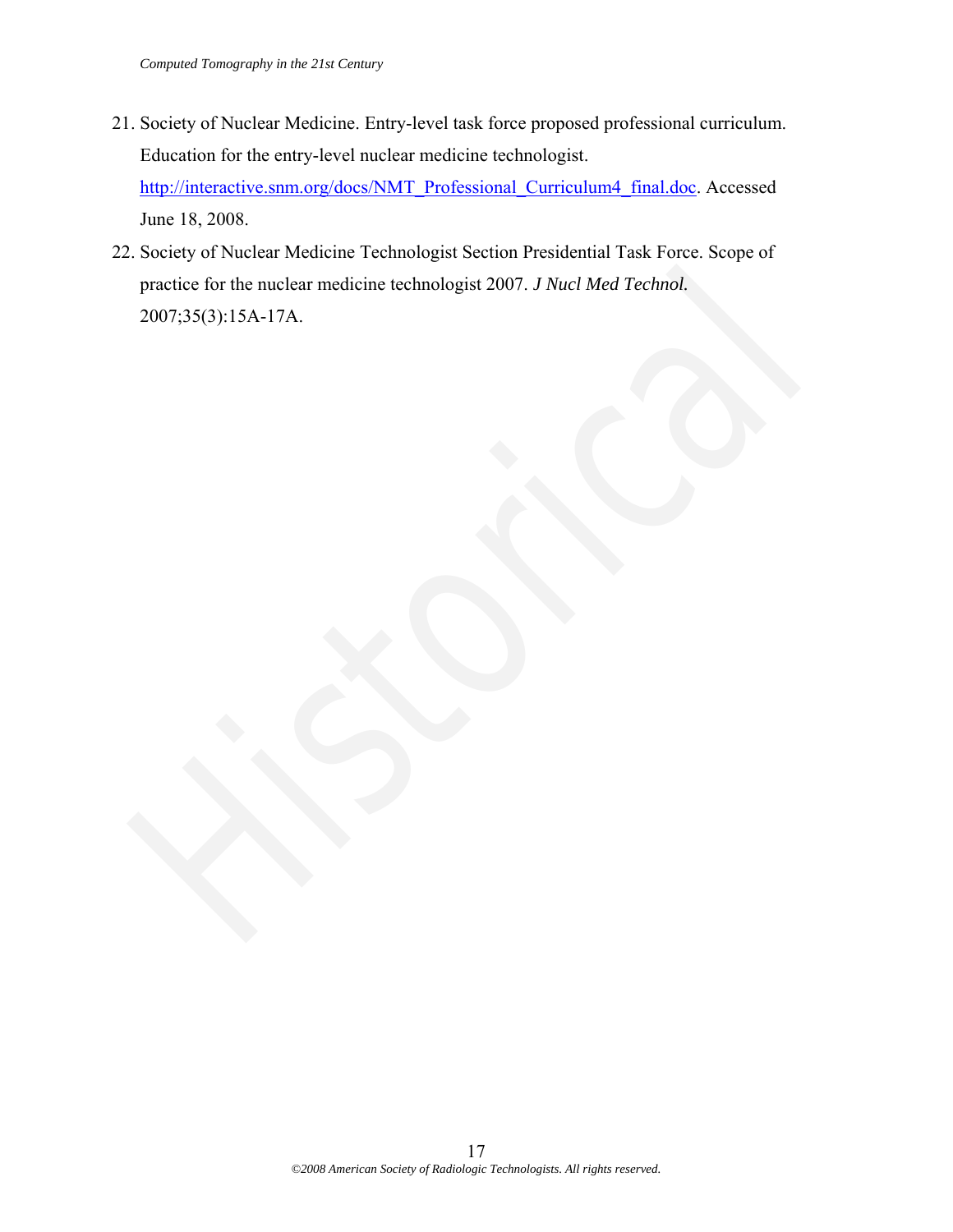# **Appendix 1**

# **CT Consensus Panel Facilitators**

Sal Martino, Ed.D., R.T.(R), CAE Executive Vice President and Chief Academic Officer American Society of Radiologic Technologists, Albuquerque, N.M.

Jerry Reid, Ph.D. Executive Director, American Registry of Radiologic Technologists St. Paul, Minn.

# **CT Consensus Panel Editors**

Nora Tuggle, M.A., CAE Former Executive Vice President and Chief Marketing and Communications Officer American Society of Radiologic Technologists, Albuquerque, N.M. American Society of Radiologie Technologists, Albuquerque, N.M.<br>
Jerry Reid, Ph.D.<br>
Executive Director, American Registry of Radiologic Technologists<br>
St. Paul, Minn.<br>
St. Paul, Minn.<br>
St. Paul, Minn.<br>
CT Consensus Panel E

Kathryn Faguy, M.A., ELS Publications Manager, American Society of Radiologic Technologists Albuquerque, N.M.

Ceela McElveny, B.A., ELS Executive Vice President and Chief Marketing and Communications Officer American Society of Radiologic Technologists, Albuquerque, N.M.

Teresa Odle, B.A. Contract Writer and Editor, Odle Creative Inc. Albuquerque, N.M.

# **CT Consensus Panel Participants**

Danny A. Basso, CNMT, NCT Manager, Cardiac Imaging of Augusta, Augusta, Ga. Chair-Immediate Past Chair, Nuclear Medicine Technology Certification Board

Priscilla F. Butler, M.S., FACR, FAAPM Senior Director, Breast Imaging Accreditation Programs American College of Radiology, Reston, Va.

Shaun Caldwell, M.S., R.T.(R)(T) Assistant Professor, Program Director-Radiation Therapy, M.D. Anderson Cancer Center, Houston, Texas Secretary-treasurer, Joint Review Committee on Education in Radiologic Technology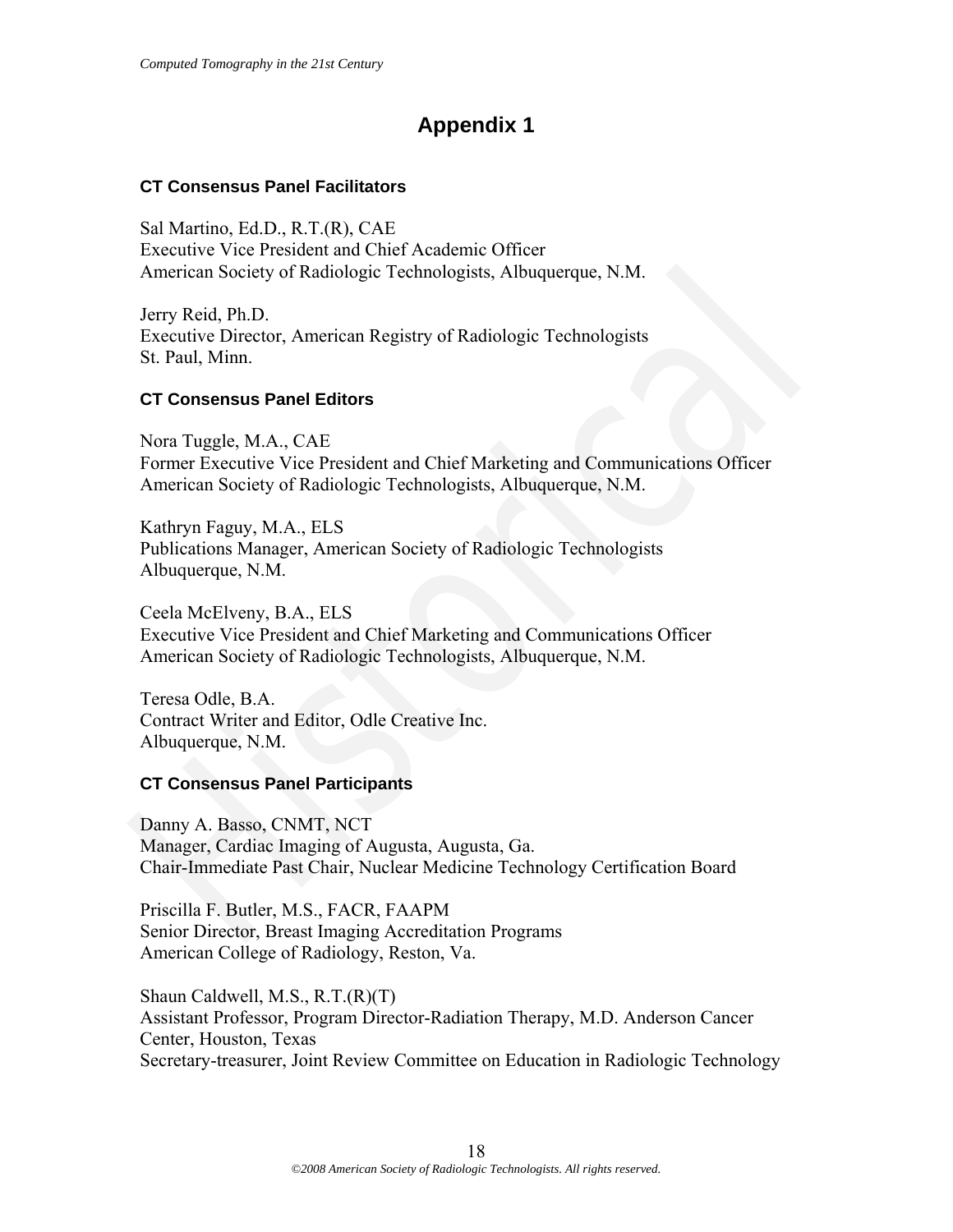DuVonne Campbell, B.A., R.T.(R)(QM), CAE Former Executive Vice President and Chief Customer Officer American Society of Radiologic Technologists, Albuquerque, N.M.

Anne C. Chapman, R.T.(R)(N), CNMT Director of Imaging and Diagnostic Cardiology, Immanuel St. Joseph's Mayo Health System, Mankato, Minn. Trustee, American Registry of Radiologic Technologists

Cindy Daniels, M.S., R.T.(R) Board Chairman, American Society of Radiologic Technologists

Dominique Delbeke, M.D., Ph.D. Professor and Director of Nuclear Medicine/PET, Vanderbilt University Medical Center Nashville, Tenn. Physician, Society of Nuclear Medicine Trustee, American Registry of Radiologic Technologists<br>
Cindy Danicls, M.S., R.T.(R)<br>
Board Chairman, American Society of Radiologic Technologists<br>
Dominique Delbeke, M.D., Ph.D.<br>
Professor and Director of Nuclear Medicine

Michael DelVecchio, B.S., R.T.(R) Technical Director, Department of Radiology, Brigham and Women's Hospital, Boston, Mass. Vice President, Board of Trustees, American Registry of Radiologic Technologists

Mark H. Depper, M.D. Radiologist, X-Ray Associates of New Mexico, Albuquerque, N.M. Member, American College of Radiology

Elaine Dever Director of Education, Canadian Association of Medical Radiation Technologists, Ottawa, Ontario

HMC (FMF) Hassel (David) Estep, R.T.(R)(CT) Former Leading Chief, Education and Training, Naval Hospital, Beaufort, S.C. U.S. Navy

Suzanne Fisher, B.S., R.T.(R)(CT) Staff CT Technologist, River Oaks Hospital, Flowood, Miss. ASRT CT Chapter Delegate

David Gilmore, M.S., R.T.(R)(N), CNMT, NCT Program Director, Nuclear Medicine Technology, Beth Israel Deaconess Medical Center, Boston, Mass. President, Society of Nuclear Medicine Technologist Section

Julie Hammons, B.S., R.T.(R)(CT) Clinical Coordinator, American Registry of Radiologic Technologists, St. Paul, Minn.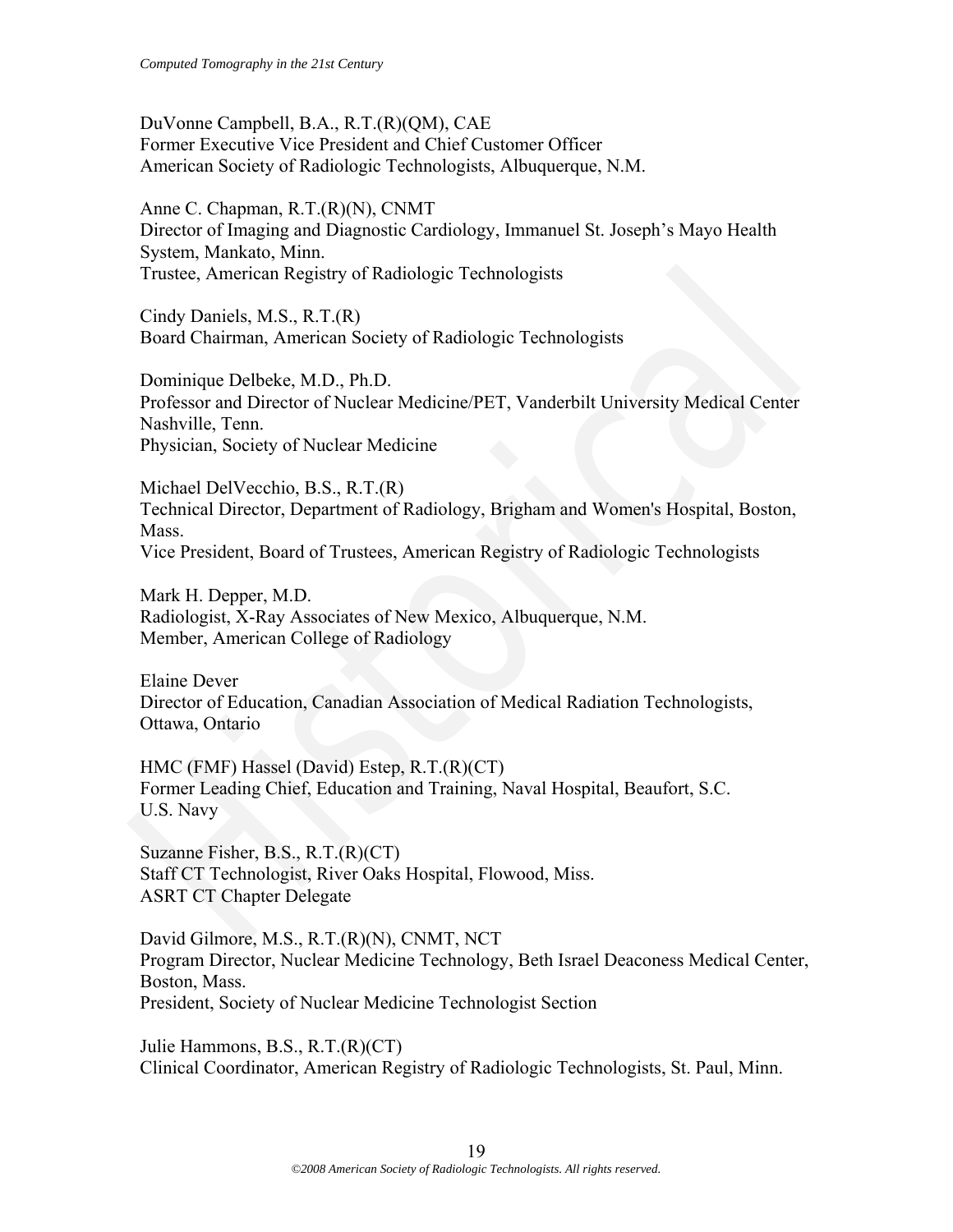Marcia Hess Smith, B.S., CNMT Nuclear Medicine Technology Program Director, University of Nebraska Medical Center, Omaha, Neb. Executive Board Member, Society of Nuclear Medicine Technologist Section

Steve Hinkle, R.T.(R)(CT) CT Applications Manager, Toshiba America Medical Systems, Tustin, Calif.

Linda Holden, M.S., R.T.(R)(QM), RDMS, FASRT Radiology Manager, Western Medical Associates, LLC, Casper, Wyo. President (2008-2009), American Society of Radiologic Technologists

Leigh Kestranek, B.S., R.T.(T), CMD Certified Medical Dosimetrist, Bloomington Hospital, Bloomington, Ind.

Jeffrey B. Killion, Ph.D., R.T.(R)(QM) Associate Professor, Midwestern State University, Wichita Falls, Texas Chairman, Association of Educators in Imaging and Radiologic Sciences

Christine Lung, CAE Director of Government Relations, American Society of Radiologic Technologists Albuquerque, N.M.

Eileen Maloney, M.Ed., (R)(M), FASRT Passaic County Community College, Paterson, N.J. Trustee, American Registry of Radiologic Technologists

Lynn May, CAE Chief Executive Officer, American Society of Radiologic Technologists Albuquerque, N.M.

Connie L. Mitchell, M.A., R.T.(R)(CT) Assistant Professor and Radiography Program Director University of Nebraska Medical Center, Omaha, Neb. President (2007-2008), American Society of Radiologic Technologists CT Applications Manager, Toshiba America Medical Systems, Tustin, Calif.<br>
Linda Holden, M.S., R.T.(R)(OM), RDMS, FASRT<br>
Radiology Manager, Western Medical Associates, LLC, Casper, Wyo.<br>
Radiology Manager, Western Medical A

Greg Morrison, M.A., R.T.(R), CNMT, CAE Executive Vice President and Chief Knowledge Officer American Society of Radiologic Technologists, Albuquerque, N.M. Conference Keynote Presenter

Albert V. Orlandi, B.S., R.T.(R) Radiation Physicist, New Jersey Department of Environmental Protection, Bureau of Radiological Health, Trenton, N.J.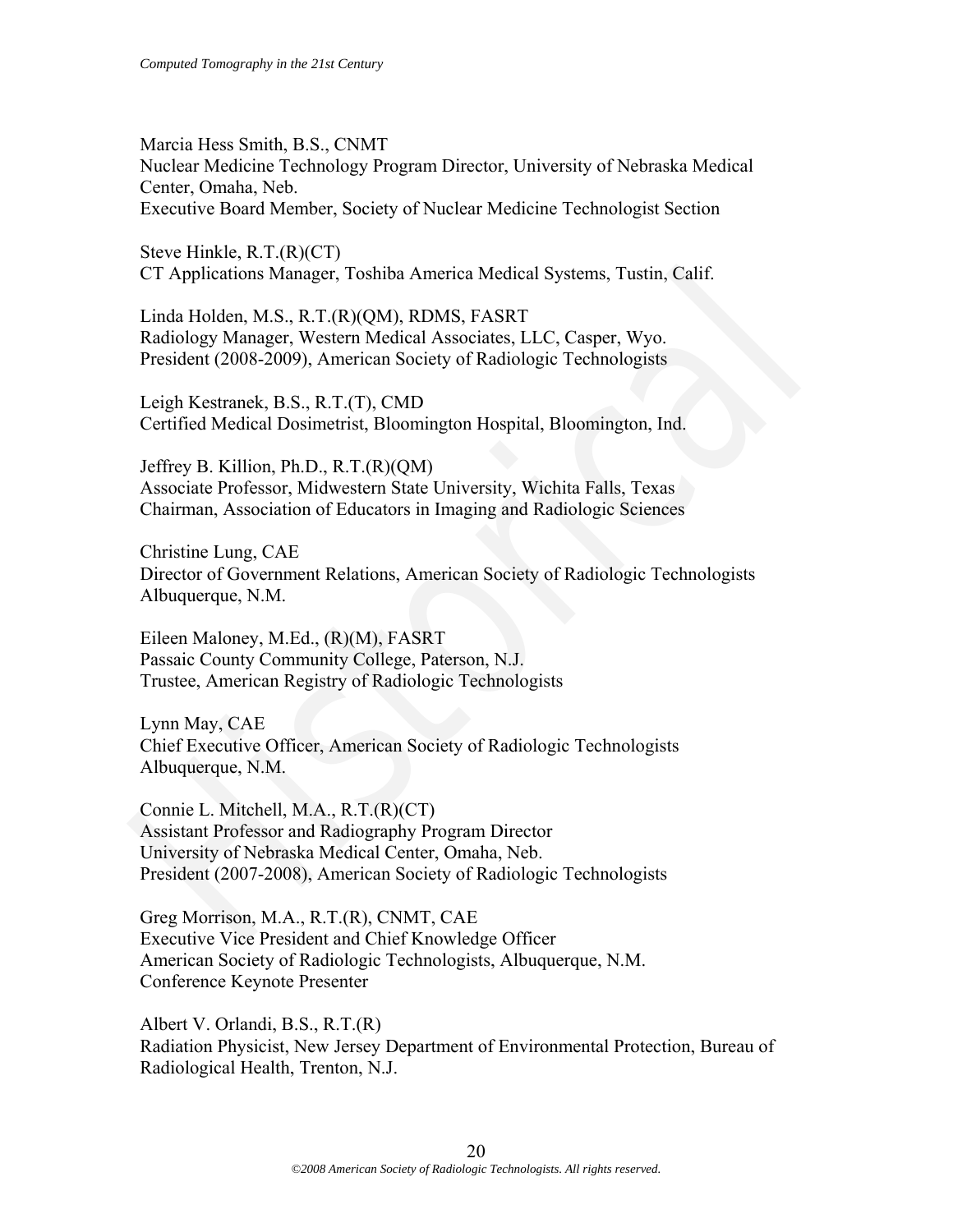Cathy L. Parsons, B.S., R.T.(R)(M)(QM), FASRT Administrative Director of Medical Imaging, Cumberland Medical Center, Crossville, Tenn.

Past Board Chairman, American Society of Radiologic Technologists

David J. Perry, CNMT, PET, FSNMTS Executive Director, Nuclear Medicine Technology Certification Board, Tucker, Ga.

Teresa Piontek, B.S.M., R.T.(R)(CT) TiP Applications CT Development Manager, GE Healthcare, Waukesha, Wis.

Anne Robertson, M.R.T.(R) Director of Professional Practice, Canadian Association of Medical Radiation Technologists, Ottawa, Ontario

Kevin Rush, MHA, R.T.(R)(T) Administrative Director, Radiation Oncology Centers, Bloomington Hospital, Bloomington, Ind. Trustee, American Registry of Radiologic Technologists David J. Perry, CNMT, PET, FSNMTS<br>
Executive Director, Nuclear Medicine Technology Certification Board, Tucker, Ga.<br>
Teresa Pionck, B.S.M., R.T.(R)(CT)<br>
TiP Applications CT Development Manager, GE Healthcare, Waukesha, Wis

Dava Smith, M.S.R.S., R.T.(R)(CT)(MR) Senior CT Clinical Development Specialist, Philips Medical Systems, Cleveland, Ohio ASRT CT Chapter Delegate

Nancy L. Spangler, R.T.(R)(CT) Senior Manager, Uptime Clinical Education Support, Siemens Medical Solutions USA Inc., Cary, N.C.

Robert J. Walker, Ph.D., R.T.(R)(CT)(MR)(QM), FASRT Professor and Department Chair, Weber State University, Ogden, Utah

Vickie Weisgerber, B.S., R.T.(R)(CT) Senior Manager, Showcase Program Operations, Philips Medical Systems, Andover, Mass.

Bettye G. Wilson, M.A.Ed., R.T.(R)(CT), RDMS, FASRT Associate Professor, University of Alabama, School of Health Professions, Birmingham, Ala. President, Board of Trustees, American Registry of Radiologic Technologists

Jan Winn, M.Ed., R.T.(N), CNMT Executive Director, Joint Review Committee on Educational Programs in Nuclear Medicine Technology, Edmond, Okla.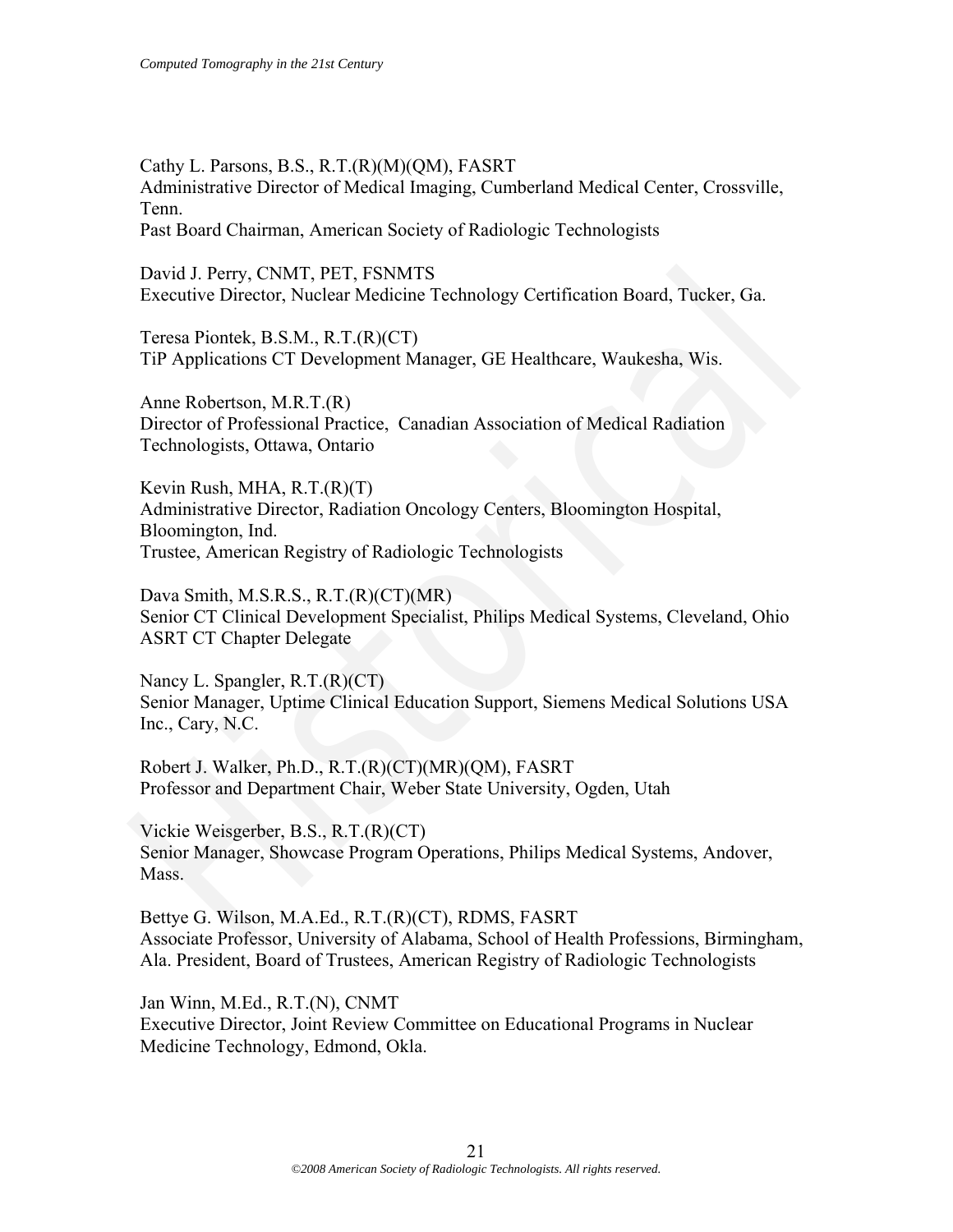John Winston Radiation Health Physicist II, Pennsylvania Department of Environmental Protection Meadville, Pa. Chair-elect and Healing Arts Council Chair, Conference of Radiation Control Program Directors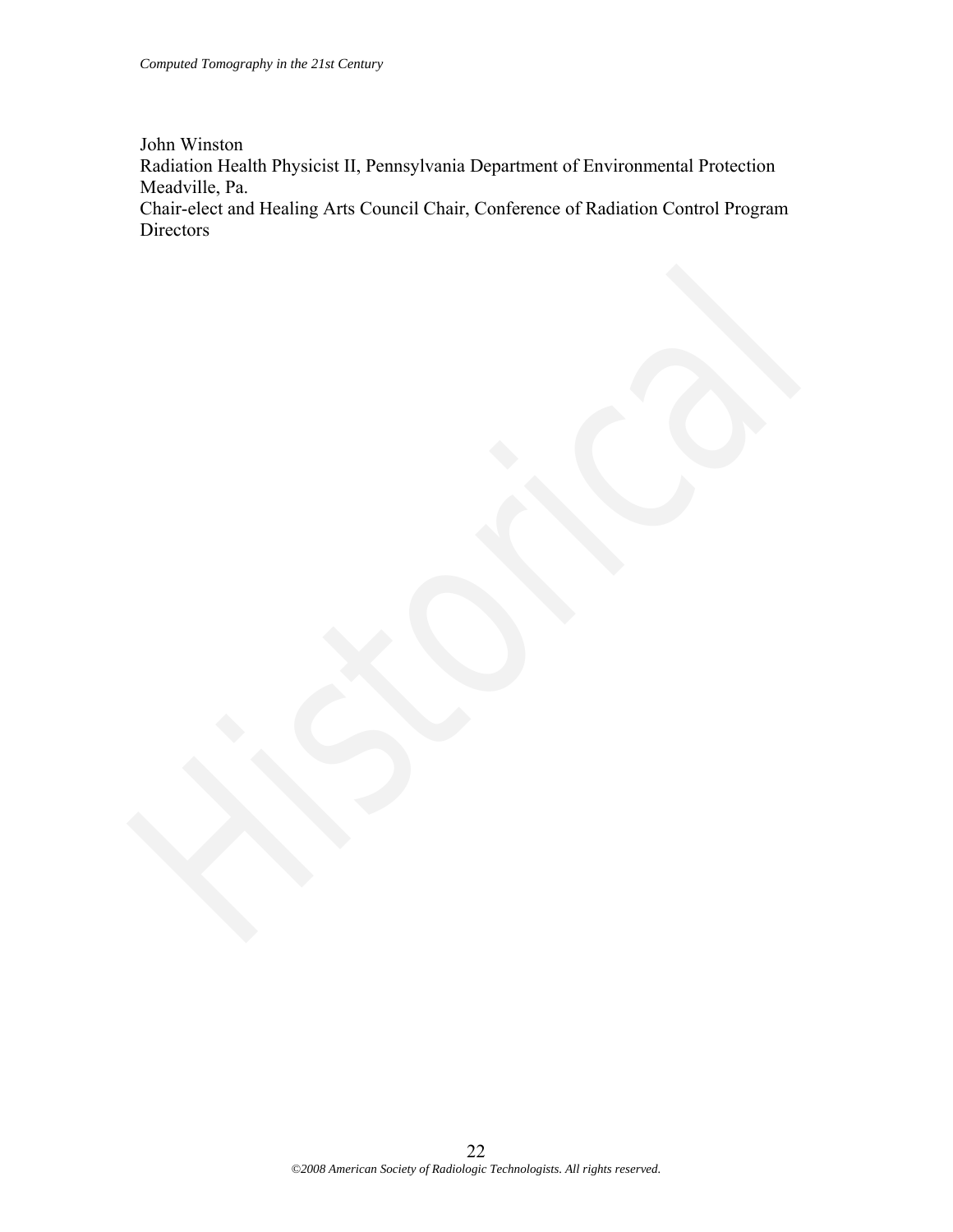# **Appendix 2**

#### **Straw Poll Survey Results**

In a survey of CT consensus task force members conducted in August 2007, several key findings supported subsequent information gathering and ultimately the consensus statements developed by a panel of experts in health policy, CT manufacturing, clinical practice and education. Results of the survey were tabulated and presented to the panel at an April 2008 meeting. Some of the comments that accompanied responses also were included in discussions. Below is a summary of survey findings by discipline/modality.

#### **Radiography**

About 55% of consensus task force members agreed that most entry-level radiographers will perform routine CT exams in the next five years (question 3). Nearly 80% agreed or strongly agreed that experienced staff radiographers would perform routine diagnostic CT exams in the next five years (question 4).

Questions about performance of complex procedures, such as CT angiography, brain perfusion studies or CT colonoscopy, produced different results. Nearly 75% of respondents disagreed or strongly disagreed that entry-level staff radiographers would be expected to perform these complex CT procedures in the next five years (question 6). Respondents were more evenly split in opinion on performance of complex CT imaging procedures by more experienced staff radiographers; nearly 28% agreed and the same number disagreed. Another 25% were uncertain. But nearly 14% strongly disagreed (question 7). When it comes to selected radiographers and CT technologists performing these complex exams, the number of respondents who agreed or strongly agreed rose to a combined 67%. In a survey of CT consensus task foree members conducted in August 2007, several key<br>findings supported subsequent information gathering and ultimately the consensus<br>statements developed by a panel of experts in health pol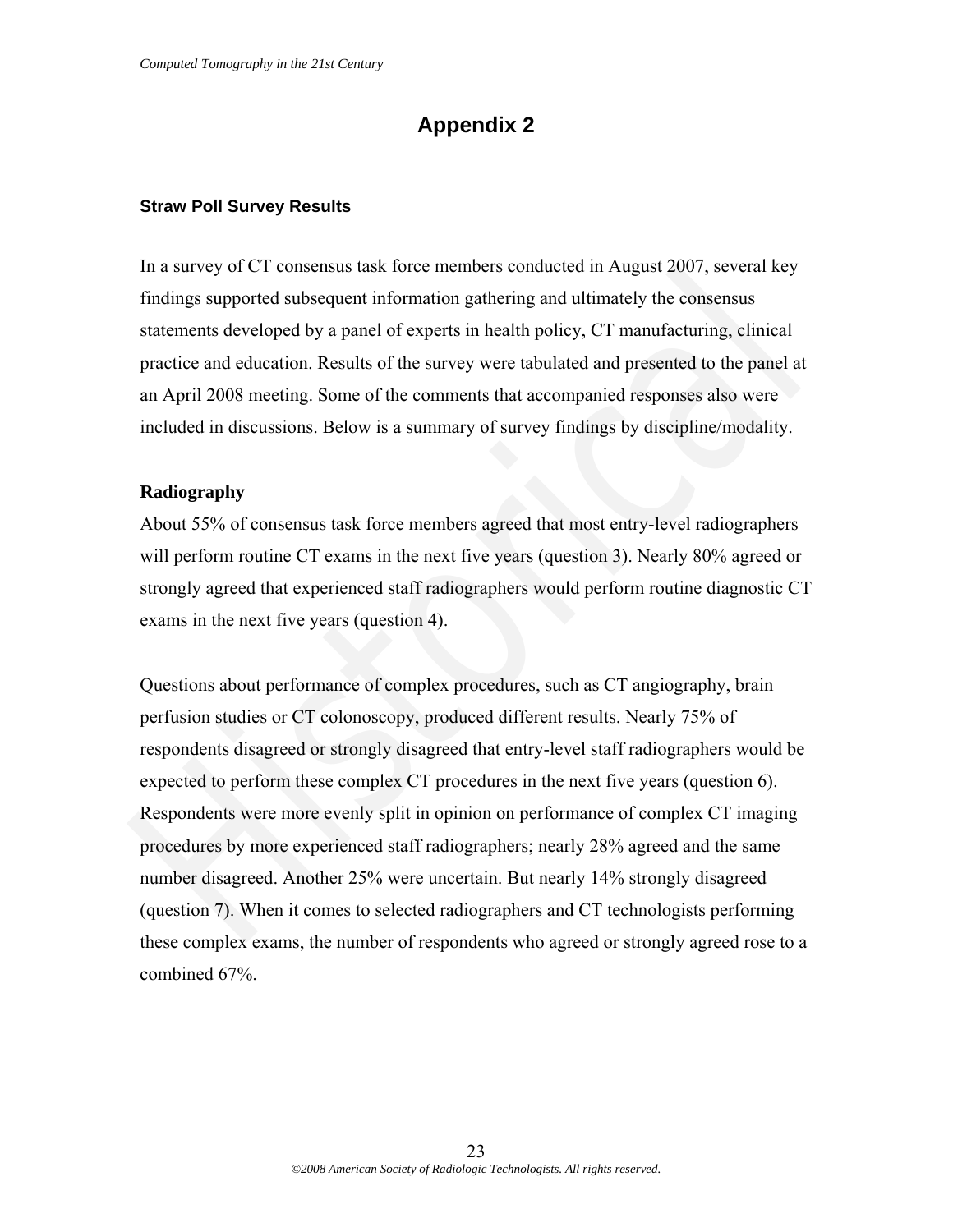# **Radiation Therapy**

Neither the entire group of respondents, nor those certified in radiation therapy, thought it likely that most entry-level radiation therapists will be expected to perform routine diagnostic CT exams in the next five years (question 18). More respondents thought that experienced radiation therapists may perform CT, but nearly 46% still disagreed that therapists will perform routine diagnostic CT exams within the next five years and 31% agreed (question 19). When asked about selected radiation therapists performing routine CT imaging procedures, those who agreed rose to 38% (question 20). For the most part, respondents agreed that most radiation therapists of all experience levels will not be expected to perform complex CT diagnostic procedures within the next five years (questions  $21 - 23$ ).

CT scanning is used in radiation therapy for simulation. More than 77% of respondents agreed that most entry-level staff radiation therapists would be expected to use CT scanning for simulation in the next five years and the percentage is higher for experienced radiation therapists (questions 24 and 25).

# **Nuclear Medicine**

When asked about the prospect of entry-level staff nuclear medicine technologists performing routine diagnostic CT procedures within the next five years, only 23% of panel members agreed that they would be expected to do so and nearly 42% disagreed. An additional 29% were uncertain. As for experienced nuclear medicine technologists, 40% of those polled agreed or strongly agreed that they would perform diagnostic CT and 29% disagreed, while nearly 26% were uncertain. Agreement concerning selected technologists in nuclear medicine performing routine CT procedures rose slightly — to 50%. therapists will perform routine diagnostic CT exams within the next five years and 31%<br>agreed (question 19). When asked about selected radiation therapists performing routine<br>CT imaging procedures, those who agreed rose to

No one believed that entry-level nuclear medicine technologists would be asked to perform complex CT procedures, although about 22% were uncertain. A relatively high number — 25% strongly disagreed with the statement. Even selected nuclear medicine technologists were not expected to perform complex diagnostic CT procedures; only 28%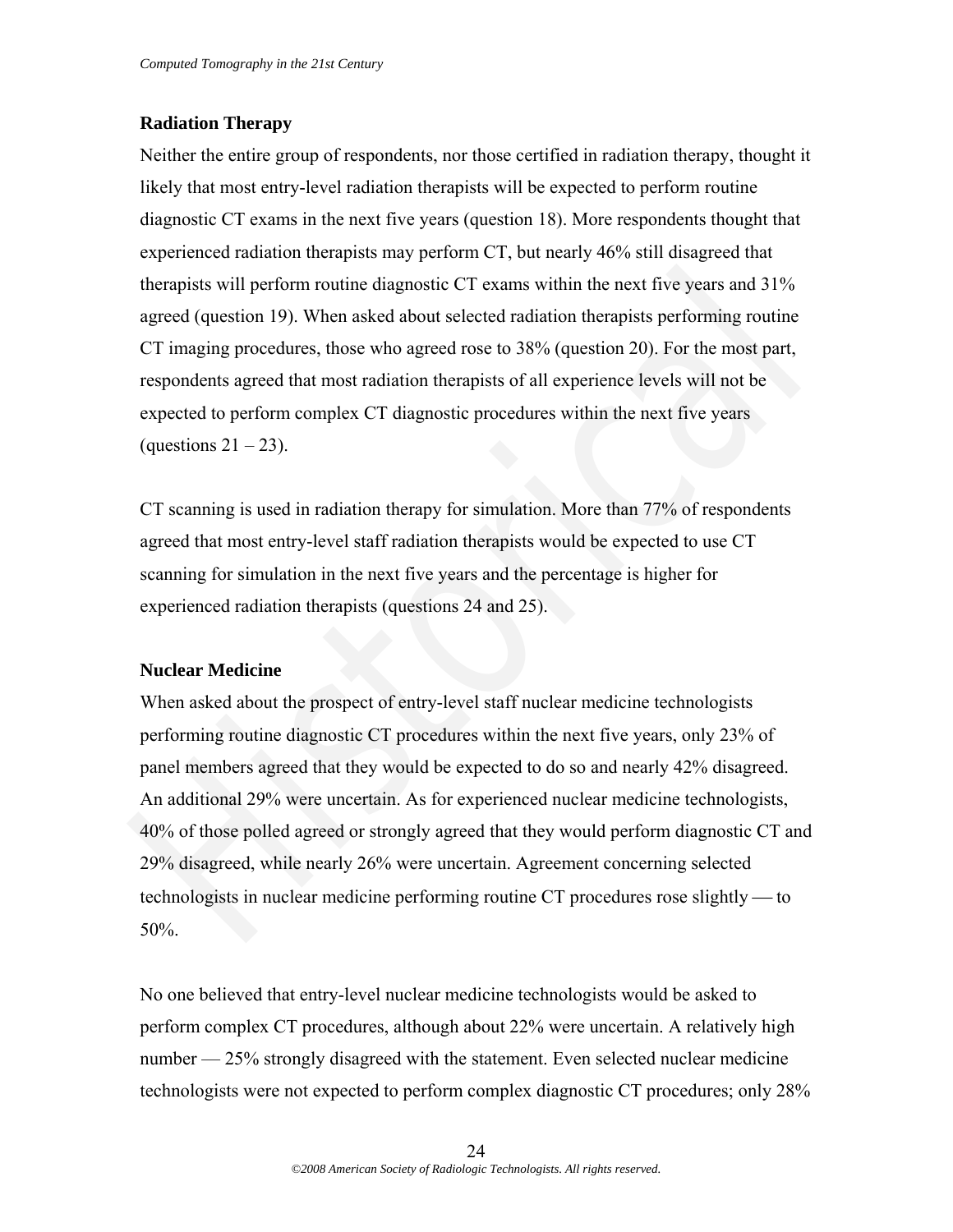agreed that they will, which was a smaller percentage than the uncertain or disagree totals. When asked specifically about fusion imaging, respondents agreed that even entrylevel nuclear medicine technologists will use CT for fusion imaging (73.5% agree or strongly agree) and more than 88% agreed that most experienced nuclear medicine technologists would as well.

# **QUESTIONS**

| <b>QUESTIONS</b>                                                                                      |                     |                   |
|-------------------------------------------------------------------------------------------------------|---------------------|-------------------|
| 1. Please indicate if you are (mark all that apply):                                                  |                     |                   |
|                                                                                                       | Response<br>Percent | Response<br>Count |
| Staff member of a Professional Society, Certification Agency, or<br><b>Accreditation Organization</b> | 34.3%               | 12                |
| Board member of Professional Society, Certification Agency, or<br><b>Accreditation Organization</b>   | 37.1%               | 13                |
| Staff member of Federal or State Governmental or Regulatory Agency                                    | 2.9%                | $\mathbf{1}$      |
| <b>Commercial Applications Specialist</b>                                                             | 5.7%                | $\overline{2}$    |
| Educator or Clinical Instructor                                                                       | 22.9%               | 8                 |
| Administrator                                                                                         | 11.4%               | 4                 |
| Other                                                                                                 | 11.4%               | $\overline{4}$    |
| Prior Other (please describe)                                                                         |                     | 5                 |
| answered question                                                                                     |                     | 35                |
| skipped question                                                                                      |                     | $\overline{2}$    |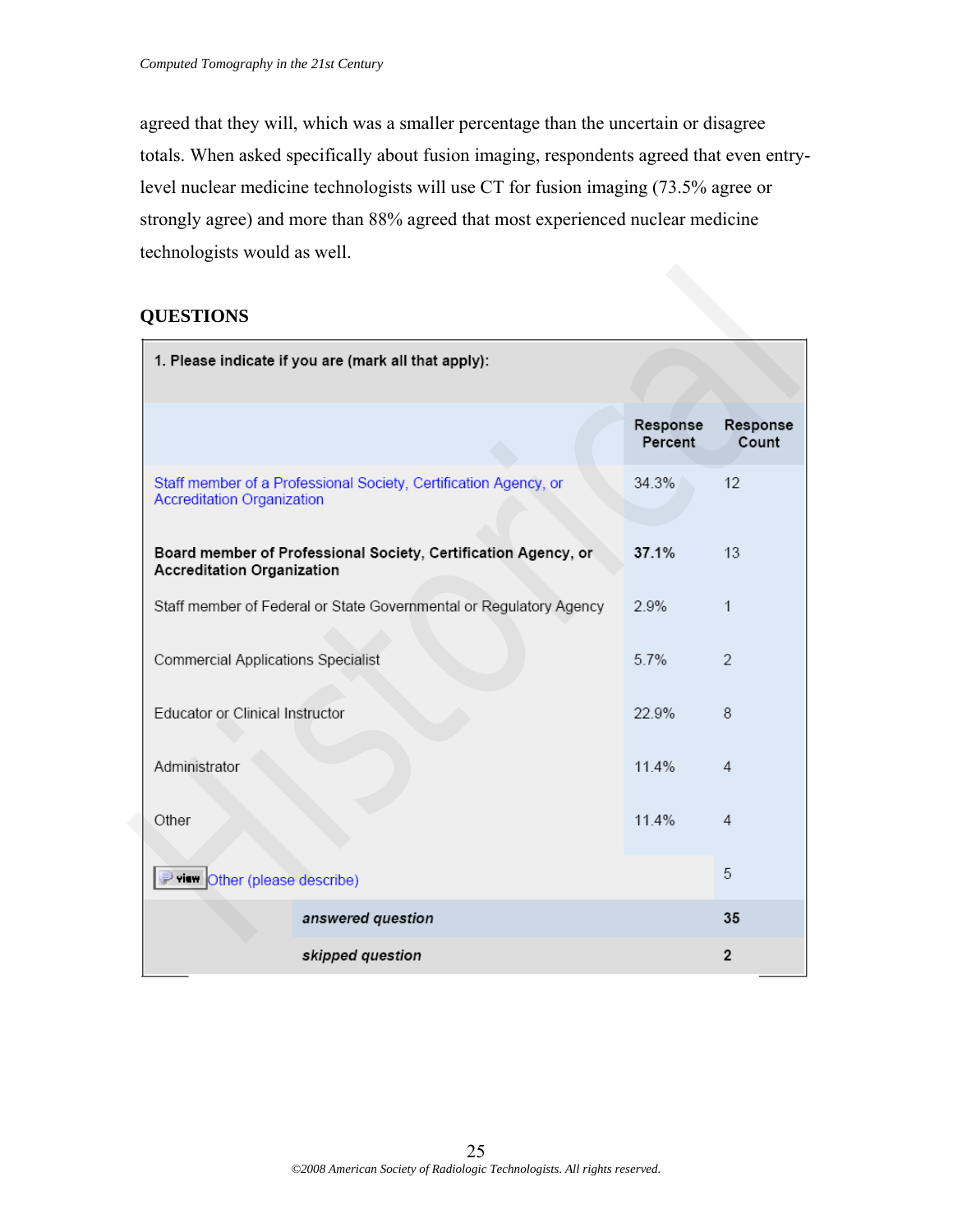| 2. Please indicate your certification areas (Mark all that apply): |                                                                                                                                                                                 |                   |
|--------------------------------------------------------------------|---------------------------------------------------------------------------------------------------------------------------------------------------------------------------------|-------------------|
|                                                                    | Response<br>Percent                                                                                                                                                             | Response<br>Count |
| Radiography                                                        | 79.4%                                                                                                                                                                           | 27                |
| Nuclear Medicine Technology                                        | 20.6%                                                                                                                                                                           | $\overline{7}$    |
| <b>Radiation Therapy</b>                                           | 11.8%                                                                                                                                                                           | 4                 |
| CT                                                                 | 26.5%                                                                                                                                                                           | 9                 |
| Other                                                              | 41.2%                                                                                                                                                                           | 14                |
| view Other (please list)                                           |                                                                                                                                                                                 | 17                |
| answered question                                                  |                                                                                                                                                                                 | 34                |
| skipped question                                                   |                                                                                                                                                                                 | 3                 |
|                                                                    | 3. Within the next five years most entry level staff radiographers will be expected to perform<br>routine diagnostic CT imaging procedures (for example, head, chest, abdomen). |                   |
|                                                                    | Response<br>Percent                                                                                                                                                             | Response<br>Count |
| Strongly Agree                                                     | 25.0%                                                                                                                                                                           | 9                 |
| Agree                                                              | 30.6%                                                                                                                                                                           | 11                |
| Uncertain                                                          | 19.4%                                                                                                                                                                           | $\overline{7}$    |
| Disagree                                                           | 25.0%                                                                                                                                                                           | 9                 |
| Stronaly                                                           |                                                                                                                                                                                 |                   |

|                       | 3. Within the next five years most entry level staff radiographers will be expected to perform<br>routine diagnostic CT imaging procedures (for example, head, chest, abdomen). |                   |
|-----------------------|---------------------------------------------------------------------------------------------------------------------------------------------------------------------------------|-------------------|
|                       | Response<br>Percent                                                                                                                                                             | Response<br>Count |
| <b>Strongly Agree</b> | 25.0%                                                                                                                                                                           | 9                 |
| Agree                 | 30.6%                                                                                                                                                                           | 11                |
| Uncertain             | 19.4%                                                                                                                                                                           | $\overline{7}$    |
| Disagree              | 25.0%                                                                                                                                                                           | 9                 |
| Strongly<br>Disagree  | $0.0\%$                                                                                                                                                                         | $\Omega$          |
|                       | $\Rightarrow$ view Comments:                                                                                                                                                    | 6                 |
|                       | answered question                                                                                                                                                               | 36                |
|                       | skipped question                                                                                                                                                                |                   |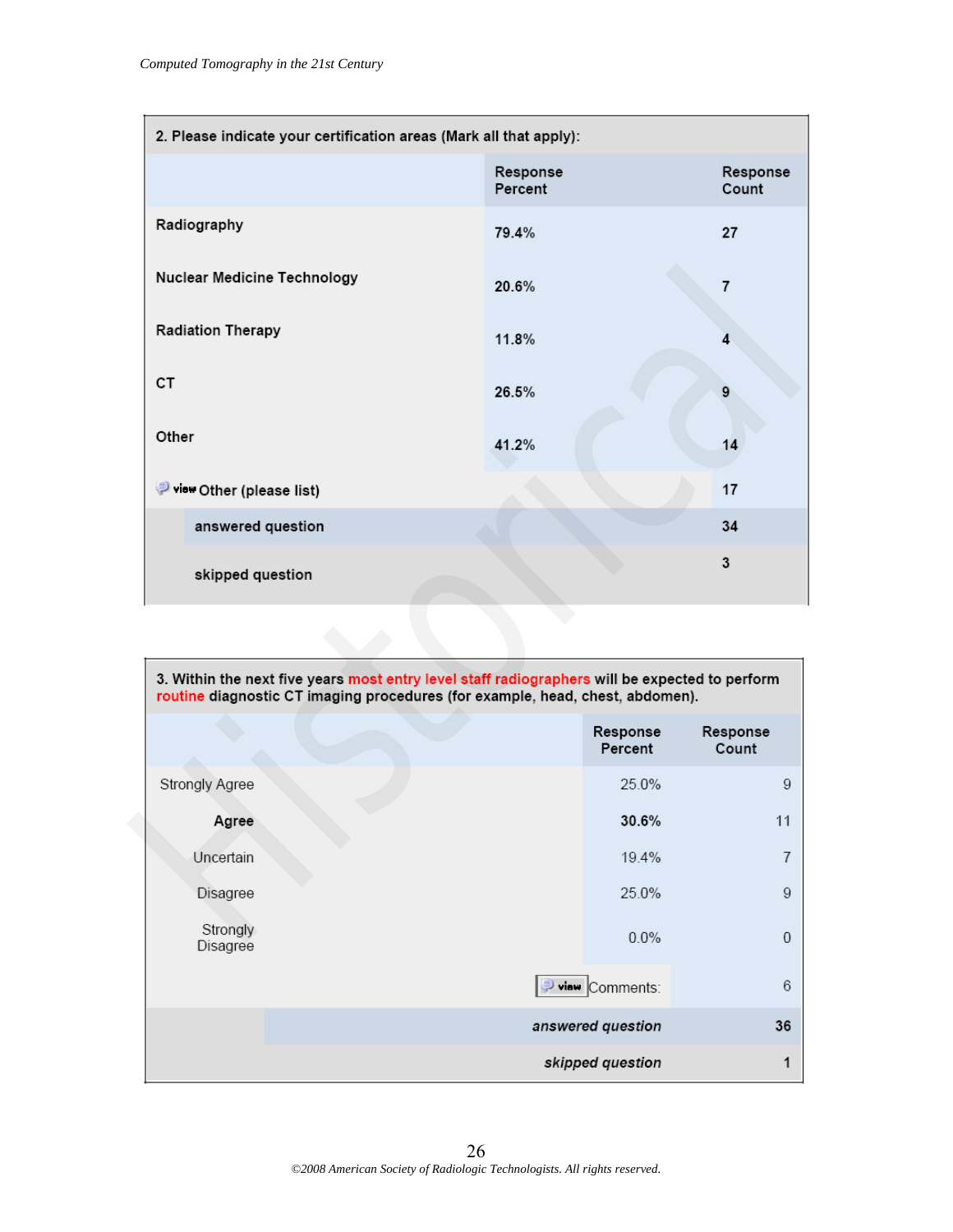$\Box$ 

|                      | 4. Within the next five years most experienced staff radiographers will be expected to perform<br>routine diagnostic CT imaging procedures (for example, head, chest, abdomen). |                                |                   |
|----------------------|---------------------------------------------------------------------------------------------------------------------------------------------------------------------------------|--------------------------------|-------------------|
|                      |                                                                                                                                                                                 | Response<br>Percent            | Response<br>Count |
| Strongly Agree       |                                                                                                                                                                                 | 36.1%                          | 13                |
| Agree                |                                                                                                                                                                                 | 41.7%                          | 15                |
| Uncertain            |                                                                                                                                                                                 | 11.1%                          | 4                 |
| Disagree             |                                                                                                                                                                                 | 11.1%                          | 4                 |
| Strongly<br>Disagree |                                                                                                                                                                                 | 0.0%                           | 0                 |
|                      |                                                                                                                                                                                 | $\triangleright$ iaw Comments: | 4                 |
|                      |                                                                                                                                                                                 | answered question              | 36                |
|                      |                                                                                                                                                                                 | skipped question               |                   |

| Agree                |                                                                                               | 41.7%               | 15                |
|----------------------|-----------------------------------------------------------------------------------------------|---------------------|-------------------|
| Uncertain            |                                                                                               | 11.1%               | $\overline{4}$    |
| Disagree             |                                                                                               | 11.1%               | 4                 |
| Strongly<br>Disagree |                                                                                               | 0.0%                | $\overline{0}$    |
|                      |                                                                                               | Pview Comments:     | $\overline{4}$    |
|                      |                                                                                               | answered question   | 36                |
|                      |                                                                                               | skipped question    | 1                 |
|                      |                                                                                               |                     |                   |
|                      | 5. Within the next five years only selected staff radiographers and CT Techs will be expected |                     |                   |
|                      | to perform routine diagnostic CT imaging procedures (for example, head, chest, abdomen).      |                     |                   |
|                      |                                                                                               | Response<br>Percent | Response<br>Count |
| Strongly Agree       |                                                                                               | 20.0%               | $\overline{7}$    |
| Agree                |                                                                                               | 14.3%               | 5                 |
| Uncertain            |                                                                                               | 11.4%               | 4                 |
| <b>Disagree</b>      |                                                                                               | 45.7%               | 16                |
| Strongly<br>Disagree |                                                                                               | 8.6%                | 3                 |
|                      |                                                                                               | Dvian Comments:     | $\overline{4}$    |
|                      |                                                                                               | answered question   | 35                |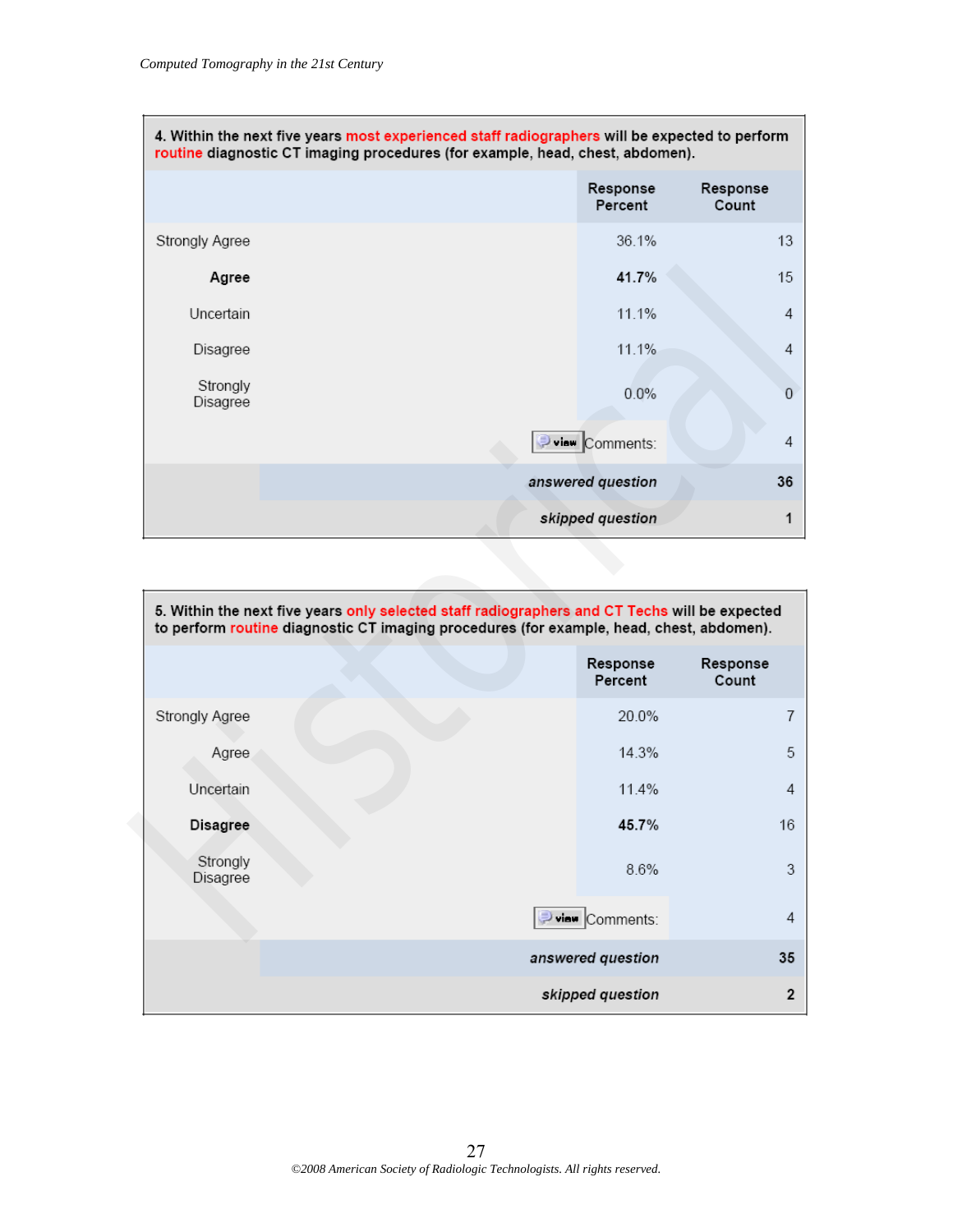| 6. Within the next five years most entry level staff radiographers will be expected to perform<br>complex diagnostic CT imaging procedures (for example, CTA, CT Brain Perfusion Studies,<br>CT Colonoscopy). |  |                     |                   |
|---------------------------------------------------------------------------------------------------------------------------------------------------------------------------------------------------------------|--|---------------------|-------------------|
|                                                                                                                                                                                                               |  | Response<br>Percent | Response<br>Count |
| Strongly Agree                                                                                                                                                                                                |  | 2.9%                | 1                 |
| Agree                                                                                                                                                                                                         |  | 8.6%                | 3                 |
| Uncertain                                                                                                                                                                                                     |  | 14.3%               | 5                 |
| Disagree                                                                                                                                                                                                      |  | 57.1%               | 20                |
| Strongly<br>Disagree                                                                                                                                                                                          |  | 17.1%               | 6                 |
|                                                                                                                                                                                                               |  | view Comments:      | 3                 |
|                                                                                                                                                                                                               |  | answered question   | 35                |
|                                                                                                                                                                                                               |  | skipped question    | $\overline{2}$    |

| ouongry ngroo        |                                                                                                                                                                                           |                     |                         |
|----------------------|-------------------------------------------------------------------------------------------------------------------------------------------------------------------------------------------|---------------------|-------------------------|
| Agree                |                                                                                                                                                                                           | 8.6%                | 3                       |
| Uncertain            |                                                                                                                                                                                           | 14.3%               | 5                       |
| Disagree             |                                                                                                                                                                                           | 57.1%               | 20                      |
| Strongly<br>Disagree |                                                                                                                                                                                           | 17.1%               | 6                       |
|                      |                                                                                                                                                                                           | view Comments:      | 3                       |
|                      |                                                                                                                                                                                           | answered question   | 35                      |
|                      |                                                                                                                                                                                           | skipped question    | $\overline{\mathbf{2}}$ |
| CT Colonoscopy).     | 7. Within the next five years most experienced staff radiographers will be expected to perform<br>complex diagnostic CT imaging procedures (for example, CTA, CT Brain Perfusion Studies, |                     |                         |
|                      |                                                                                                                                                                                           | Response<br>Percent | Response<br>Count       |
| Strongly Agree       |                                                                                                                                                                                           | 5.6%                | $\overline{2}$          |
| Agree                |                                                                                                                                                                                           | 27.8%               | 10                      |
| Uncertain            |                                                                                                                                                                                           | 25.0%               | 9                       |
|                      |                                                                                                                                                                                           |                     |                         |
| <b>Disagree</b>      |                                                                                                                                                                                           | 27.8%               | 10                      |
| Strongly<br>Disagree |                                                                                                                                                                                           | 13.9%               | 5                       |
|                      |                                                                                                                                                                                           | Pview Comments:     | 3                       |
|                      |                                                                                                                                                                                           | answered question   | 36                      |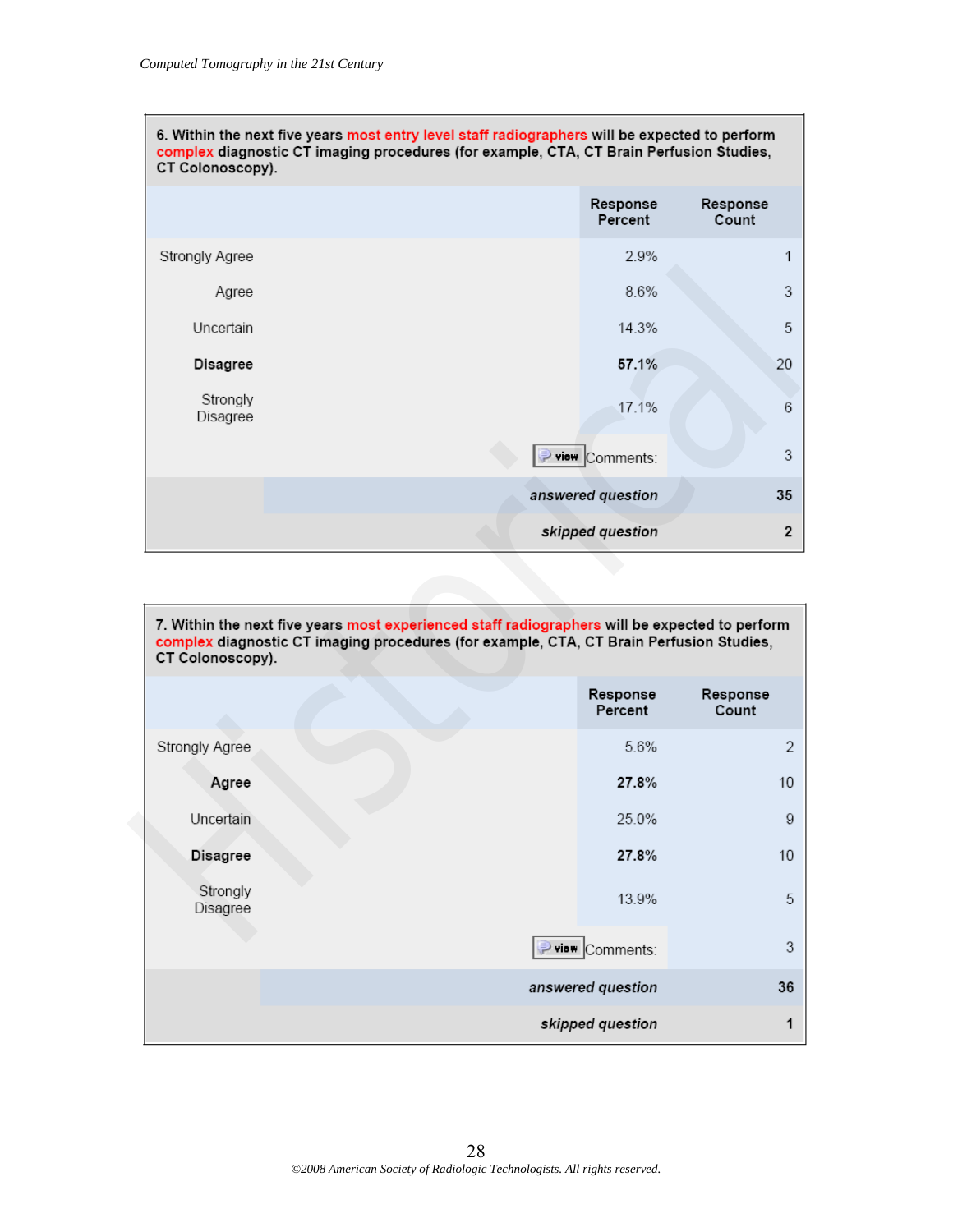| 8. Within the next five years only selected staff radiographers and CT Techs will be expected<br>to perform complex diagnostic CT imaging procedures (for example, CTA, CT Brain Perfusion<br>Studies, CT Colonoscopy). |  |                     |                   |
|-------------------------------------------------------------------------------------------------------------------------------------------------------------------------------------------------------------------------|--|---------------------|-------------------|
|                                                                                                                                                                                                                         |  | Response<br>Percent | Response<br>Count |
| Strongly Agree                                                                                                                                                                                                          |  | 25.0%               | 9                 |
| Agree                                                                                                                                                                                                                   |  | 41.7%               | 15                |
| Uncertain                                                                                                                                                                                                               |  | 19.4%               |                   |
| Disagree                                                                                                                                                                                                                |  | 11.1%               | 4                 |
| Strongly<br>Disagree                                                                                                                                                                                                    |  | 2.8%                |                   |
|                                                                                                                                                                                                                         |  | view Comments:      | $\mathfrak{D}$    |
|                                                                                                                                                                                                                         |  | answered question   | 36                |
|                                                                                                                                                                                                                         |  | skipped question    |                   |

| ouongry zigroo       |                                                                                                                                                                                        | 20.070              |                   |
|----------------------|----------------------------------------------------------------------------------------------------------------------------------------------------------------------------------------|---------------------|-------------------|
| Agree                |                                                                                                                                                                                        | 41.7%               | 15                |
| Uncertain            |                                                                                                                                                                                        | 19.4%               | $\overline{7}$    |
| Disagree             |                                                                                                                                                                                        | 11.1%               | 4                 |
| Strongly<br>Disagree |                                                                                                                                                                                        | 2.8%                | 1                 |
|                      |                                                                                                                                                                                        | P view Comments:    | $\overline{2}$    |
|                      |                                                                                                                                                                                        | answered question   | 36                |
|                      |                                                                                                                                                                                        | skipped question    | 1                 |
|                      |                                                                                                                                                                                        |                     |                   |
| abdomen).            | 9. Within the next five years most entry level staff nuclear medicine technologists will be<br>expected to perform routine diagnostic CT imaging procedures (for example, head, chest, |                     |                   |
|                      |                                                                                                                                                                                        | Response<br>Percent | Response<br>Count |
| Strongly Agree       |                                                                                                                                                                                        | 2.9%                | 1                 |
| Agree                |                                                                                                                                                                                        | 20.0%               | $\overline{I}$    |
| Uncertain            |                                                                                                                                                                                        | 28.6%               | 10                |
| <b>Disagree</b>      |                                                                                                                                                                                        | 42.9%               | 15                |
| Strongly<br>Disagree |                                                                                                                                                                                        | 5.7%                | $\overline{2}$    |
|                      |                                                                                                                                                                                        | Pview Comments:     | 5                 |
|                      |                                                                                                                                                                                        | answered question   | 35                |
|                      |                                                                                                                                                                                        |                     |                   |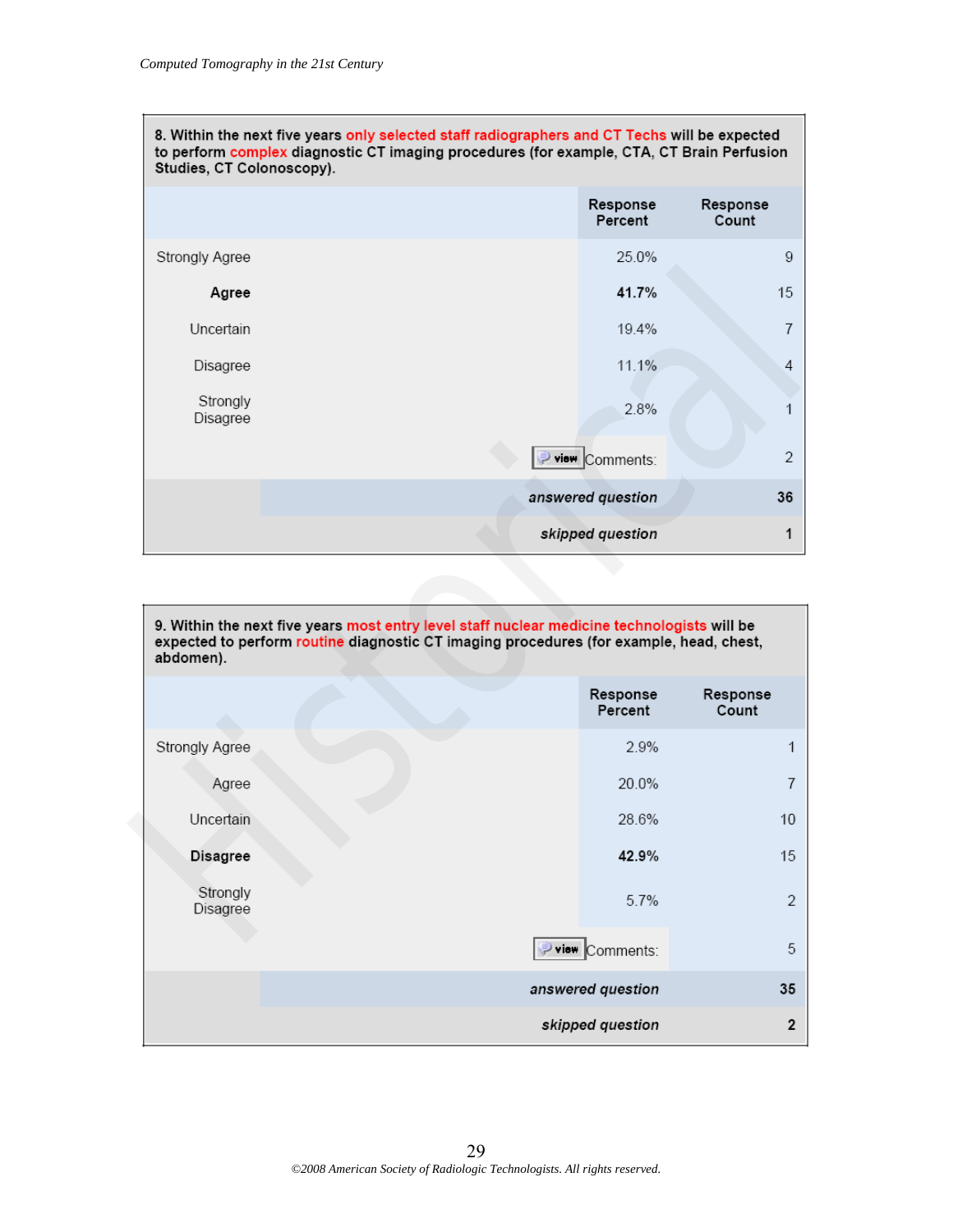| 10. Within the next five years most experienced staff nuclear medicine technologists will be<br>expected to perform routine diagnostic CT imaging procedures (for example, head, chest,<br>abdomen). |  |                     |                   |
|------------------------------------------------------------------------------------------------------------------------------------------------------------------------------------------------------|--|---------------------|-------------------|
|                                                                                                                                                                                                      |  | Response<br>Percent | Response<br>Count |
| Strongly Agree                                                                                                                                                                                       |  | 8.6%                | 3                 |
| Agree                                                                                                                                                                                                |  | 31.4%               | 11                |
| Uncertain                                                                                                                                                                                            |  | 25.7%               | 9                 |
| Disagree                                                                                                                                                                                             |  | 28.6%               | 10                |
| Strongly<br>Disagree                                                                                                                                                                                 |  | 5.7%                | $\overline{2}$    |
|                                                                                                                                                                                                      |  | view Comments:      | 4                 |
|                                                                                                                                                                                                      |  | answered question   | 35                |
|                                                                                                                                                                                                      |  | skipped question    | $\overline{2}$    |

| ən onyiy Ayree       |                                                                                         | 0.070               | ັ                 |
|----------------------|-----------------------------------------------------------------------------------------|---------------------|-------------------|
| Agree                |                                                                                         | 31.4%               | 11                |
| Uncertain            |                                                                                         | 25.7%               | 9                 |
| Disagree             |                                                                                         | 28.6%               | 10                |
| Strongly<br>Disagree |                                                                                         | 5.7%                | $\overline{2}$    |
|                      |                                                                                         | P view Comments:    | $\overline{4}$    |
|                      |                                                                                         | answered question   | 35                |
|                      |                                                                                         | skipped question    | $\mathbf 2$       |
|                      |                                                                                         |                     |                   |
| abdomen).            | expected to perform routine diagnostic CT imaging procedures (for example, head, chest, | Response<br>Percent | Response<br>Count |
| Strongly Agree       |                                                                                         | 8.3%                | 3                 |
| Agree                |                                                                                         | 41.7%               | 15                |
| Uncertain            |                                                                                         | 36.1%               | 13                |
| Disagree             |                                                                                         | 8.3%                | 3                 |
| Strongly<br>Disagree |                                                                                         | 5.6%                | $\overline{2}$    |
|                      |                                                                                         | Pview Comments:     | 3                 |
|                      |                                                                                         | answered question   | 36                |
|                      |                                                                                         |                     |                   |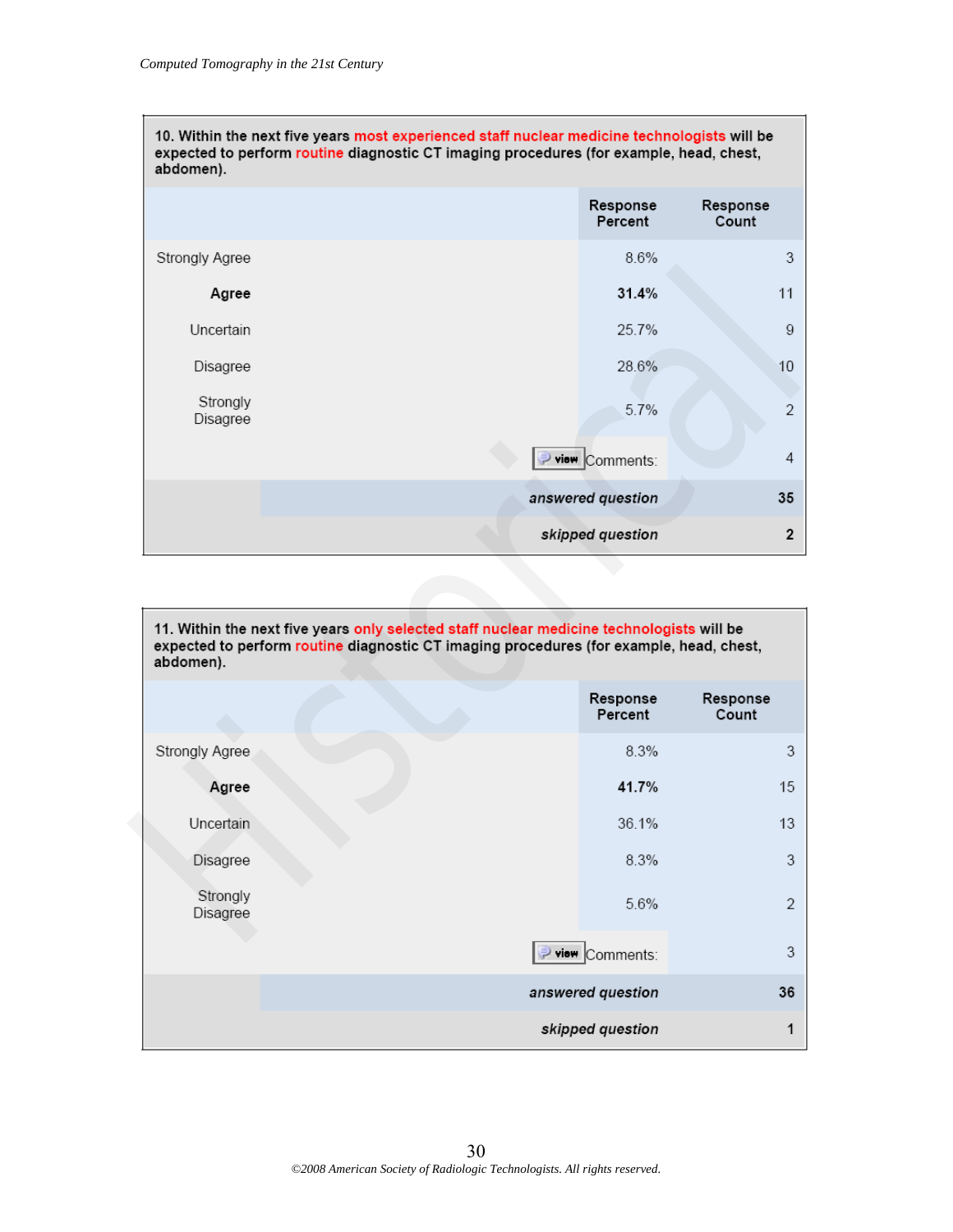| 12. Within the next five years most entry level staff nuclear medicine technologists will be<br>expected to perform complex diagnostic CT imaging procedures (for example, CTA, CT Brain<br>Perfusion Studies, CT Colonoscopy). |  |                     |                   |
|---------------------------------------------------------------------------------------------------------------------------------------------------------------------------------------------------------------------------------|--|---------------------|-------------------|
|                                                                                                                                                                                                                                 |  | Response<br>Percent | Response<br>Count |
| Strongly Agree                                                                                                                                                                                                                  |  | $0.0\%$             | 0                 |
| Agree                                                                                                                                                                                                                           |  | 0.0%                | 0                 |
| Uncertain                                                                                                                                                                                                                       |  | 22.2%               | 8                 |
| Disagree                                                                                                                                                                                                                        |  | 52.8%               | 19                |
| Strongly<br>Disagree                                                                                                                                                                                                            |  | 25.0%               | 9                 |
|                                                                                                                                                                                                                                 |  | vlew Comments:      | 4                 |
|                                                                                                                                                                                                                                 |  | answered question   | 36                |
|                                                                                                                                                                                                                                 |  | skipped question    |                   |

| wongry ngroo         |                                                                                                                                                                                                                                 |                     |                   |
|----------------------|---------------------------------------------------------------------------------------------------------------------------------------------------------------------------------------------------------------------------------|---------------------|-------------------|
| Agree                |                                                                                                                                                                                                                                 | 0.0%                | 0                 |
| Uncertain            |                                                                                                                                                                                                                                 | 22.2%               | 8                 |
| Disagree             |                                                                                                                                                                                                                                 | 52.8%               | 19                |
| Strongly<br>Disagree |                                                                                                                                                                                                                                 | 25.0%               | $\overline{9}$    |
|                      |                                                                                                                                                                                                                                 | Pylow Comments:     | 4                 |
|                      |                                                                                                                                                                                                                                 | answered question   | 36                |
|                      |                                                                                                                                                                                                                                 | skipped question    | 1                 |
|                      |                                                                                                                                                                                                                                 |                     |                   |
|                      | 13. Within the next five years most experienced staff nuclear medicine technologists will be<br>expected to perform complex diagnostic CT imaging procedures (for example, CTA, CT Brain<br>Perfusion Studies, CT Colonoscopy). |                     |                   |
|                      |                                                                                                                                                                                                                                 | Response<br>Percent | Response<br>Count |
| Strongly Agree       |                                                                                                                                                                                                                                 | 2.8%                | 1                 |
| Agree                |                                                                                                                                                                                                                                 | 13.9%               | 5                 |
| Uncertain            |                                                                                                                                                                                                                                 | 19.4%               | $\overline{7}$    |
| <b>Disagree</b>      |                                                                                                                                                                                                                                 | 38.9%               | 14                |
| Strongly<br>Disagree |                                                                                                                                                                                                                                 | 25.0%               | $\boldsymbol{9}$  |
|                      |                                                                                                                                                                                                                                 | Pview Comments:     | 3                 |
|                      |                                                                                                                                                                                                                                 | answered question   | 36                |
|                      |                                                                                                                                                                                                                                 |                     |                   |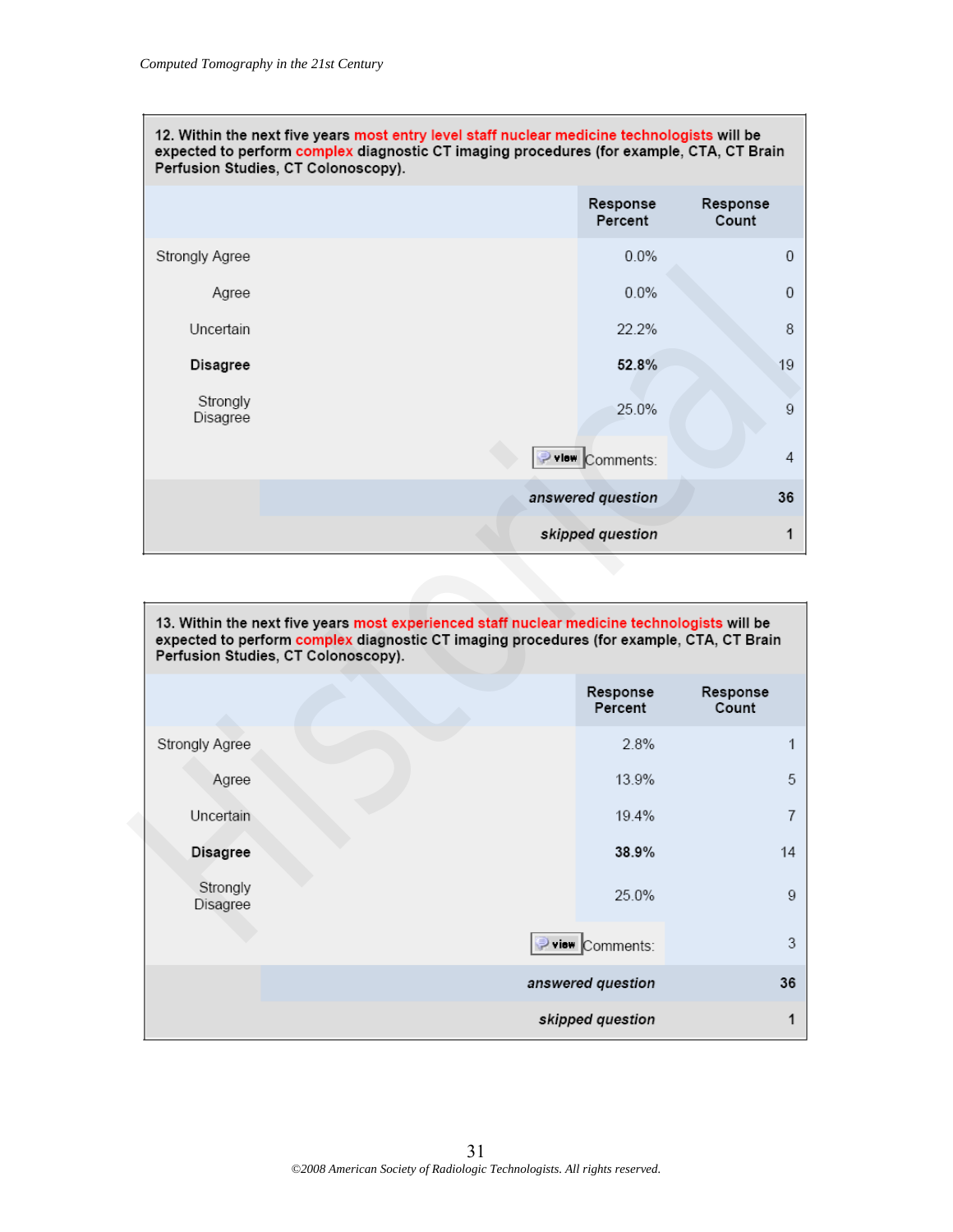| 14. Within the next five years only selected staff nuclear medicine technologists will be<br>expected to perform complex diagnostic CT imaging procedures (for example, CTA, CT Brain<br>Perfusion Studies, CT Colonoscopy). |  |                     |                   |
|------------------------------------------------------------------------------------------------------------------------------------------------------------------------------------------------------------------------------|--|---------------------|-------------------|
|                                                                                                                                                                                                                              |  | Response<br>Percent | Response<br>Count |
| Strongly Agree                                                                                                                                                                                                               |  | 5.6%                | $\overline{2}$    |
| Agree                                                                                                                                                                                                                        |  | 22.2%               | 8                 |
| Uncertain                                                                                                                                                                                                                    |  | 30.6%               | 11                |
| Disagree                                                                                                                                                                                                                     |  | 22.2%               | 8                 |
| Strongly<br>Disagree                                                                                                                                                                                                         |  | 19.4%               | 7                 |
|                                                                                                                                                                                                                              |  | view Comments:      | 3                 |
|                                                                                                                                                                                                                              |  | answered question   | 36                |
|                                                                                                                                                                                                                              |  | skipped question    |                   |

| Agree                |                                                                                                                                        | 22.2%               | 8                 |  |
|----------------------|----------------------------------------------------------------------------------------------------------------------------------------|---------------------|-------------------|--|
| Uncertain            |                                                                                                                                        | 30.6%               | 11                |  |
| Disagree             |                                                                                                                                        | 22.2%               | 8                 |  |
| Strongly<br>Disagree |                                                                                                                                        | 19.4%               | $\overline{7}$    |  |
|                      |                                                                                                                                        | P view Comments:    | 3                 |  |
|                      |                                                                                                                                        | answered question   | 36                |  |
|                      |                                                                                                                                        | skipped question    | 1                 |  |
|                      |                                                                                                                                        |                     |                   |  |
|                      | 15. Within the next five years most entry level staff nuclear medicine technologists will be<br>expected to use CT for fusion imaging. |                     |                   |  |
|                      |                                                                                                                                        |                     |                   |  |
|                      |                                                                                                                                        | Response<br>Percent | Response<br>Count |  |
| Strongly Agree       |                                                                                                                                        | 23.5%               | 8                 |  |
| Agree                |                                                                                                                                        | 50.0%               | 17                |  |
| Uncertain            |                                                                                                                                        | 17.6%               | 6                 |  |
| Disagree             |                                                                                                                                        | 8.8%                | 3                 |  |
| Strongly<br>Disagree |                                                                                                                                        | 0.0%                | $\boldsymbol{0}$  |  |
|                      |                                                                                                                                        | view Comments:      | $\sqrt{4}$        |  |
|                      |                                                                                                                                        | answered question   | 34                |  |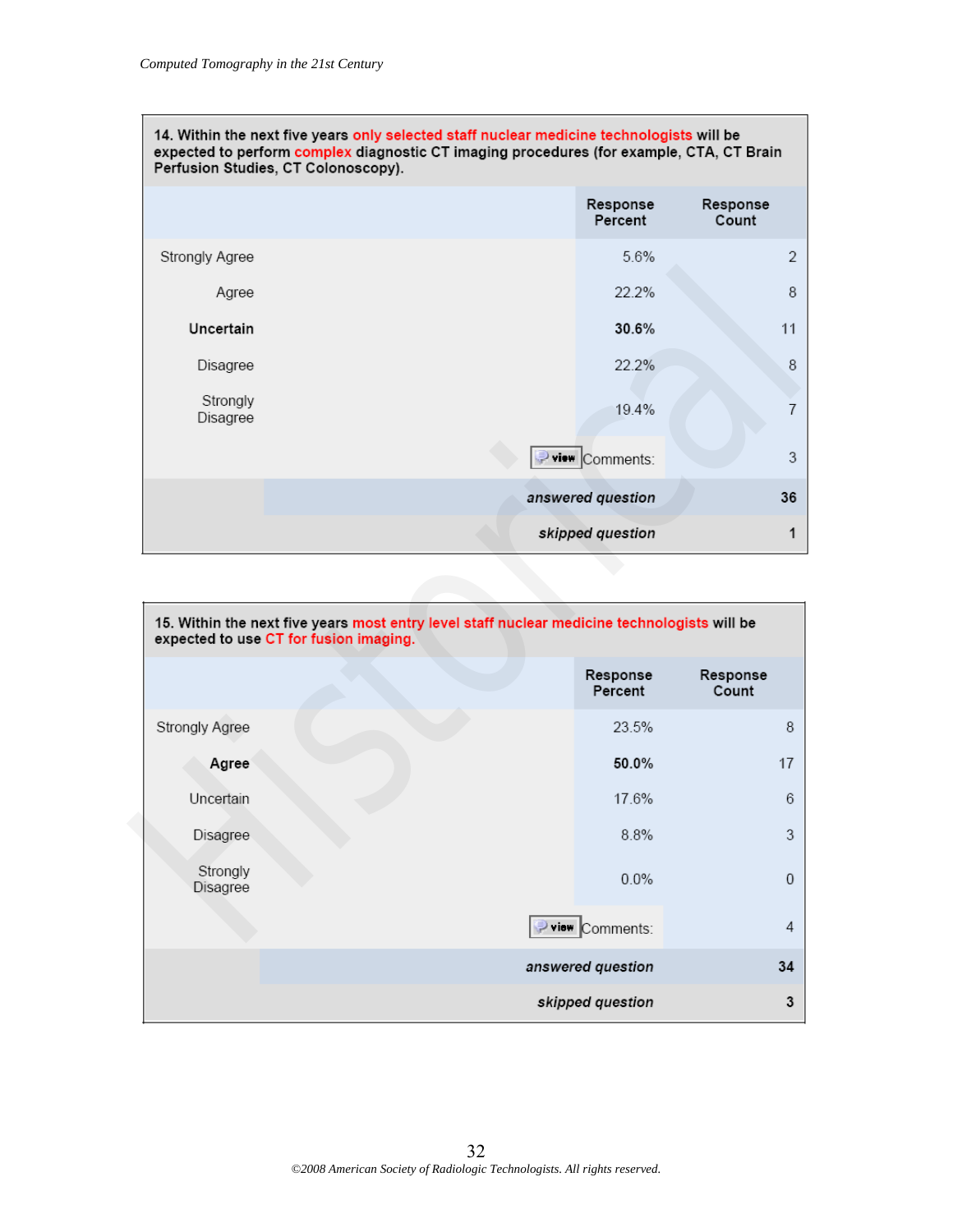| 16. Within the next five years most experienced staff nuclear medicine technologists will be<br>expected to use CT for fusion imaging. |  |                     |                   |
|----------------------------------------------------------------------------------------------------------------------------------------|--|---------------------|-------------------|
|                                                                                                                                        |  | Response<br>Percent | Response<br>Count |
| Strongly Agree                                                                                                                         |  | 27.8%               | 10                |
| Agree                                                                                                                                  |  | 61.1%               | 22                |
| Uncertain                                                                                                                              |  | 11.1%               | 4                 |
| Disagree                                                                                                                               |  | 0.0%                | $\theta$          |
| Strongly<br>Disagree                                                                                                                   |  | 0.0%                | $\Omega$          |
|                                                                                                                                        |  | view Comments:      | 3                 |
|                                                                                                                                        |  | answered question   | 36                |
|                                                                                                                                        |  | skipped question    |                   |

| Agree                |                                                                                                                                     | 61.1%               | 22                |
|----------------------|-------------------------------------------------------------------------------------------------------------------------------------|---------------------|-------------------|
| Uncertain            |                                                                                                                                     | 11.1%               | $\overline{4}$    |
| Disagree             |                                                                                                                                     | 0.0%                | $\,0$             |
| Strongly<br>Disagree |                                                                                                                                     | 0.0%                | $\mathbf 0$       |
|                      |                                                                                                                                     | Pview Comments:     | 3                 |
|                      |                                                                                                                                     | answered question   | 36                |
|                      |                                                                                                                                     | skipped question    | 1                 |
|                      |                                                                                                                                     |                     |                   |
|                      | 17. Within the next five years only selected staff nuclear medicine technologists will be<br>expected to use CT for fusion imaging. |                     |                   |
|                      |                                                                                                                                     | Response<br>Percent | Response<br>Count |
| Strong Agree         |                                                                                                                                     | 17.1%               | $_{\rm 6}$        |
| Agree                |                                                                                                                                     | 37.1%               | 13                |
| Uncertain            |                                                                                                                                     | 25.7%               | 9                 |
|                      |                                                                                                                                     |                     |                   |
| Disagree             |                                                                                                                                     | 17.1%               | $_{\rm 6}$        |
| Strongly<br>Disagree |                                                                                                                                     | 2.9%                | $\mathbf{1}$      |
|                      |                                                                                                                                     | P view Comments:    | $\overline{2}$    |
|                      |                                                                                                                                     | answered question   | 35                |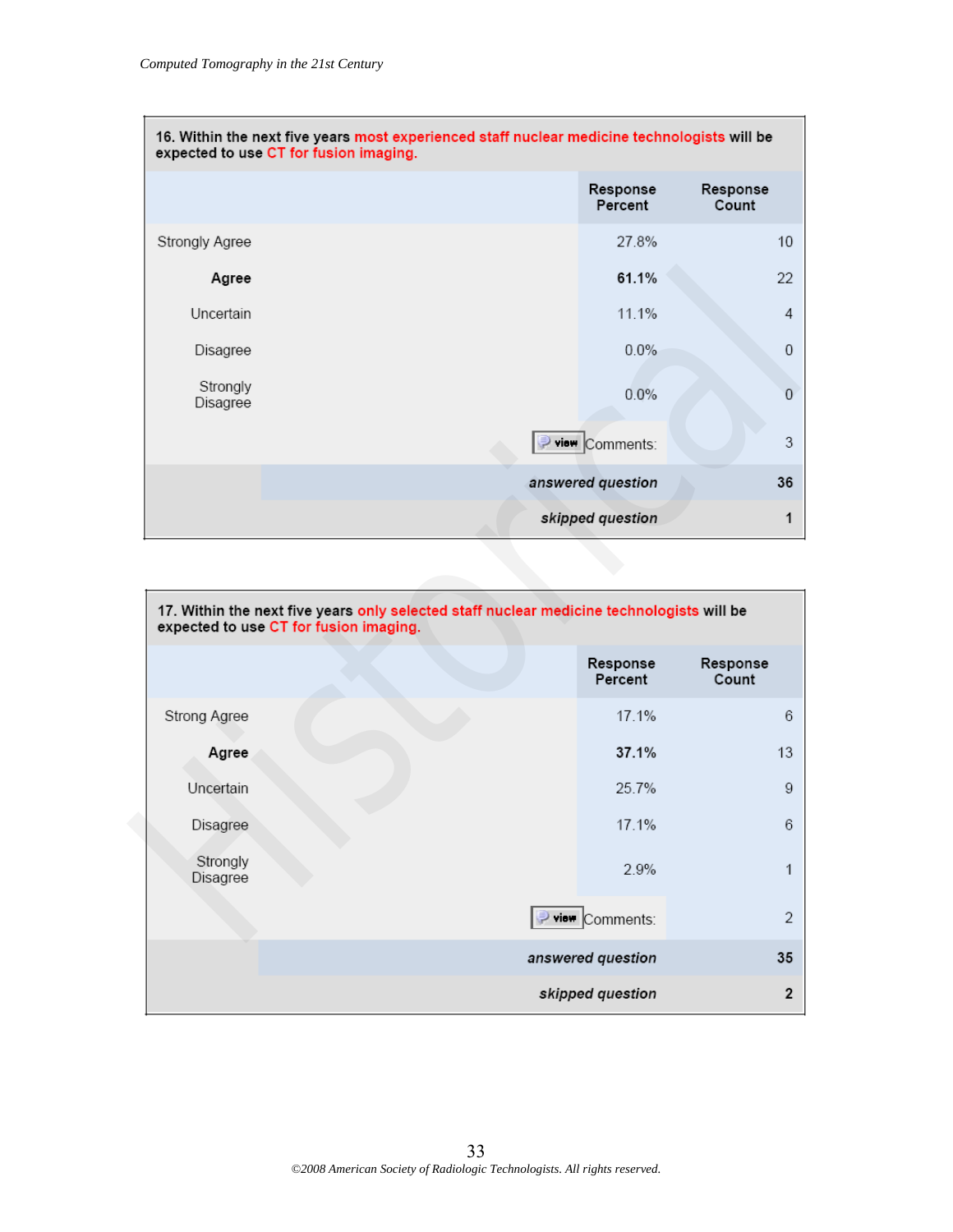| 18. Within the next five years most entry level staff radiation therapists will be expected to<br>perform routine diagnostic CT imaging procedures (for example, head, chest, abdomen). |  |                     |                   |
|-----------------------------------------------------------------------------------------------------------------------------------------------------------------------------------------|--|---------------------|-------------------|
|                                                                                                                                                                                         |  | Response<br>Percent | Response<br>Count |
| Strongly<br>Agree                                                                                                                                                                       |  | 2.9%                |                   |
| Agree                                                                                                                                                                                   |  | 11.4%               | 4                 |
| <b>Uncertain</b>                                                                                                                                                                        |  | 25.7%               | 9                 |
| Disagree                                                                                                                                                                                |  | 48.6%               | 17                |
| Strongly<br>Disagree                                                                                                                                                                    |  | 11.4%               | 4                 |
|                                                                                                                                                                                         |  | view Comments:      | 5                 |
|                                                                                                                                                                                         |  | answered question   | 35                |
|                                                                                                                                                                                         |  | skipped question    | $\overline{2}$    |

| Ayıee                |                                                                                                                                                                                         |                     |                   |
|----------------------|-----------------------------------------------------------------------------------------------------------------------------------------------------------------------------------------|---------------------|-------------------|
| Agree                |                                                                                                                                                                                         | 11.4%               | 4                 |
| Uncertain            |                                                                                                                                                                                         | 25.7%               | 9                 |
| Disagree             |                                                                                                                                                                                         | 48.6%               | 17                |
| Strongly<br>Disagree |                                                                                                                                                                                         | 11.4%               | $\overline{4}$    |
|                      |                                                                                                                                                                                         | Pview Comments:     | 5                 |
|                      |                                                                                                                                                                                         | answered question   | 35                |
|                      |                                                                                                                                                                                         | skipped question    | $\mathbf 2$       |
|                      |                                                                                                                                                                                         |                     |                   |
|                      | 19. Within the next five years most experienced staff radiation therapists will be expected to<br>perform routine diagnostic CT imaging procedures (for example, head, chest, abdomen). |                     |                   |
|                      |                                                                                                                                                                                         | Response<br>Percent | Response<br>Count |
| Strongly<br>Agree    |                                                                                                                                                                                         | 0.0%                | $\mathbf 0$       |
| Agree                |                                                                                                                                                                                         | 31.4%               | 11                |
| Uncertain            |                                                                                                                                                                                         | 14.3%               | 5                 |
| <b>Disagree</b>      |                                                                                                                                                                                         | 45.7%               | 16                |
| Strongly<br>Disagree |                                                                                                                                                                                         | 8.6%                | 3                 |
|                      |                                                                                                                                                                                         | P view Comments:    | 4                 |
|                      |                                                                                                                                                                                         | answered question   | 35                |
|                      |                                                                                                                                                                                         | skipped question    | $\overline{2}$    |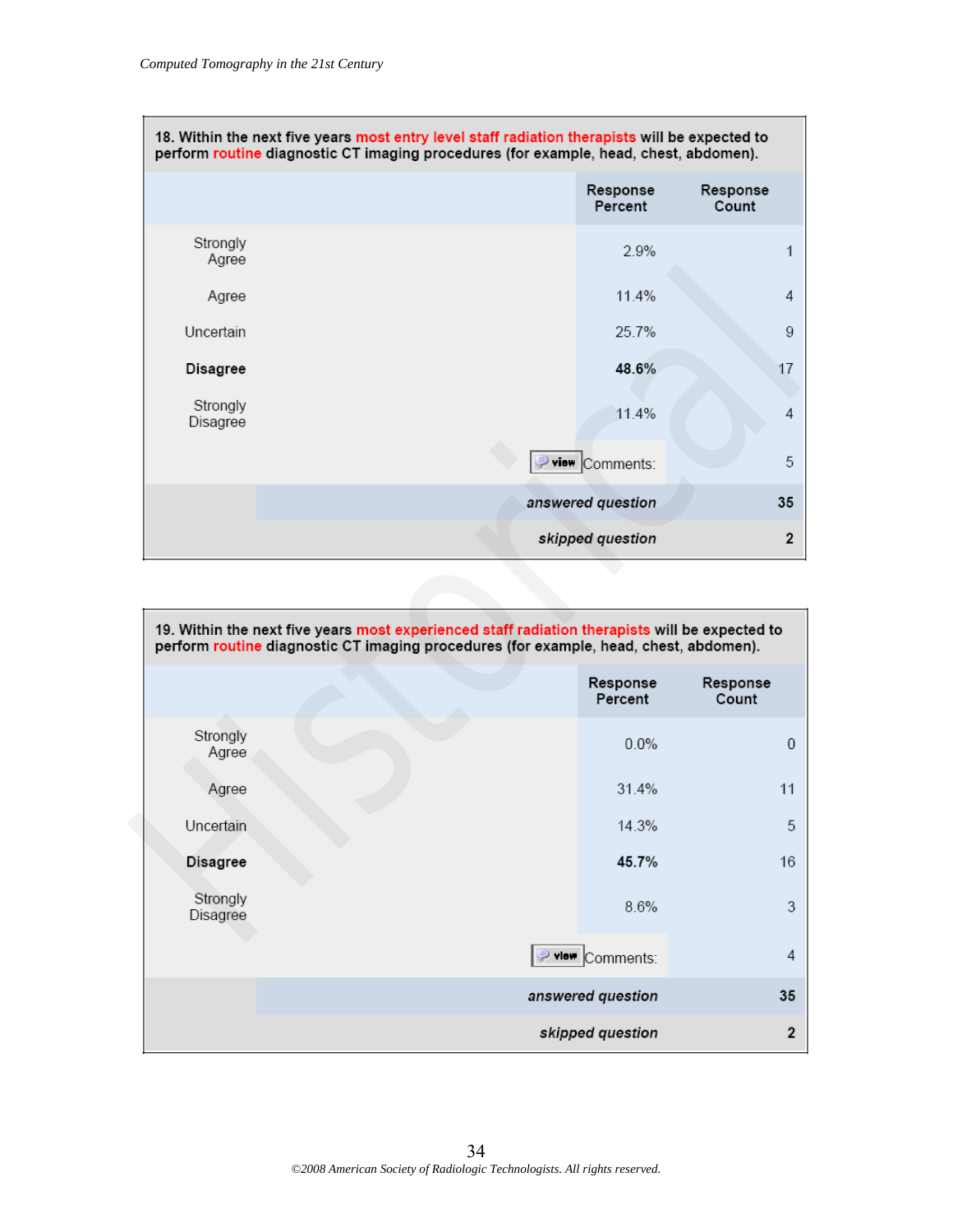| 20. Within the next five years only selected staff radiation therapists will be expected to<br>perform routine diagnostic CT imaging procedures (for example, head, chest, abdomen). |  |                     |                   |
|--------------------------------------------------------------------------------------------------------------------------------------------------------------------------------------|--|---------------------|-------------------|
|                                                                                                                                                                                      |  | Response<br>Percent | Response<br>Count |
| Strongly<br>Agree                                                                                                                                                                    |  | 0.0%                | $\Omega$          |
| Agree                                                                                                                                                                                |  | 38.2%               | 13                |
| Uncertain                                                                                                                                                                            |  | 23.5%               | 8                 |
| Disagree                                                                                                                                                                             |  | 32.4%               | 11                |
| Strongly<br>Disagree                                                                                                                                                                 |  | 5.9%                | 2                 |
|                                                                                                                                                                                      |  | view Comments:      | 3                 |
|                                                                                                                                                                                      |  | answered question   | 34                |
|                                                                                                                                                                                      |  | skipped question    | 3                 |

| unice                     |                                                                                       |                     |                   |
|---------------------------|---------------------------------------------------------------------------------------|---------------------|-------------------|
| Agree                     |                                                                                       | 38.2%               | 13                |
| Uncertain                 |                                                                                       | 23.5%               | 8                 |
| Disagree                  |                                                                                       | 32.4%               | 11                |
| Strongly<br>Disagree      |                                                                                       | 5.9%                | $\overline{2}$    |
|                           |                                                                                       | P view Comments:    | 3                 |
|                           |                                                                                       | answered question   | 34                |
|                           |                                                                                       | skipped question    | 3                 |
|                           |                                                                                       |                     |                   |
| Studies, CT Colonoscopy). | perform complex diagnostic CT imaging procedures (for example CTA, CT Brain Perfusion | Response<br>Percent | Response<br>Count |
| Strongly<br>Agree         |                                                                                       | $0.0\%$             | $\boldsymbol{0}$  |
| Agree                     |                                                                                       | 2.8%                | $\mathbf{1}$      |
| Uncertain                 |                                                                                       | 8.3%                | 3                 |
| <b>Disagree</b>           |                                                                                       | 63.9%               | 23                |
| Strongly<br>Disagree      |                                                                                       | 25.0%               | 9                 |
|                           |                                                                                       | view Comments:      | 5                 |
|                           |                                                                                       | answered question   | 36                |
|                           |                                                                                       | skipped question    | 1                 |

35 *©2008 American Society of Radiologic Technologists. All rights reserved.*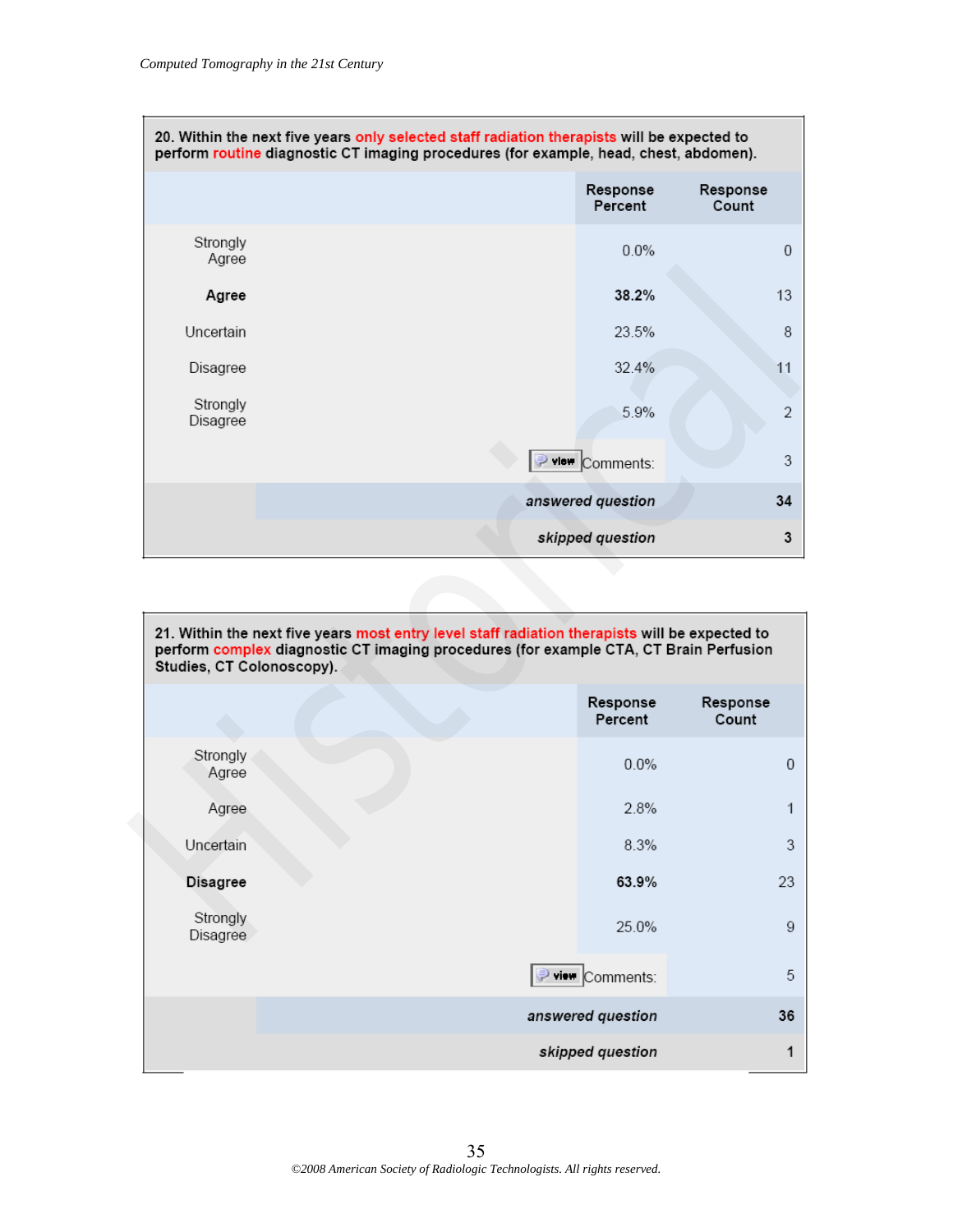| 22. Within the next five years most experienced staff radiation therapists will be expected to<br>perform complex diagnostic CT imaging procedures (for example CTA, CT Brain Perfusion<br>Studies, CT Colonoscopy). |                                                                                                                                                                                      |                        |                   |
|----------------------------------------------------------------------------------------------------------------------------------------------------------------------------------------------------------------------|--------------------------------------------------------------------------------------------------------------------------------------------------------------------------------------|------------------------|-------------------|
|                                                                                                                                                                                                                      |                                                                                                                                                                                      | Response<br>Percent    | Response<br>Count |
| Strongly<br>Agree                                                                                                                                                                                                    |                                                                                                                                                                                      | $0.0\%$                | 0                 |
| Agree                                                                                                                                                                                                                |                                                                                                                                                                                      | 2.9%                   | $\mathbf{1}$      |
| Uncertain                                                                                                                                                                                                            |                                                                                                                                                                                      | 28.6%                  | 10                |
| Disagree                                                                                                                                                                                                             |                                                                                                                                                                                      | 45.7%                  | 16                |
| Strongly<br>Disagree                                                                                                                                                                                                 |                                                                                                                                                                                      | 22.9%                  | 8                 |
|                                                                                                                                                                                                                      |                                                                                                                                                                                      | <b>Prior</b> Comments: | 4                 |
|                                                                                                                                                                                                                      |                                                                                                                                                                                      | answered question      | 35                |
|                                                                                                                                                                                                                      |                                                                                                                                                                                      | skipped question       | $\mathbf 2$       |
| Studies, CT Colonoscopy).                                                                                                                                                                                            | 23. Within the next five years only selected staff radiation therapists will be expected to<br>perform complex diagnostic CT imaging procedures (for example CTA, CT Brain Perfusion |                        |                   |
|                                                                                                                                                                                                                      |                                                                                                                                                                                      | Response<br>Percent    | Response<br>Count |
| Strongly<br>Agree                                                                                                                                                                                                    |                                                                                                                                                                                      | $0.0\%$                | $\overline{0}$    |
| Agree                                                                                                                                                                                                                |                                                                                                                                                                                      | 14.3%                  | 5                 |
| Uncertain                                                                                                                                                                                                            |                                                                                                                                                                                      | 28.6%                  | 10                |
| <b>Disagree</b>                                                                                                                                                                                                      |                                                                                                                                                                                      | 40.0%                  | 14                |
| Stronaly                                                                                                                                                                                                             |                                                                                                                                                                                      |                        |                   |

| 23. Within the next five years only selected staff radiation therapists will be expected to<br>perform complex diagnostic CT imaging procedures (for example CTA, CT Brain Perfusion<br>Studies, CT Colonoscopy). |  |                     |                   |
|-------------------------------------------------------------------------------------------------------------------------------------------------------------------------------------------------------------------|--|---------------------|-------------------|
|                                                                                                                                                                                                                   |  | Response<br>Percent | Response<br>Count |
| Strongly<br>Agree                                                                                                                                                                                                 |  | $0.0\%$             | $\Omega$          |
| Agree                                                                                                                                                                                                             |  | 14.3%               | 5                 |
| Uncertain                                                                                                                                                                                                         |  | 28.6%               | 10                |
| <b>Disagree</b>                                                                                                                                                                                                   |  | 40.0%               | 14                |
| Strongly<br>Disagree                                                                                                                                                                                              |  | 17.1%               | 6                 |
|                                                                                                                                                                                                                   |  | view Comments:      | 3                 |
|                                                                                                                                                                                                                   |  | answered question   | 35                |
|                                                                                                                                                                                                                   |  | skipped question    | $\overline{2}$    |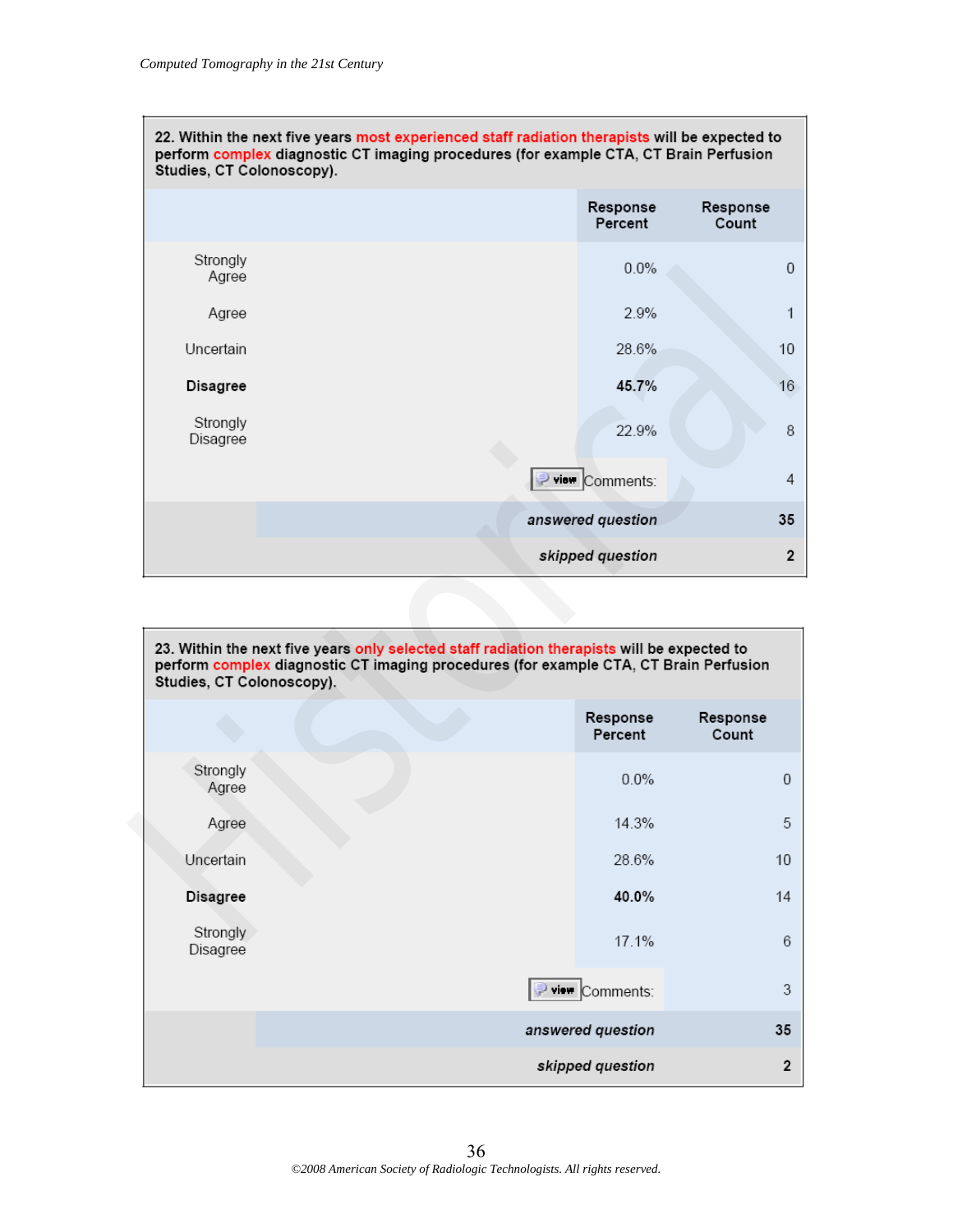| use CT for simulation. | 24. Within the next five years most entry level staff radiation therapists will be expected to                        |                   |
|------------------------|-----------------------------------------------------------------------------------------------------------------------|-------------------|
|                        | Response<br>Percent                                                                                                   | Response<br>Count |
| Strongly<br>Agree      | 41.7%                                                                                                                 | 15                |
| Agree                  | 36.1%                                                                                                                 | 13                |
| Uncertain              | 19.4%                                                                                                                 | $\overline{7}$    |
| Disagree               | 2.8%                                                                                                                  | 1                 |
| Strongly<br>Disagree   | 0.0%                                                                                                                  | $\boldsymbol{0}$  |
|                        | Pview Comments:                                                                                                       | $\overline{2}$    |
|                        | answered question                                                                                                     | 36                |
|                        | skipped question                                                                                                      | 1                 |
| use CT for simulation. | 25. Within the next five years most experienced staff radiation therapists will be expected to<br>Response<br>Percent | Response<br>Count |
| Strongly<br>Agree      | 50.0%                                                                                                                 | 18                |
| Agree                  | 36.1%                                                                                                                 | 13                |
| Uncertain              | 8.3%                                                                                                                  | 3                 |
| Disagree               | 5.6%                                                                                                                  | $\overline{2}$    |
| Stronaly               |                                                                                                                       |                   |

| 25. Within the next five years most experienced staff radiation therapists will be expected to<br>use CT for simulation. |                   |                     |                   |  |
|--------------------------------------------------------------------------------------------------------------------------|-------------------|---------------------|-------------------|--|
|                                                                                                                          |                   | Response<br>Percent | Response<br>Count |  |
| Strongly<br>Agree                                                                                                        |                   | 50.0%               | 18                |  |
| Agree                                                                                                                    |                   | 36.1%               | 13                |  |
| Uncertain                                                                                                                |                   | 8.3%                | 3                 |  |
| Disagree                                                                                                                 |                   | 5.6%                | $\overline{2}$    |  |
| Strongly<br>Disagree                                                                                                     |                   | 0.0%                | $\overline{0}$    |  |
|                                                                                                                          |                   | view Comments:      | 3                 |  |
|                                                                                                                          | answered question |                     | 36                |  |
|                                                                                                                          |                   | skipped question    | 1                 |  |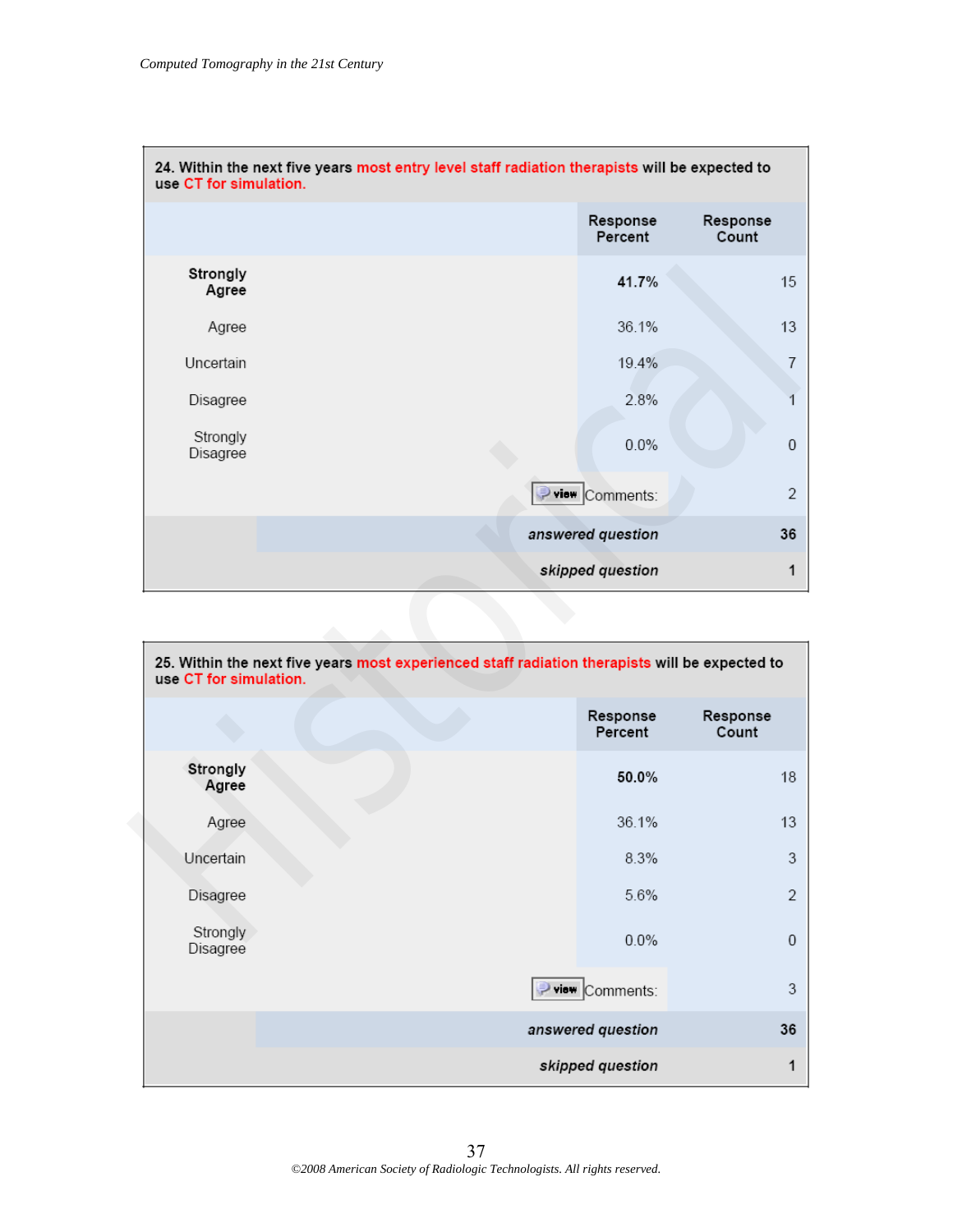| 26. Within the next five years only selected staff radiation therapists will be expected to use<br>CT for simulation. |                   |                     |                           |  |
|-----------------------------------------------------------------------------------------------------------------------|-------------------|---------------------|---------------------------|--|
|                                                                                                                       |                   | Response<br>Percent | Response<br>Count         |  |
| Strongly<br>Agree                                                                                                     |                   | 17.1%               | $\,6$                     |  |
| Agree                                                                                                                 |                   | 20.0%               | $\overline{7}$            |  |
| Uncertain                                                                                                             |                   | 11.4%               | $\overline{4}$            |  |
| Disagree                                                                                                              |                   | 42.9%               | 15                        |  |
| Strongly<br>Disagree                                                                                                  |                   | 8.6%                | $\ensuremath{\mathsf{3}}$ |  |
|                                                                                                                       |                   | P view Comments:    | $\overline{2}$            |  |
|                                                                                                                       | answered question |                     | 35                        |  |
|                                                                                                                       |                   | skipped question    |                           |  |
|                                                                                                                       |                   |                     |                           |  |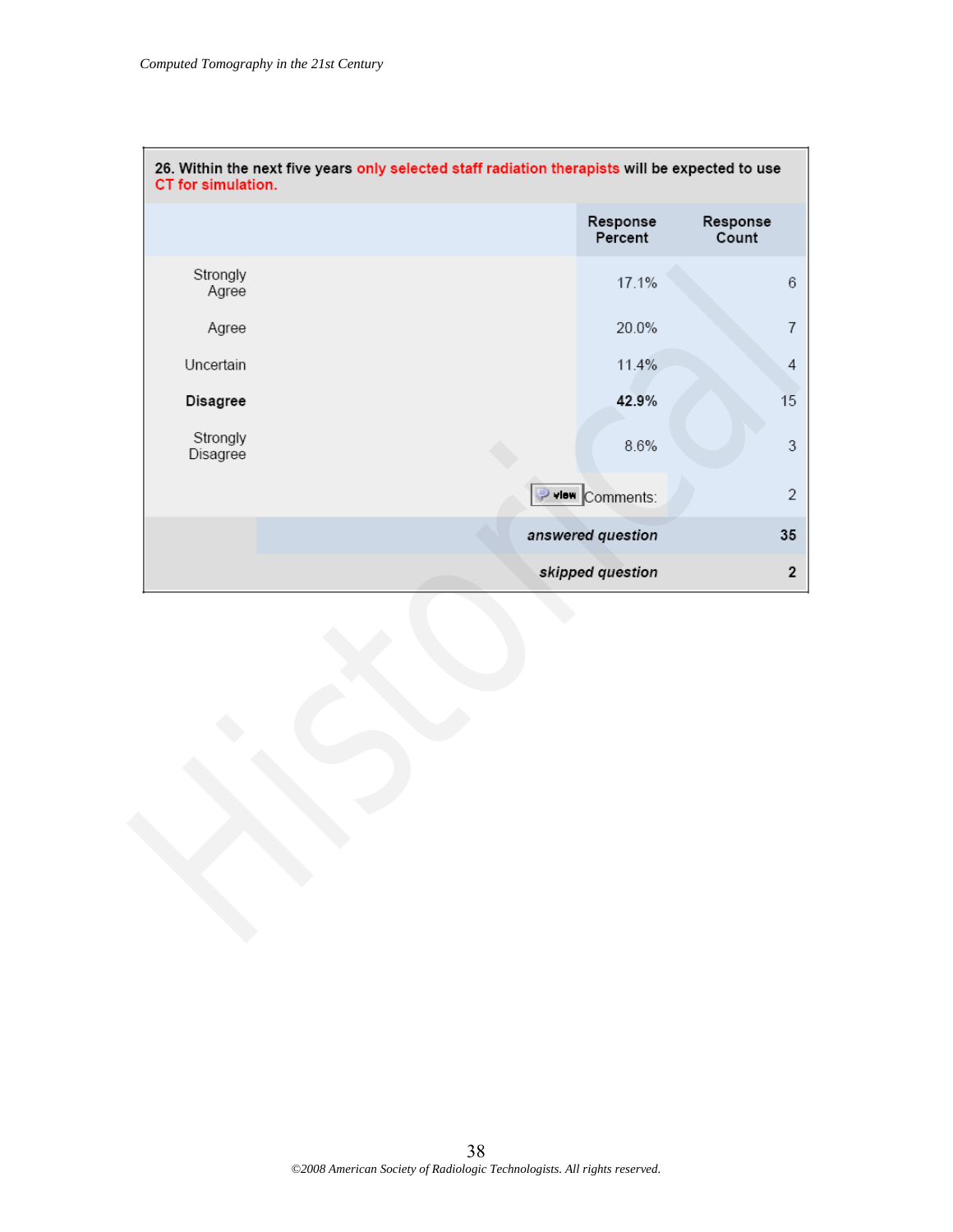# **Appendix 3**

# **Summary of Consensus Statements**

The following statements evolved from two days of meeting, examining research and discussing the utilization, role and practice of computed tomography by a panel of experts in health policy, clinical applications and education.

# **Consensus Statements on Patient Safety, Regulations and Reimbursement**

- Medical imaging and radiation therapy professionals need more education in CT technology, including operation, application and dose optimization to ensure patient safety.
- Health care organizations and government agencies should consider quality assurance guidelines when developing QA policies and regulations. This is particularly important in instances where regulatory agencies are hard pressed to address emerging technology in a timely fashion. **■**Medical imaging and radiation therapy professionals need more education in CT<br> **■Medical imaging and radiation therapy professionals need more education in CT<br>
• technology, including operation, application and dose op**

# **Consensus Statements on Education and Practice**

- Entry-level graduates of radiography, radiation therapy and nuclear medicine programs should have both didactic and clinical education in basic CT procedures.
- More educational programs in CT are needed to fulfill current and future demand for CT-certified technologists.
- There is a need for increased education and training for radiographers who operate CT equipment at the entry- and experienced-practitioner levels.

# **Consensus Statement on CT in Radiography**

■ There are not enough technologists educated in CT to provide adequate staffing for CT coverage around the clock, particularly in smaller and rural facilities. This is further compounded by the increasing number of orders written for CT scans.

# **Consensus Statements on CT in Radiation Therapy**

- CT simulation is a core skill in radiation therapy.
- Because of differences between CT simulation and diagnostic CT, radiation therapists should not perform diagnostic CT procedures without additional education in diagnostic CT.

# **Consensus Statement on CT in Nuclear Medicine**

■ With the advent of fusion imaging, CT has become a core skill for nuclear medicine technologists when using hybrid technology.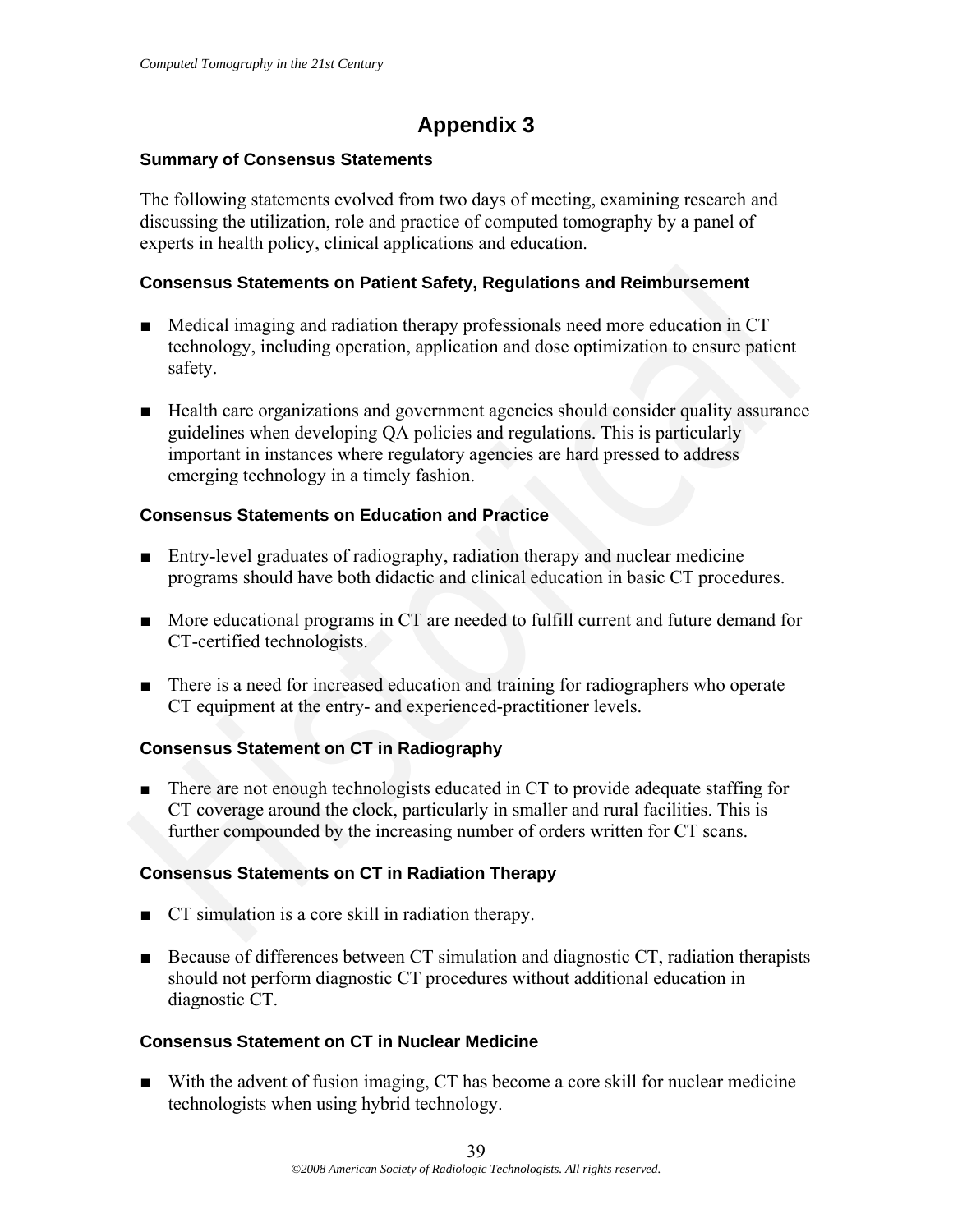# **Appendix 4**

The following issues were identified by the CT Consensus Panel for various organizations to consider when defining and facilitating changing practice for medical imaging and radiation therapy professionals regarding computed tomography.

- 1. Explore curriculum specific to cardiology. Some technologists are working for cardiologists instead of radiologists. This is particularly important in CT, but there also is cardiac imaging in ultrasound, nuclear medicine and MR.
- 2. Increase the focus on continuing education (CE) opportunities in CT. Organizations and educational institutions need to develop CE programs. Develop a comprehensive program, e.g., online coursework. Also, make it as easy as possible for schools to sponsor CE courses in CT. Provide funding to get programs started. Look for grant money, such as by tying the program to geriatric imaging. 1. Explore curriculum specific to cardiology. Some technologists are working for<br>cardiologists instead of radiologists. This is particularly important in CT, but there<br>also is cardiac imaging in ultrasound, nuclear medici
	- 3. Create a basic certification exam in CT, with only 10 or 15 comps. It is difficult for people to do 125 comps to get their CT certification; this would provide a fundamental level of certification in CT.
	- 4. Create an advanced certification exam in CT, e.g., advanced cardiac, advanced postprocessing.
	- 5. Explore the possibility of creating a CT exam solely for technologists who perform fusion imaging.
	- 6. It is time to review the CT certification exam. CT has evolved into something very different. Do we put didactic knowledge into each of the three primary exams? That would allow individuals who take those exams to do basic CT. Then have the CT certification as an advanced registry for those who work in the CT department and do complex exams.
	- 7. Define "basic" or "routine" CT procedures vs. "complex" CT procedures.
	- 8. Encourage flexibility within state regulations.
	- 9. ASRT and SNMTS should work with the American Healthcare Radiology Administrators to determine what managers expect when they purchase hybrid